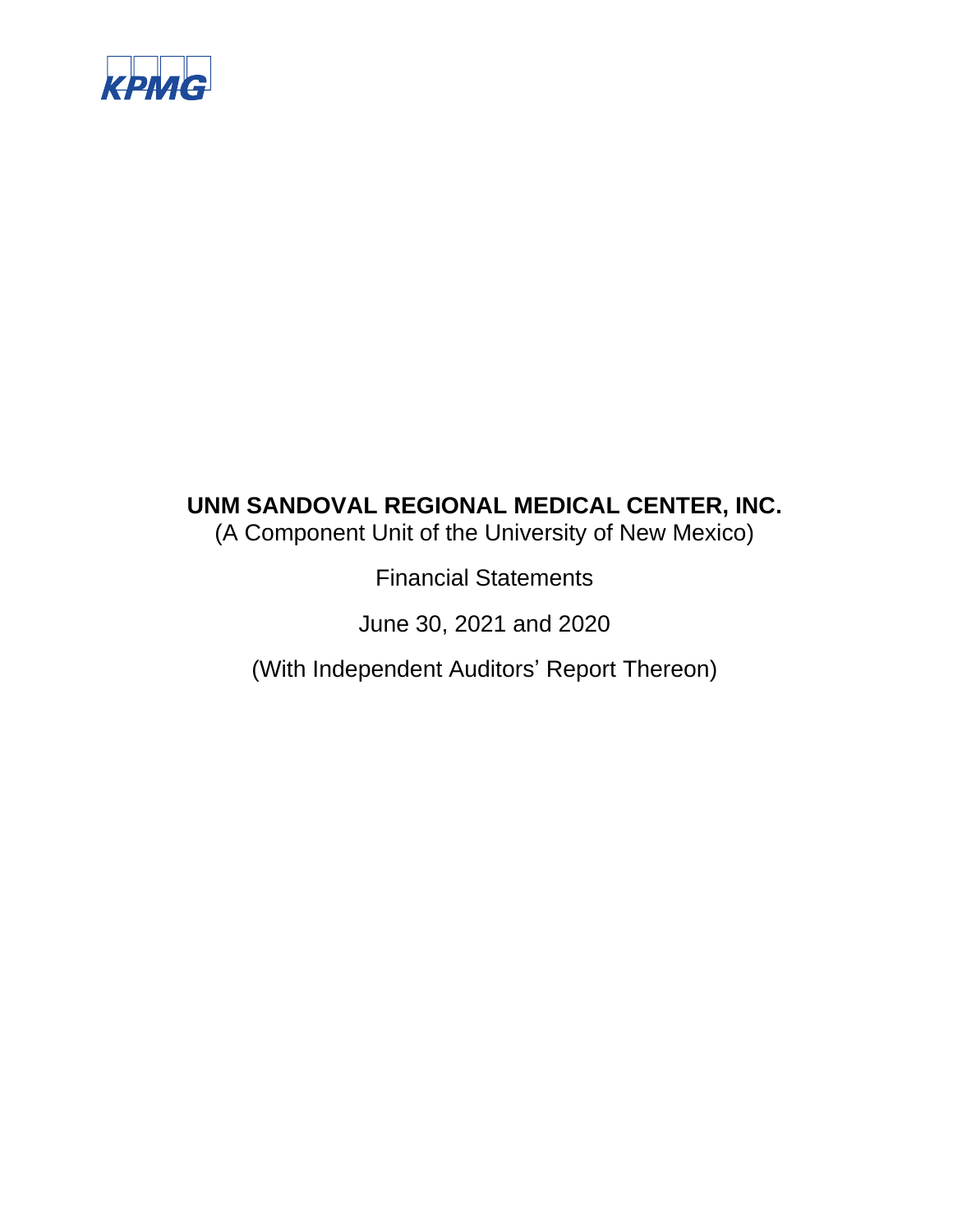(A Component Unit of the University of New Mexico) Official Roster June 30, 2021

### **Board of Directors**

| Douglas Ziedonis, M.D.      | Chairperson (Term expires 12/31/22, Regent appointed) |
|-----------------------------|-------------------------------------------------------|
| Michael Richards, M.D.      | Member (Term expires 12/31/22, Regent appointed)      |
| Martha McGrew, M.D.         | Member (Term expires 12/31/22, Regent appointed)      |
| Brad Cushnyr, M.D.          | Member (Term expires 12/31/22, Regent appointed)      |
| Honorable Louis P. McDonald | Member (Term expires 12/31/22, County appointed)      |
| Joanna Boothe               | Member (Term expires 12/31/21, Regent appointed)      |
| <b>Charlotte Garcia</b>     | Member (Term expires 12/31/21, Regent appointed)      |
| Donnie Leonard              | Member (Term expires 12/31/22, Regent appointed)      |
| Kim Hedrick                 | Member (Term expires 12/31/22, County appointed)      |
| Dave Panana                 | Member (Term expires 12/31/21, Regent appointed)      |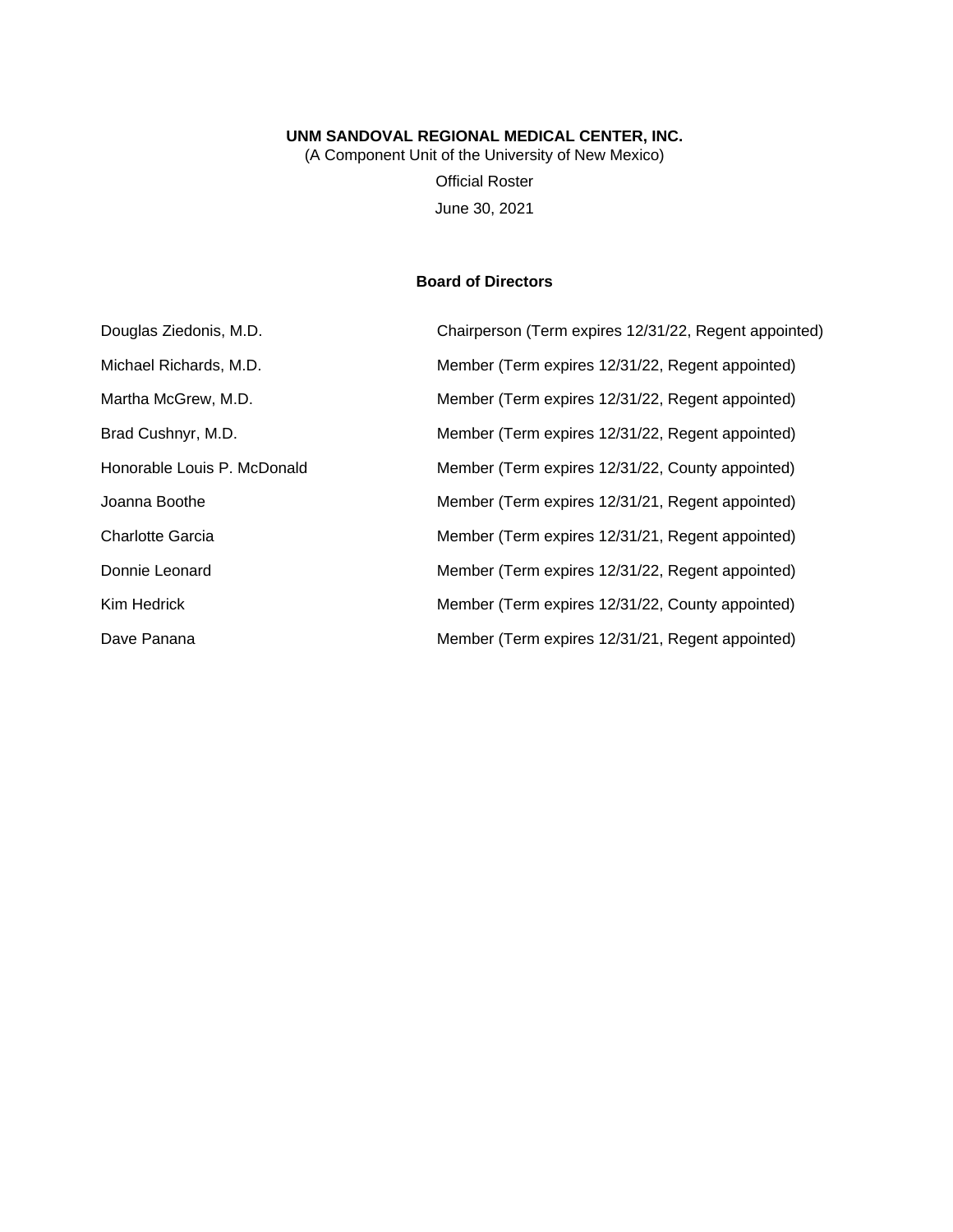(A Component Unit of the University of New Mexico)

Official Roster June 30, 2021

### **Administrative Officers**

| Douglas Ziedonis, M.D. | Executive Vice President – UNM Health Sciences Center                                          |
|------------------------|------------------------------------------------------------------------------------------------|
| Michael Richards, M.D. | Vice Chancellor of Clinical Affairs - UNM Health System                                        |
| Ava Lovell             | Senior Executive Officer for Finance & Administration – UNM<br><b>Health Sciences Center</b>   |
| Jamie Silva-Steele     | Chief Executive Officer and President – Sandoval Regional<br><b>Medical Center</b>             |
| Matthew Wilks, M.D.    | Chief Medical Officer - Sandoval Regional Medical Center                                       |
| Pamela Demarest        | Chief Nursing Officer and Chief Operating Officer - Sandoval<br><b>Regional Medical Center</b> |
| Darlene Fernandez      | Chief Financial Officer - Sandoval Regional Medical Center                                     |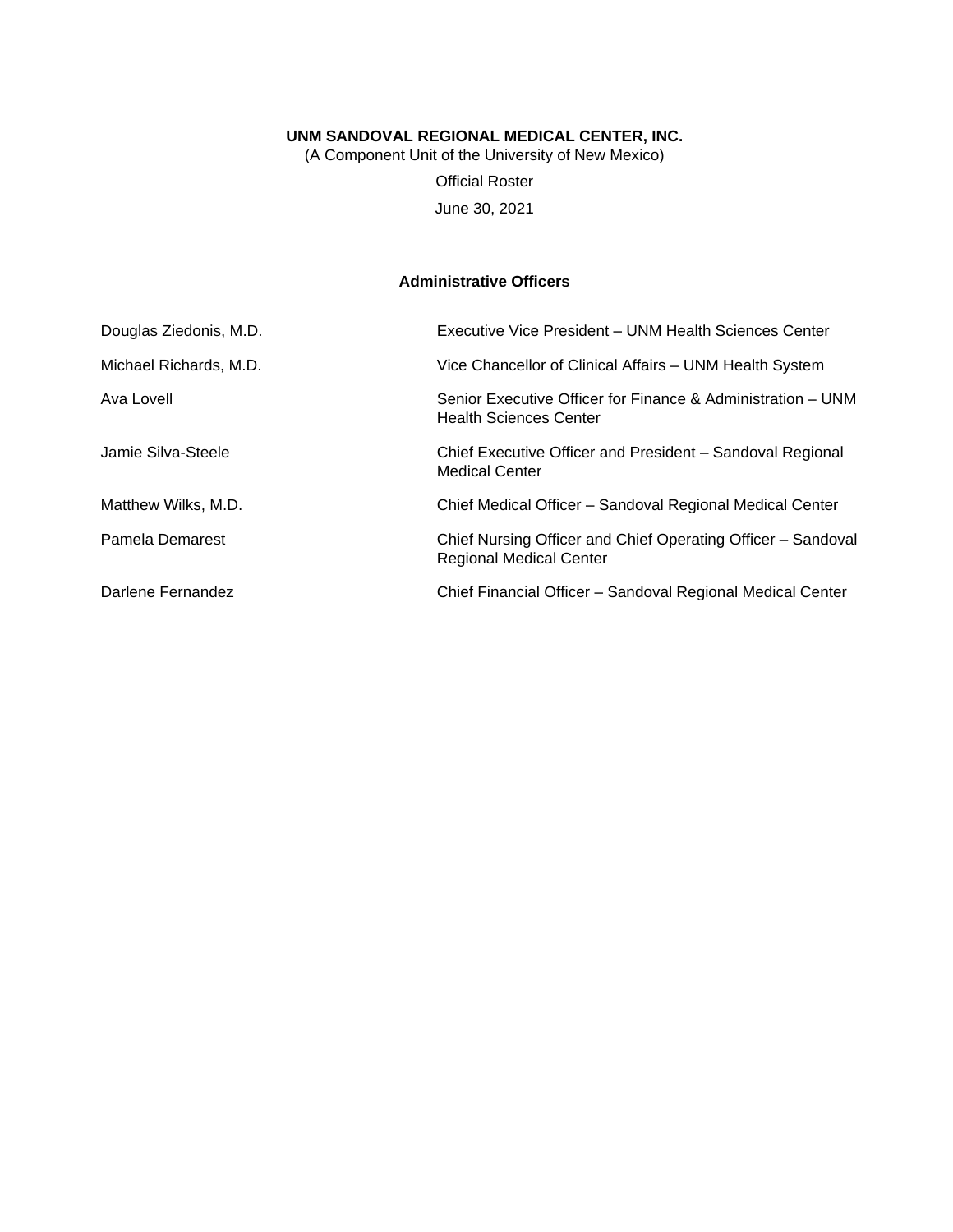(A Component Unit of the University of New Mexico)

### **Table of Contents**

|                                                                                                                                                                                                                            | Page(s)   |
|----------------------------------------------------------------------------------------------------------------------------------------------------------------------------------------------------------------------------|-----------|
| Independent Auditors' Report                                                                                                                                                                                               | $1 - 2$   |
| Management's Discussion and Analysis                                                                                                                                                                                       | $3 - 16$  |
| <b>Financial Statements:</b>                                                                                                                                                                                               |           |
| <b>Statements of Net Position</b>                                                                                                                                                                                          | 17        |
| Statements of Revenues, Expenses, and Changes in Net Position                                                                                                                                                              | 18        |
| <b>Statements of Cash Flows</b>                                                                                                                                                                                            | $19 - 20$ |
| Notes to Financial Statements                                                                                                                                                                                              | $21 - 41$ |
| Report of Independent Auditors on Internal Control over Financial Reporting and on<br>Compliance and Other Matters Based on an Audit of Financial Statements Performed in<br>Accordance with Government Auditing Standards | $42 - 43$ |
| <b>Summary of Audit Results</b>                                                                                                                                                                                            | 44        |
| Schedule of Findings and Responses                                                                                                                                                                                         | 45        |
| Summary Schedule of Prior Audit Findings                                                                                                                                                                                   | 46        |
| <b>Exit Conference</b>                                                                                                                                                                                                     | 47        |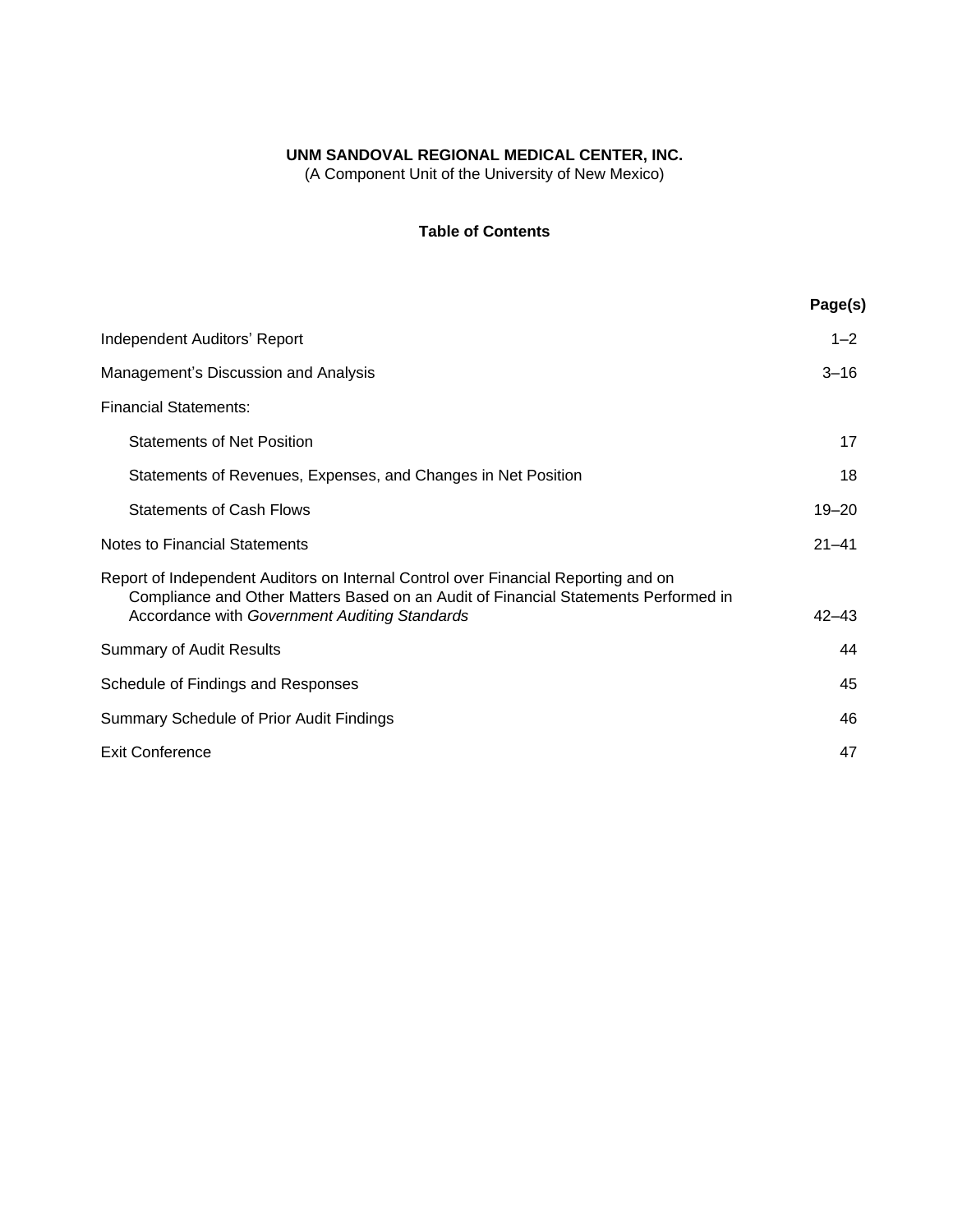

KPMG LLP Two Park Square, Suite 700 6565 Americas Parkway, N.E. Albuquerque, NM 87110-8179

### **Independent Auditors' Report**

The Board of Directors UNM Sandoval Regional Medical Center, Inc. and Mr. Brian Colón, New Mexico State Auditor:

#### **Report on the Financial Statements**

We have audited the accompanying financial statements of UNM Sandoval Regional Medical Center, Inc. (the Medical Center), a component unit of the University of New Mexico, State of New Mexico, as of and for the years ended June 30, 2021 and 2020, and the related notes to the financial statements, which collectively comprise the Medical Center's basic financial statements for the years then ended as listed in the table of contents.

### *Management's Responsibility for the Financial Statements*

Management is responsible for the preparation and fair presentation of these financial statements in accordance with U.S. generally accepted accounting principles; this includes the design, implementation, and maintenance of internal control relevant to the preparation and fair presentation of financial statements that are free from material misstatement, whether due to fraud or error.

#### *Auditors' Responsibility*

Our responsibility is to express opinions on these financial statements based on our audits. We conducted our audits in accordance with auditing standards generally accepted in the United States of America and the standards applicable to financial audits contained in *Government Auditing Standards*, issued by the Comptroller General of the United States. Those standards require that we plan and perform the audit to obtain reasonable assurance about whether the financial statements are free from material misstatement.

An audit involves performing procedures to obtain audit evidence about the amounts and disclosures in the financial statements. The procedures selected depend on the auditors' judgment, including the assessment of the risks of material misstatement of the financial statements, whether due to fraud or error. In making those risk assessments, the auditor considers internal control relevant to the entity's preparation and fair presentation of the financial statements in order to design audit procedures that are appropriate in the circumstances, but not for the purpose of expressing an opinion on the effectiveness of the entity's internal control. Accordingly, we express no such opinion. An audit also includes evaluating the appropriateness of accounting policies used and the reasonableness of significant accounting estimates made by management, as well as evaluating the overall presentation of the financial statements.

We believe that the audit evidence we have obtained is sufficient and appropriate to provide a basis for our audit opinion.

#### *Opinion*

In our opinion, the financial statements referred to above present fairly, in all material respects, the financial position of the Medical Center as of June 30, 2021 and 2020, and the changes in its financial position and its cash flows for the years then ended in accordance with U.S. generally accepted accounting principles.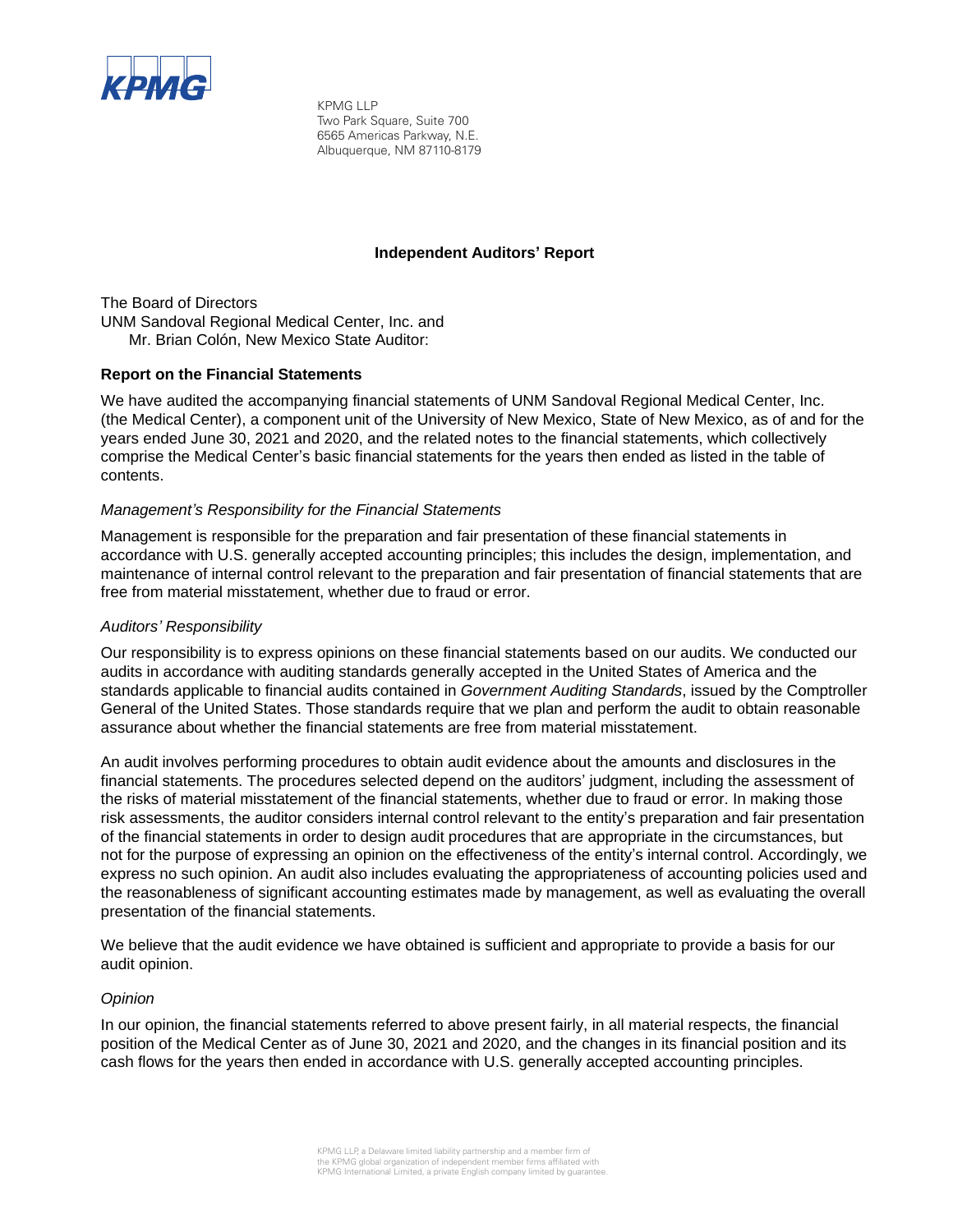

### *Other Matters*

Required Supplementary Information

U.S. generally accepted accounting principles require that the management's discussion and analysis on pages 3–16 be presented to supplement the basic financial statements. Such information, although not a part of the basic financial statements, is required by the Governmental Accounting Standards Board who considers it to be an essential part of financial reporting for placing the basic financial statements in an appropriate operational, economic, or historical context. We have applied certain limited procedures to the required supplementary information in accordance with auditing standards generally accepted in the United States of America, which consisted of inquiries of management about the methods of preparing the information and comparing the information for consistency with management's responses to our inquiries, the basic financial statements, and other knowledge we obtained during our audits of the basic financial statements. We do not express an opinion or provide any assurance on the information because the limited procedures do not provide us with sufficient evidence to express an opinion or provide any assurance.

### **Other Reporting Required by** *Government Auditing Standards*

In accordance with *Government Auditing Standards*, we have also issued our report dated December 13, 2021 on our consideration of the Medical Center's internal control over financial reporting and on our tests of its compliance with certain provisions of laws, regulations, contracts, and grant agreements and other matters. The purpose of that report is solely to describe the scope of our testing of internal control over financial reporting and compliance and the results of that testing, and not to provide an opinion on the effectiveness of the Medical Center's internal control over financial reporting or on compliance. That report is an integral part of an audit performed in accordance with *Government Auditing Standards* in considering the Medical Center's internal control over financial reporting and compliance.



Albuquerque, New Mexico December 13, 2021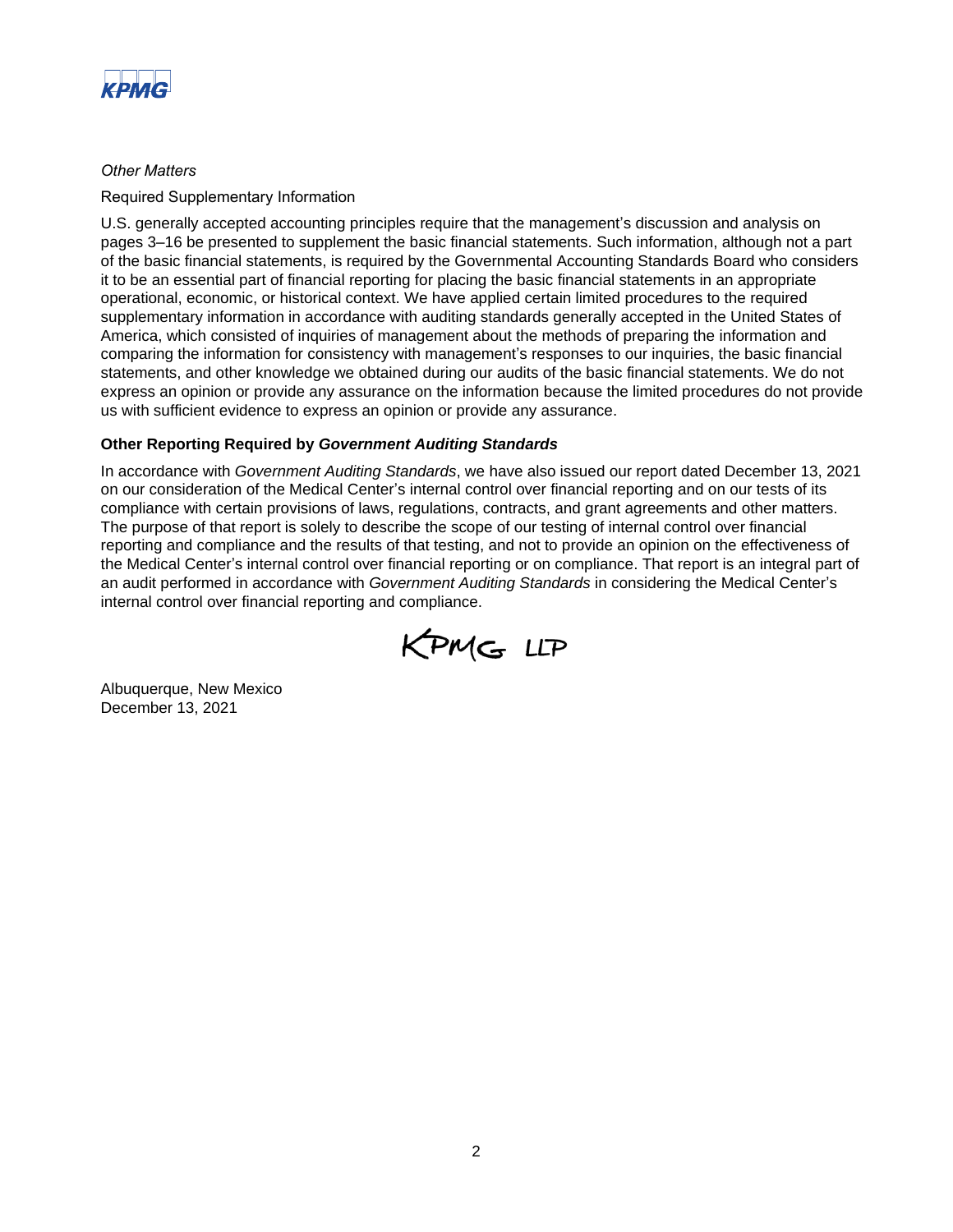(A Component Unit of the University of New Mexico)

Management's Discussion and Analysis

June 30, 2021 and 2020

The following discussion and analysis provides an overview of the financial position and activities of UNM Sandoval Regional Medical Center, Inc. (the Medical Center or SRMC) as of and for the years ended June 30, 2021, 2020, and 2019. This discussion should be read in conjunction with the accompanying financial statements and notes. Management has prepared the basic financial statements and the related note disclosures along with this discussion and analysis. As such, the financial statements, notes, and this discussion are the responsibility of the Medical Center's management.

#### **Using This Annual Report**

This annual report consists of financial statements prepared in accordance with Governmental Accounting Standards Board (GASB) Statement No. 34, *Basic Financial Statements – and Management's Discussion and Analysis – for State and Local Governments*, as amended. The Medical Center is reporting as a special-purpose government engaged in business-type activities (BTA). In accordance with BTA reporting, the Medical Center presents management's discussion and analysis, statements of net position, statements of revenues, expenses, and changes in net position, statements of cash flows, and notes to the financial statements. The financial statements are prepared under the accrual basis of accounting, whereby revenues and assets are recognized when the service is provided and expenses and liabilities are recognized when others provide the service or goods are received, regardless of when cash is exchanged.

The statements of net position include all assets, deferred outflows of resources, and liabilities. Over time, increases or decreases in net position (the difference between assets and liabilities) are one indicator of the improvement or erosion of the Medical Center's financial health when considered with nonfinancial facts, such as patient statistics and the condition of facilities. This statement includes all assets and liabilities using the accrual basis of accounting, which is consistent with the accounting method used by nongovernmental hospitals and healthcare organizations.

The statements of revenues, expenses, and changes in net position present the revenues earned and expenses incurred during the year. Activities are reported as either operating or nonoperating. A public hospital's dependency on governmental funding can result in an operating deficit since the financial reporting model classifies such aid as nonoperating revenues. The utilization of capital assets is reflected in the financial statements as depreciation, which amortizes the cost of an asset over its expected useful life.

The statements of cash flows present information related to cash inflows and outflows summarized by operating, capital and noncapital financing, and investing activities.

### **Overview of Entity**

The Regents of the University of New Mexico (UNM) formed SRMC as a New Mexico nonprofit corporation under and pursuant to the New Mexico University Research Park and Economic Development Act (URPEDA). Under the URPEDA, research park corporations are separate and apart from the State of New Mexico and UNM. The corporation was formed to promote the social welfare of New Mexico through the advancement of healthcare. The corporation is organized for the development, construction, and operation of the Medical Center, which is a licensed general community teaching hospital located in Sandoval County, New Mexico in support of and under the operating aegis as a component unit of the UNM Health System (UNM HSC) and, in connection therewith, to facilitate and develop the clinical and medical practices of the faculty of the University of New Mexico School of Medicine (UNM SOM). SRMC is considered a component unit of UNM even though it is a legally separate organization under the URPEDA, because UNM is sole member of SRMC (with the rights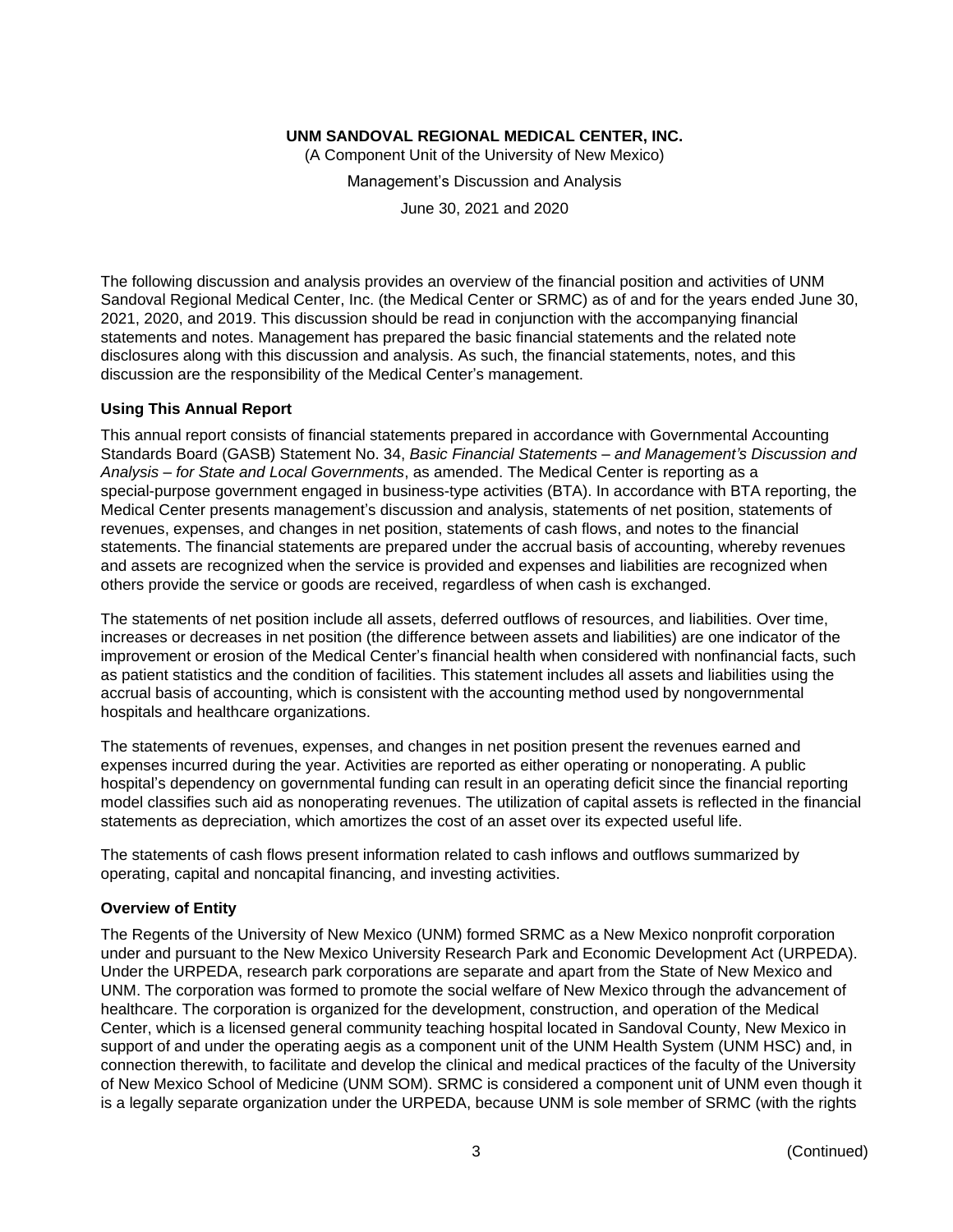(A Component Unit of the University of New Mexico)

Management's Discussion and Analysis

June 30, 2021 and 2020

of a member under and pursuant to the New Mexico Nonprofit Corporation Act and as specified in the Bylaws of SRMC) and the Board of Regents, as required by the URPEDA, appoints all members of the Board of Directors of SRMC. Having said this, the long-term debt issued by SRMC as described herein is not, pursuant to the URPEDA, a debt, liability, obligation of or a pledge of the faith and credit of either the State of New Mexico or of UNM, and is payable solely from the revenue or assets of SRMC.

The Medical Center's mission is to improve the overall health of the community by providing the highest-quality healthcare services that meet the needs of Sandoval County's diverse population, as well as providing, increasingly over time, healthcare and medical educational opportunities.

The following summarizes the healthcare services that are offered by the Medical Center:

*Inpatient Care* – Acute care provided by practitioners in 48 acute medical-surgical beds and 12 intensive care unit beds. The Medical Center is equipped with an emergency department with 11 exam rooms, 2 trauma rooms, and 2 triage rooms. Additionally, the Medical Center is equipped with 6 operating rooms, 3 minor procedure rooms, and 1 interventional radiology lab.

*Outpatient Care* – Comprehensive offering of primary care, sleep disorders clinic, laboratory, radiology, diagnostic services, rehabilitation services, behavioral health, infusion, medical, and surgical clinics.

*Surgical Services* – Anesthesia, general surgery, bariatric, podiatry, otolaryngology, urologic, gynecologic, urogynecologic, gastrointestinal, breast, minimally invasive spine surgery, and outpatient laparoscopic surgery.

*Physician Services* – The Medical Center has an "open" medical staff, allowing community physicians in addition to the UNM SOM providers to be members of the active medical staff and to admit and follow their patients at the Medical Center. There are currently 559 physicians credentialed, of which 469 are UNM SOM physicians and 90 are community physicians.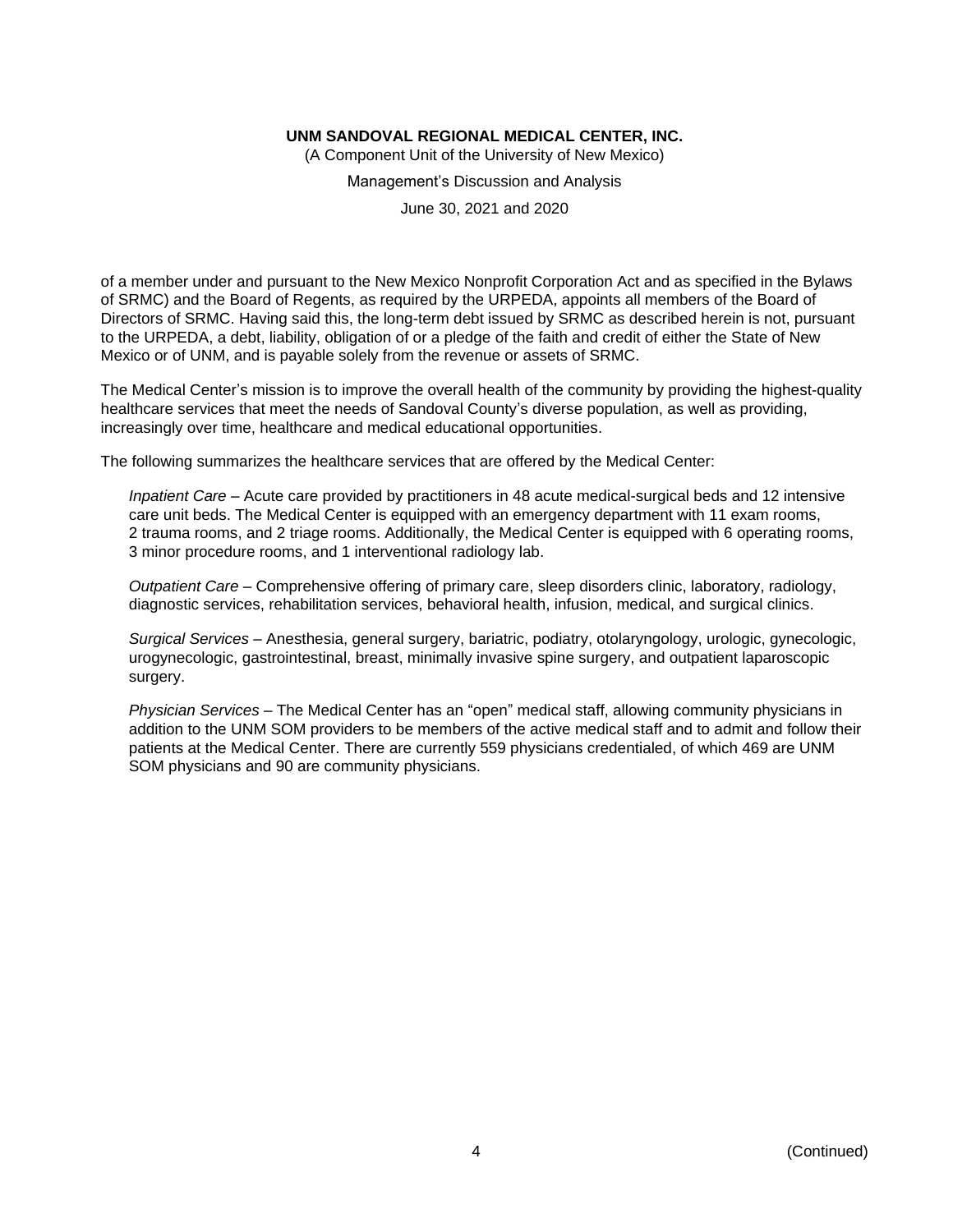(A Component Unit of the University of New Mexico)

Management's Discussion and Analysis

June 30, 2021 and 2020

#### **Financial Summary**

| Condensed summary of net position   |    |             |                |                |
|-------------------------------------|----|-------------|----------------|----------------|
|                                     |    |             | June 30        |                |
|                                     |    | 2021        | 2020           | 2019           |
| Assets:                             |    |             |                |                |
| Current assets                      | \$ | 42,011,428  | 51,573,550     | 41,156,850     |
| Capital assets, net                 |    | 94,706,913  | 95,475,016     | 99,508,641     |
| Noncurrent assets                   |    | 15,275,857  | 15,083,228     | 13,206,575     |
| Total assets                        | \$ | 151,994,198 | 162,131,794    | 153,872,066    |
| Deferred outflows of resources      | \$ | 2,279,949   |                |                |
| Liabilities:                        |    |             |                |                |
| <b>Current liabilities</b>          | \$ | 29,559,960  | 32,515,359     | 20,278,279     |
| Noncurrent liabilities              |    | 100,677,206 | 109,005,000    | 113,280,000    |
| Total liabilities                   | \$ | 130,237,166 | 141,520,359    | 133,558,279    |
| Net position:                       |    |             |                |                |
| Net deficiency in capital assets    | \$ | (9,398,805) | (17, 804, 984) | (17, 846, 359) |
| Restricted net position, expendable |    | 15,383,735  | 21,497,655     | 20,420,964     |
| Unrestricted                        |    | 18,052,051  | 16,918,764     | 17,739,182     |
| Total net position                  | S  | 24,036,981  | 20,611,435     | 20,313,787     |

Total Medical Center assets at June 30, 2021 decreased \$10.1 million from June 30, 2020, ending at \$152.0 million. Cash and cash equivalents at June 30, 2021 decreased by \$10.5 million, primarily due to the closing of a trustee account held for debt service of \$6.3M, which was applied to the Medical Center's mortgage during the mortgage refinancing on July 16, 2020. Net patient accounts receivable increased by \$2.1 million from June 30, 2020, primarily due to the timing of the COVID-19 stay at home orders and limitations on elective visits and procedures in healthcare services implemented by the Governor of New Mexico in March 2020. The Medical Center's most significant assets at June 30, 2021 were net capital assets of \$94.7 million, cash and cash equivalents of \$27.9 million, and restricted investments held by trustee for mortgage reserve fund of \$15.3 million.

Operating cash decreased by \$4.2 million during the year ended June 30, 2021, from \$32.1 million at June 30, 2020 to \$27.9 million at June 30, 2021. This decrease was driven by increased operating costs related to the COVID-19 pandemic. Other changes to cash include the receipt of Coronavirus Aid, Relief and Economic Stimulus (CARES) Act funding of \$3.4 million and mill levy funds of \$6.9 million. The Medical Center also applied \$0.6 million of Center for Medicare and Medicaid Services (CMS) Medicare Accelerated and Advance Payment Program funding received in 2020. The CARES Act funding and CMS advance payment programs were in response to COVID-19.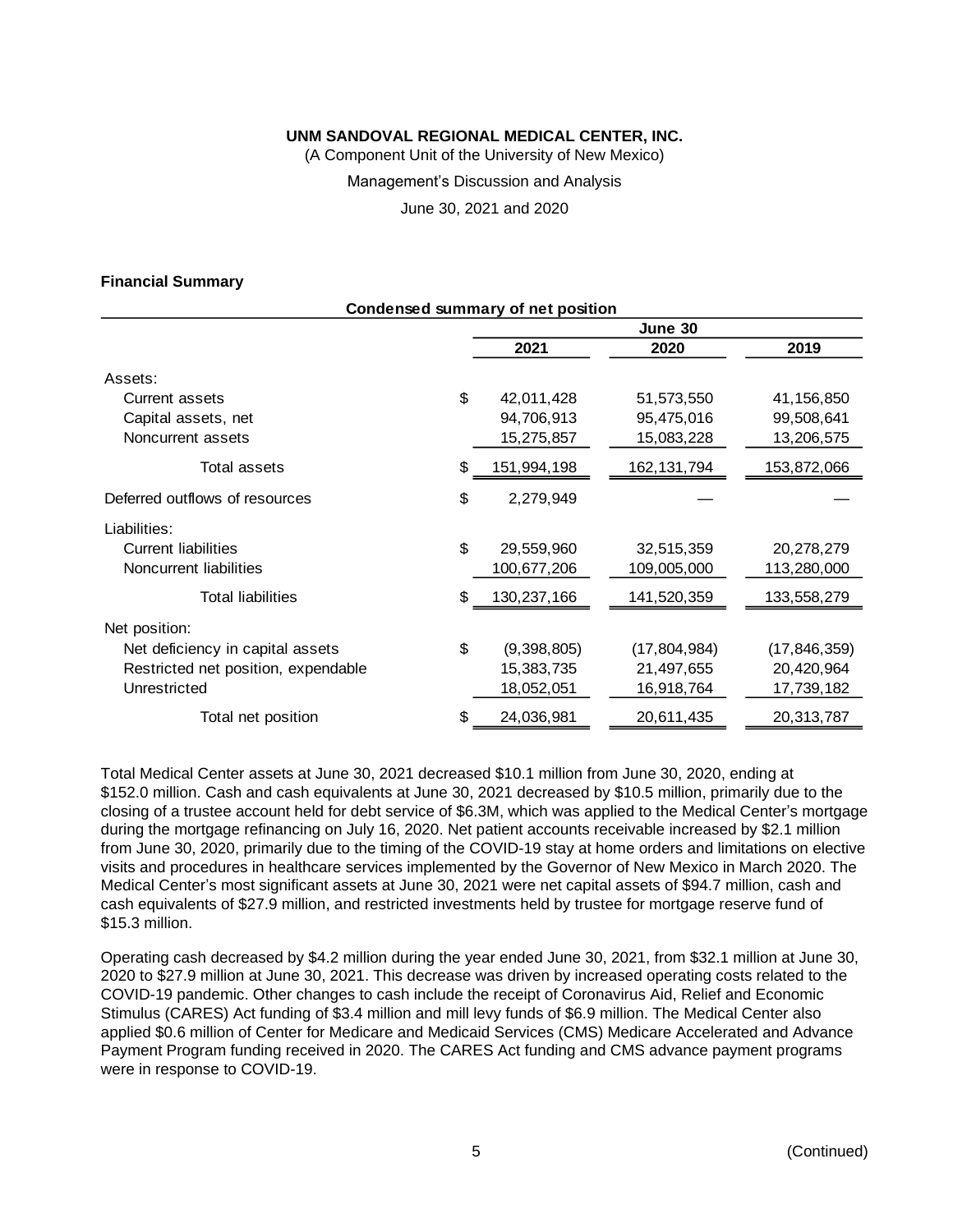(A Component Unit of the University of New Mexico)

Management's Discussion and Analysis

June 30, 2021 and 2020

Total Medical Center assets at June 30, 2020 increased \$7.3 million from June 30, 2019, ending at \$162.1 million. Cash and cash equivalents at June 30, 2020 increased by \$9.3 million, primarily due to a CMS advance of \$7.3 million under the Medicare Accelerated and Advance Payment Program and CARES Act funding of \$6.7 million, while net accounts receivable decreased by \$1.9 million, primarily due to the impact of COVID-19 on patient volumes. The Medical Center's patient volumes began to decrease in March 2020 due to the COVID-19 stay at home orders and limitations on elective visits and procedures. Net capital assets decreased by \$4.0 million, predominantly due to increased accumulated depreciation, and restricted investments held by trustee for mortgage reserve fund increased by \$1.9 million, in line with contract requirements. The Medical Center's most significant assets at June 30, 2020 were net capital assets of \$95.5 million, cash and cash equivalents of \$38.4 million, and restricted investments held by trustee for mortgage reserve fund of \$15.1 million.

Operating cash increased by \$10.1 million during the year ended June 30, 2020, from \$21.9 million at June 30, 2019 to \$32.0 million at June 30, 2020. This increase was driven by the CARES Act funding of \$6.7 million, CMS advance payment of \$7.3 million, and mill levy funds of \$6.4 million.

The Medical Center's total liabilities were \$130.2 million at June 30, 2021, compared to \$141.5 million at June 30, 2020. At June 30, 2021, current and noncurrent mortgage payable of \$106.4 million was the largest liability, followed by accounts payable of \$7.3 million, and CMS advance of \$6.7 million. The decrease in total liabilities is primarily due to the mortgage refinancing and subsequent defeasance of the bonds. There were also decreases in CARES Act funding liability of \$3.4 million, CMS advance payment of \$0.6 million, and related-party liabilities of \$0.3 million.

The Medical Center's total liabilities were \$141.5 million at June 30, 2020, compared to \$133.6 million at June 30, 2019. At June 30, 2020, current and noncurrent bonds payable of \$113.3 million was the largest liability, followed by CMS advance payment of \$7.3 million, and accounts payable of \$6.0 million. The increase in total liabilities is primarily due to the CMS advance of \$7.3 million and CARES Act funding liability of \$3.6 million. There were also increases in accrued payroll of \$1.4 million and in related-party liabilities of \$0.9 million. These increases were offset by a decrease in bonds payable resulting from the payments of the scheduled mandatory bond redemptions of \$4.1 million during the year ended June 30, 2020. There was also a decrease in liabilities from estimated third-party settlements of \$2.2 million.

At June 30, 2021, 2020, and 2019, the Medical Center's current assets of \$42.0 million, \$51.6 million, and \$41.2 million, respectively, were sufficient to cover current liabilities of \$29.6 million (current ratio of 1.42), \$32.5 million (current ratio of 1.59), and \$20.3 million (current ratio of 2.03), respectively.

Total net position (assets plus deferred outflows minus liabilities) is classified by the Medical Center's ability to use these assets to meet operating needs. Unrestricted net position may be used to meet all operating needs of the Medical Center. A portion of the Medical Center's net position is restricted by the trust indenture. In 2020 and prior, a portion of net position was also restricted by the debt agreement, however, this restriction was eliminated when the bonds were defeased in fiscal year 2021.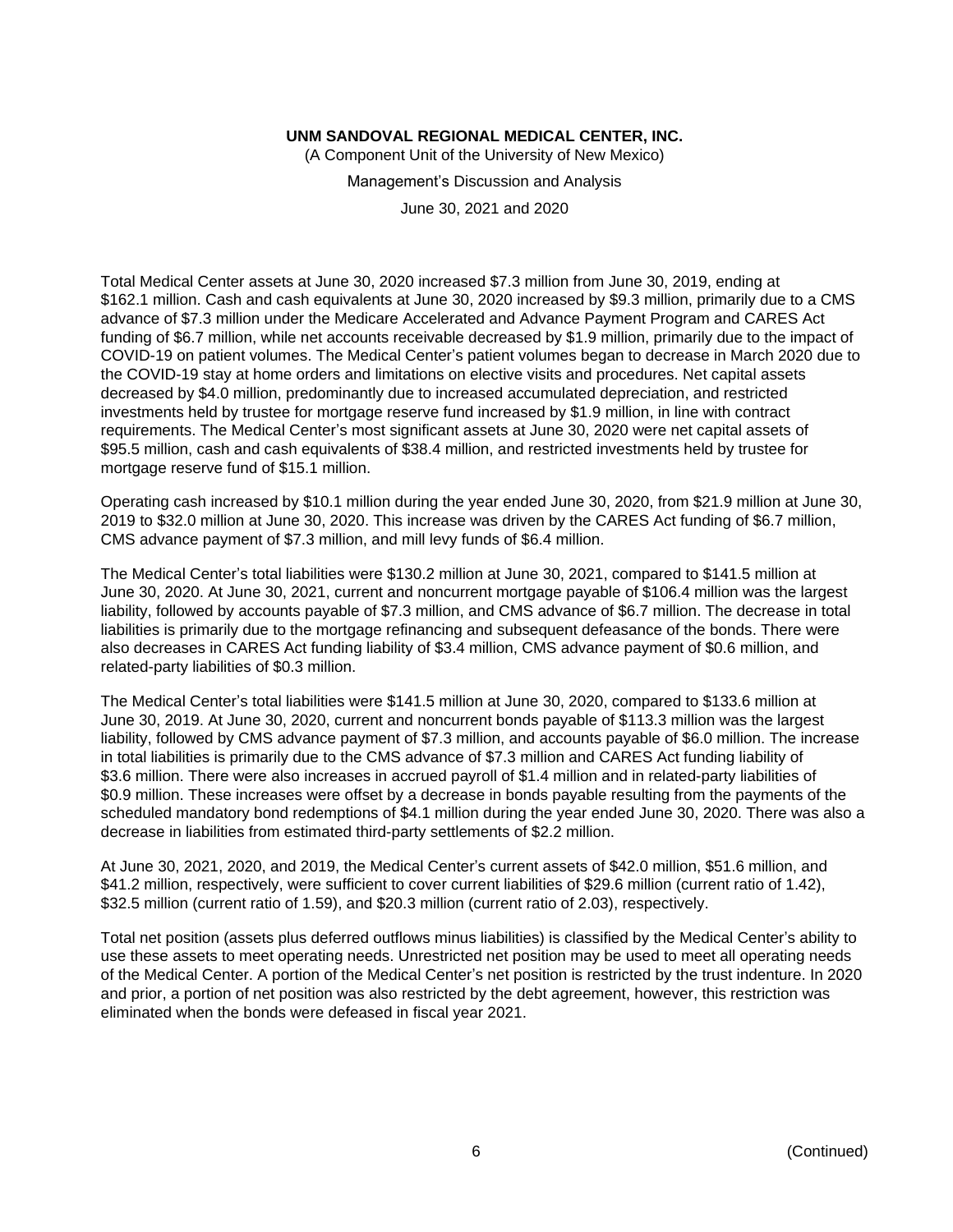(A Component Unit of the University of New Mexico)

Management's Discussion and Analysis

June 30, 2021 and 2020

Total net position as of June 30, 2021 increased by \$3.4 million to \$24.0 million, which included an operating loss of \$8.1 million, which was driven by the COVID-19 pandemic and mill levy program ramp up, and net nonoperating revenues of \$11.5 million. Unrestricted net position totaled \$18.1 million, with a net deficiency in capital assets of \$9.4 million at June 30, 2021. Restricted net position, expendable as of June 30, 2021 decreased by \$6.1 million to \$15.4 million, which was driven by a \$6.3 million decrease in the debt fund trust account as a result of the bond defeasance.

Total net position as of June 30, 2020 increased by \$0.3 million to \$20.6 million, which included an operating loss of \$4.6 million, which was driven by the COVID-19 pandemic and mill levy programs, and net nonoperating revenues of \$4.9 million. Unrestricted net position totaled \$16.9 million, with a net deficiency in capital assets of \$17.8 million at June 30, 2020. Restricted net position, expendable as of June 30, 2020 increased by \$1.1 million to \$21.5 million, which was driven by a \$1.1 million increase in the bond fund trust account.

| Condensed summary of revenues, expenses, and changes in net position |    |                |                    |              |
|----------------------------------------------------------------------|----|----------------|--------------------|--------------|
|                                                                      |    |                | Year ended June 30 |              |
|                                                                      |    | 2021           | 2020               | 2019         |
| Total operating revenues                                             | \$ | 86,495,929     | 78,203,988         | 84, 180, 161 |
| Total operating expenses                                             |    | (94, 563, 411) | (82, 806, 019)     | (80,037,405) |
| Operating gain (loss)                                                |    | (8,067,482)    | (4,602,031)        | 4,142,756    |
| Net nonoperating (expenses) revenues                                 |    | 11,493,028     | 4,899,679          | (3,975,297)  |
| Total increase in net position                                       |    | 3.425.546      | 297.648            | 167,459      |
| Net position, beginning of year                                      |    | 20,611,435     | 20,313,787         | 20,146,328   |
| Net position, end of year                                            | \$ | 24,036,981     | 20,611,435         | 20,313,787   |

#### **Operating Revenues**

The sources of operating revenues for the Medical Center are net patient service and other operating revenues, with the most significant source being net patient service revenues. Total operating revenues were \$86.5 million, \$78.2 million, and \$84.2 million for the years ended June 30, 2021, 2020, and 2019, respectively.

Net patient service revenue comprises gross patient revenue, net of contractual allowances, charity care, provision for doubtful accounts, and any third-party cost report settlements. Net patient service revenues were \$84.9 million, \$76.5 million, and \$83.0 million for the years ended June 30, 2021, 2020, and 2019, respectively. The increase of \$8.4 million from 2020 to 2021 is primarily the result of the 2020 cancellation of all nonessential healthcare services from mid-March to the beginning of June in compliance with the New Mexico Governor's Executive Order due to the COVID-19 pandemic. The decrease of \$6.5 million from 2019 to 2020 is primarily the result of canceling all nonessential healthcare services as a result of this Executive Order.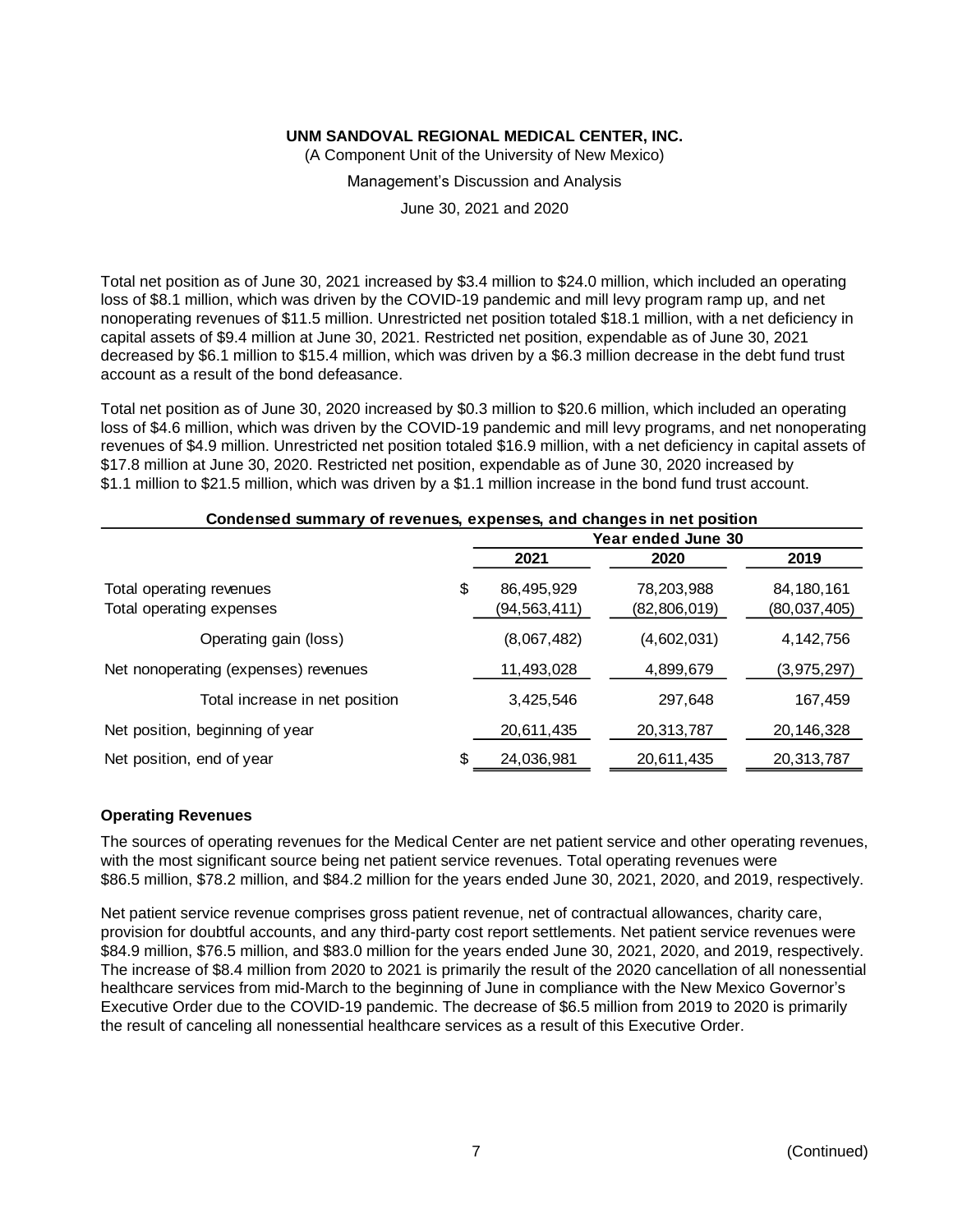(A Component Unit of the University of New Mexico)

Management's Discussion and Analysis

June 30, 2021 and 2020

The following table summarizes key operating statistics for the years ended June 30, 2021, 2020, and 2019:

|                                       | Year ended June 30     |                  |                  |
|---------------------------------------|------------------------|------------------|------------------|
|                                       | 2021                   | 2020             | 2019             |
| Total inpatient days                  | \$<br>13,371           | 10,453           | 11,951           |
| Total discharges                      | 2,911                  | 2,575            | 2,950            |
| Inpatient surgeries                   | \$<br>532              | 686              | 977              |
| Outpatient surgeries                  | 2,480                  | 2,184            | 2,516            |
| Total surgeries                       | \$<br>3,012            | 2,870            | 3,493            |
| Outpatient visits<br>Emergency visits | \$<br>45,556<br>18,327 | 42,426<br>19,520 | 48,257<br>21,045 |

ICU and medical/surgical inpatient days increased by 2,918 from fiscal year 2020 to 2021 primarily due to the cancellation of nonessential services in 2020. The ICU and medical/surgical average daily census (ADC) for the year ended June 30, 2021 was 36.6 and increased by 8.0 from an ICU and medical/surgical ADC of 26.6 for the year ended June 30, 2020. The ADC increase was primarily due to COVID-19 patients.

Net patient service revenue for the fiscal years ended June 30, 2021 and 2020 includes cost report estimates for the Medicare and Medicaid programs. Beginning July 1, 2016, the Medical Center was subject to the prospective federal capital rate. The Medical Center's cost reports have been audited through June 30, 2017 for Medicare and through June 30, 2018 for Medicaid. Management believes that estimated settlements accrued related to unaudited cost reports are adequate. Laws and regulations governing the Medicare and Medicaid programs are extremely complex and subject to interpretation. As a result, there is at least a reasonable possibility that recorded estimates will change by a material amount in the near term. Estimates are continually monitored and reviewed, and as settlements are made or more information is available to improve estimates, differences are reflected in current operations.

The Medical Center is committed to providing quality healthcare to all, regardless of one's ability to pay. The Medical Center offers a financial assistance program called SRMC Care for healthcare services provided by the Medical Center. This program is only available to Sandoval County residents. Patients who meet the criteria of this charity care policy receive services at no charge or at amounts less than established rates. The criteria for charity care consider household income in relation to the federal poverty guidelines, as well as asset thresholds. Patients with adjusted gross income equal to or less than 200% of federal poverty guidelines receive services at no charge. For uninsured patients with adjusted gross income at 201% to 300% of federal poverty guidelines, a discount is applied. Patients applying for coverage under SRMC Care must apply for coverage under Medicaid or the Health Insurance Exchange (HIX), if eligible. Patients may continue to receive SRMC Care until they receive Medicaid eligibility or notification of coverage under the HIX.

The Medical Center does not pursue collection of amounts determined to qualify as charity care. The costs of charity care provided under this program for the years ended June 30, 2021, 2020, and 2019 approximated \$0.9 million for 2021 and 2020, and \$1.8 million for 2019. The costs incurred are estimated based on the cost-to-charge ratio for the Medical Center as applied to the charity care charges.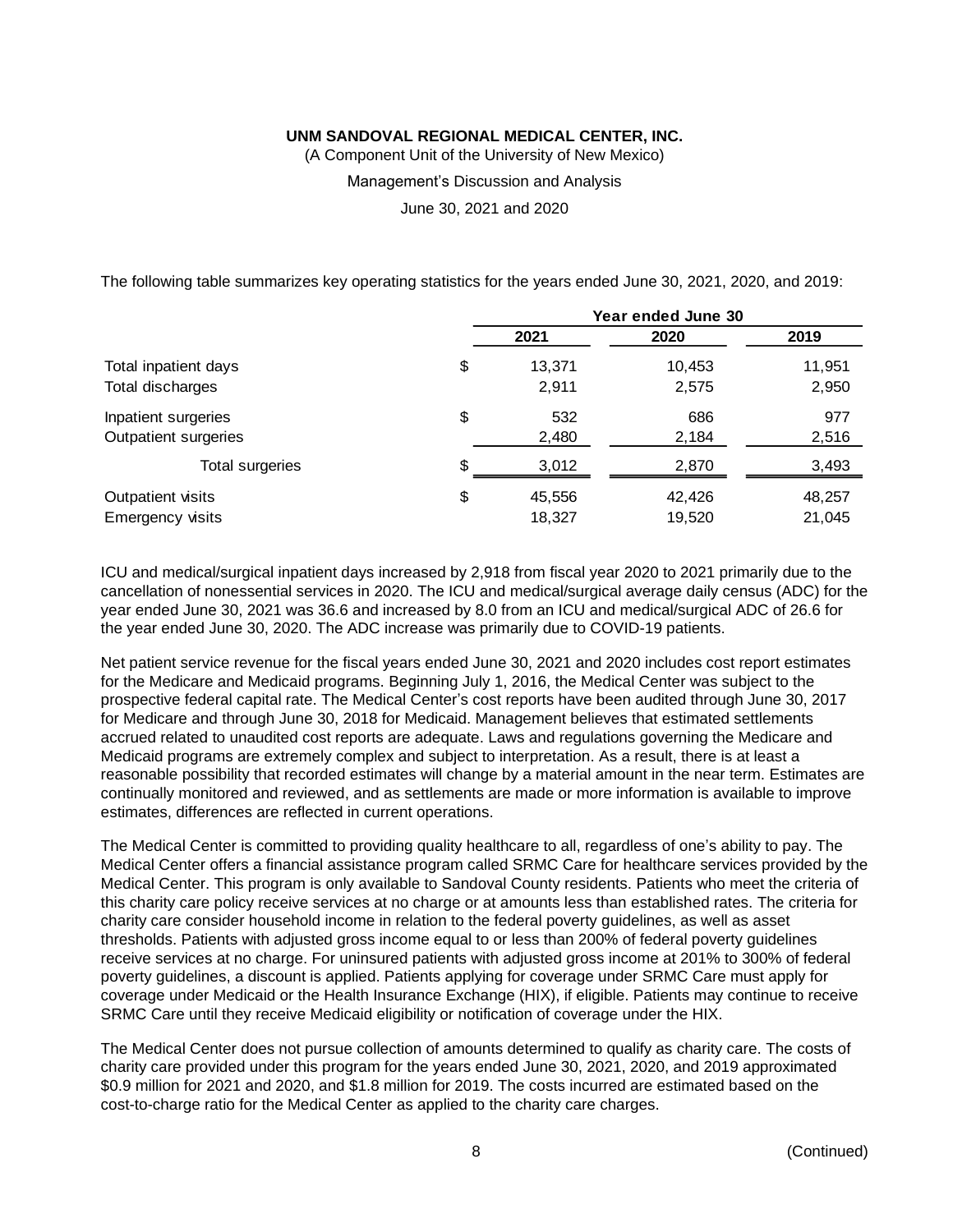(A Component Unit of the University of New Mexico)

Management's Discussion and Analysis

June 30, 2021 and 2020

Bad debt accounts are fully reserved and recorded as provision for uncollectible accounts. Provision expense recorded for fiscal years 2021, 2020, and 2019 was \$5.0 million, \$3.9 million, and \$5.4 million, respectively. The cost of care provided to patients who are either uninsured or underinsured and who do not meet the criteria for financial assistance for years ended June 30, 2021, 2020, and 2019 was \$2.1 million, \$1.7 million, and \$2.0 million, respectively.

### **Operating Expenses**

The following pie charts depict the distribution of the operating expenses for the Medical Center for the years ended June 30, 2021, 2020, and 2019:



Operating expenses for the Medical Center include items such as employee compensation and contract labor and benefits, medical services, medical supplies, purchased services, depreciation, equipment, and occupancy.

For the year ended June 30, 2021, total operating expenses were \$94.6 million and represent an increase of \$11.8 million from the year ended June 30, 2020. The most significant changes were increases of \$4.6 million in employee compensation and contract labor, \$4.3 million in medical and other supplies, \$2.6 million in medical services, and \$0.7 million in equipment, primarily in response to COVID-19, annual wage increase, and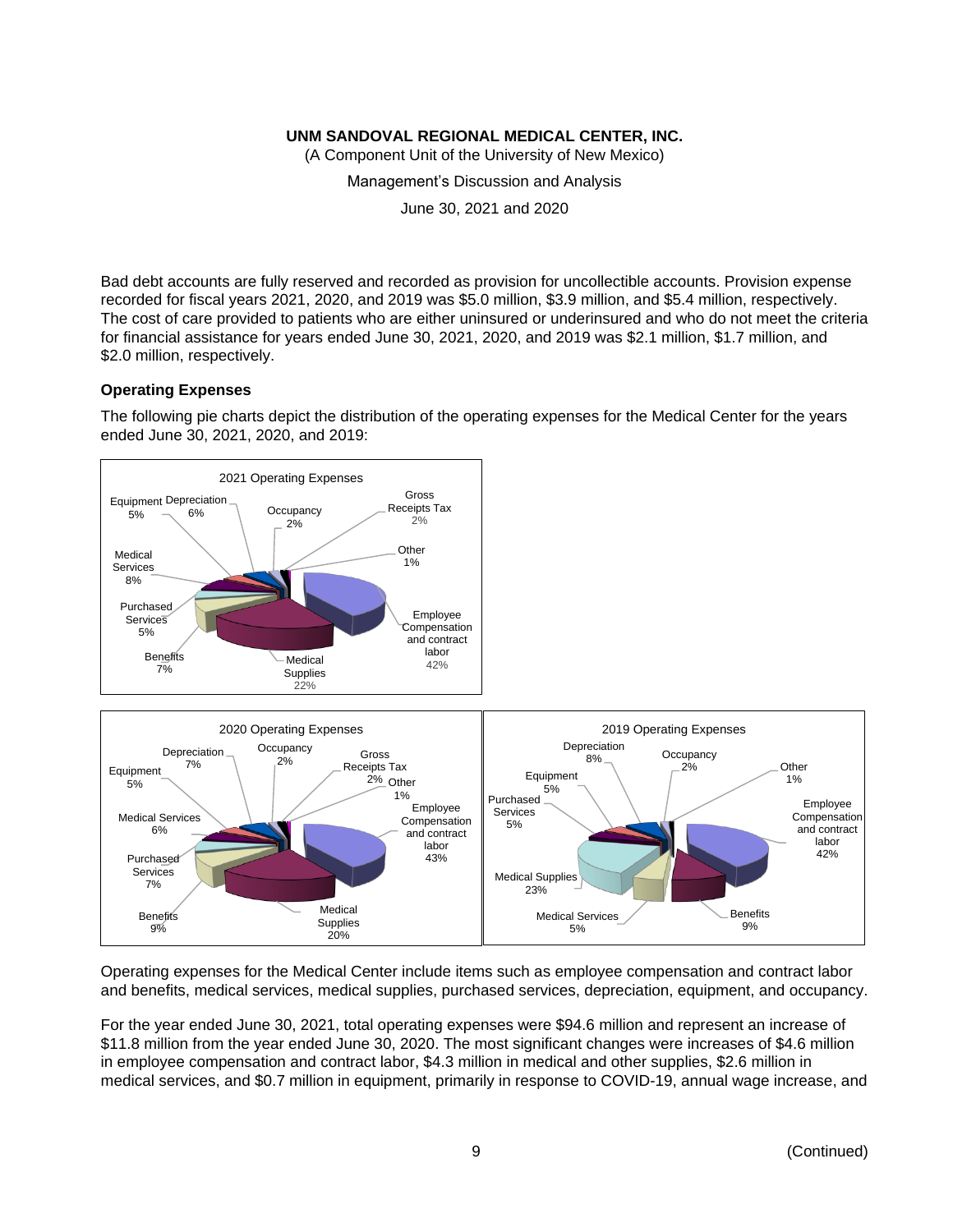(A Component Unit of the University of New Mexico)

Management's Discussion and Analysis

June 30, 2021 and 2020

mill levy program ramp up. These increases were partially offset by a \$0.8 million decrease in purchased services, due to a consulting services agreement ending in fiscal year 2020.

For the year ended June 30, 2020, total operating expenses were \$82.8 million and represent an increase of \$2.8 million from the year ended June 30, 2019. The most significant changes were an increase of \$1.9 million in employee compensation and contract labor primarily due to COVID-19 staffing, annual wage increase and mill levy program ramp up, a \$1.3 million increase in purchased services primarily for operational improvement consulting fees, and a \$1.5 million increase in gross receipts tax, which was a new tax on nonprofit hospitals beginning in fiscal year 2020. These increases were partially offset by a \$2.4 million decrease in medical and other supplies as a result of cancelling nonessential services from mid-March to early June.

#### **Nonoperating Revenues and Expenses**

For the year ended June 30, 2021, nonoperating revenues net of nonoperating expenses was \$11.5 million. For the years ended June 30, 2020 and 2019, the Medical Center recorded net nonoperating revenue of \$4.9 million and net nonoperating expense of \$4.0 million, respectively.

Net nonoperating revenues increased by \$6.6 million from 2020 to 2021. The increase is primarily due to a \$5.2 million decrease in bond interest expense, offset by a \$1.7 million decrease in federal bond subsidy interest and a \$2.3 million increase in mortgage interest. There was also a \$4.0 million increase in CARES Act funding revenue recognition. The largest source of nonoperating revenues for the year ended June 30, 2021 was the Sandoval County mill levy tax subsidy totaling \$7.1 million. The second largest source of nonoperating revenues for the year ended June 30, 2021 was \$7.0 million from CARES Act funding. The largest source of nonoperating revenues for the year ended June 30, 2020 was the Sandoval County mill levy tax subsidy totaling \$6.5 million. The second largest source of nonoperating revenues for the year ended June 30, 2020 was \$3.1 million from CARES Act funding.

The most significant nonoperating expense recorded for the year ended June 30, 2021 was mortgage interest and insurance in the amount of \$2.3 million. The most significant nonoperating expense recorded for the years ended June 30, 2020, and 2019 was bond interest expense in the amount of \$5.2 million and \$5.4 million, respectively.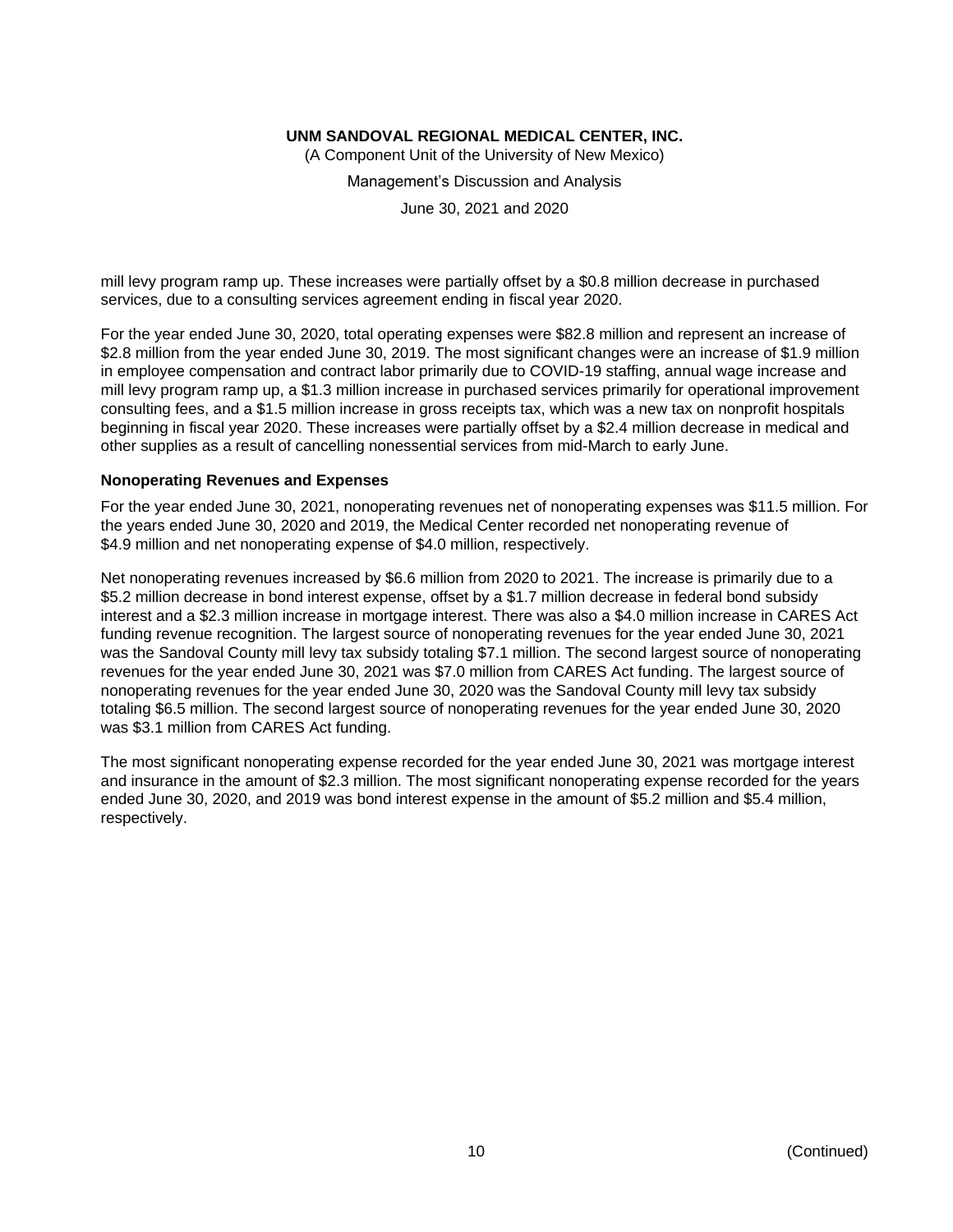(A Component Unit of the University of New Mexico)

Management's Discussion and Analysis

June 30, 2021 and 2020

### **Capital Assets**

At June 30, 2021, the Medical Center had \$94.7 million invested in capital assets, net of accumulated depreciation of \$58.6 million. Depreciation expense totaled \$5.5 million for the year ended June 30, 2021. Depreciation expense was \$5.6 million and \$6.1 million for the years ended June 30, 2020 and 2019, respectively.

|                                          |              | Year ended June 30 |              |
|------------------------------------------|--------------|--------------------|--------------|
|                                          | 2021         | 2020               | 2019         |
| Building and building improvements<br>\$ | 105,702,629  | 105,650,011        | 105,650,011  |
| Building service equipment               | 4,950,674    | 4,724,428          | 4,302,846    |
| Fixed equipment                          | 4,223,199    | 4,223,199          | 4,094,180    |
| Major moveable equipment                 | 34,658,158   | 35,822,042         | 37,504,986   |
| Construction in progress                 | 3,787,279    | 300,910            | 362,234      |
|                                          | 153.321.939  | 150,720,590        | 151,914,257  |
| Less accumulated depreciation            | (58,615,026) | (55,245,574)       | (52,405,616) |
| Net property and equipment               | 94,706,913   | 95,475,016         | 99,508,641   |

For the year ended June 30, 2021, total depreciable capital assets decreased by \$0.9 million from June 30, 2020, due to \$1.2 million of major movable equipment additions offset by \$2.1 million of retirements. Construction in process increased \$3.5 million with the largest increase related to a CT scanner of \$1.4 million and pharmacy renovations of \$1.1 million. Major moveable equipment retirements were \$2.1 million, with a net book value of \$31 thousand.

For the year ended June 30, 2020, total depreciable capital assets decreased by \$1.1 million from June 30, 2019. Major moveable equipment additions were \$1.2 million, with the largest asset addition being \$0.4 million for ICU beds. Major moveable equipment retirements were \$2.8 million, with a net book value of \$29 thousand.

### **Debt Activity**

In July 2020, the Medical Center entered into an agreement and mortgage with KeyBank National Association to refinance the Medical Center's mortgage from an APR of 4.86**%** (3.33% net of BAB Subsidy) to an APR of 1.98%. In connection with the mortgage refinance, in July 2020 \$118.3 million was placed into irrevocable trust to make the mandatory bond redemption payments on the Government National Mortgage Association (GNMA) Collateralized Series 2010A and Series 2010B bonds through the bond callable date in January 2021. The Medical Center was released from all obligations related to the bonds in July 2020. A loss on defeasance of \$2.4 million was recorded as a deferred outflow at the July defeasance date. The Medical Center entered into this refinance transaction to reduce the Medical Center's mortgage interest expense.

The Medical Center had mortgage liability of \$106.4 million at June 30, 2021. The current portion of mortgage liability at June 30, 2021 was \$5.7 million. The Medical Center bonds totaled \$113.3 million and \$117.4 million at June 30, 2020 and 2019, respectively. The current portion of the bond debt was \$4.3 million and \$4.1 million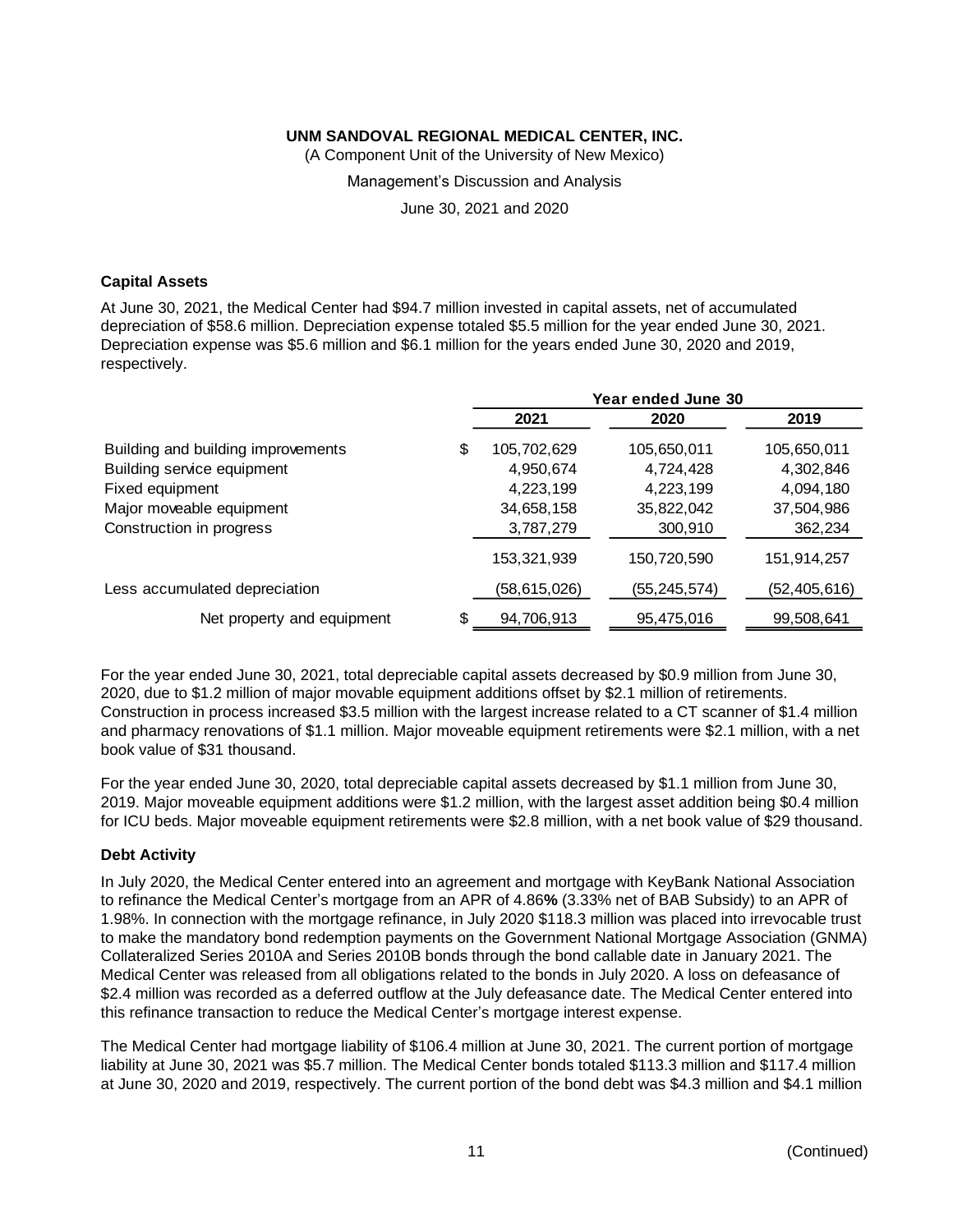(A Component Unit of the University of New Mexico)

Management's Discussion and Analysis

June 30, 2021 and 2020

at June 30, 2020 and 2019, respectively. The bond debt was related to the Series 2010A and Series 2010B bonds.

During fiscal year 2021, the Medical center paid \$2.2 million in mortgage interest expense and \$5.3 million in mortgage principal.

On July 20, 2019 and on January 20, 2020, the Medical Center paid the scheduled mandatory bond redemption payments on the Series 2010A, which consisted of principal payments of \$2.0 million and \$2.1 million, respectively, as well as interest payments of \$2.5 million and \$2.4 million, respectively. On July 20, 2019 and on January 20, 2020, the scheduled interest payments of \$0.2 million were paid on the Series 2010B bonds. No principal payments were scheduled for either period.

There is a loan guarantee associated with the mortgage that is considered federal assistance subject to the requirements of Office of Management and Budget Uniform Guidance. Accordingly, the loan guarantee is considered a federal award for purposes of UNM's June 30, 2021, 2020, and 2019 Single Audit.

### **Factors Impacting Future Periods**

The Medical Center's future performance may differ depending on economic conditions within the healthcare industry and other factors. Among other factors that might affect future performance are changes to Medicare and Medicaid reimbursement resulting in reductions in payments. Healthcare systems nationwide are being challenged by reductions in Medicare and Medicaid payments, taking on more risk for outcome measures, and uncertainty regarding patient coverage from the Affordable Care Act (ACA).

### *(a) Provider Contracts*

Many of the Medical Center's payor and provider contracts are complex in nature and may be subject to differing interpretations regarding amounts due for the provision of medical services. Such differing interpretations may not become known until a substantial period of time has passed following contract implementation. Liabilities for claims disputes are recorded when the loss is probable and can be estimated. Any adjustments to reserves are reflected in current operations.

On August 3, 2021, CMS released the fiscal year 2022 Inpatient Prospective Payment (IPPS) Final Rule. The Medical Center's IPPS rate is estimated to increase 3.2% or \$0.3 million as a result of the IPPS final rule. This increase is primarily due to a 2.7% increase to the national labor and non-labor components of the DRG rate and a finalized wage index increase of 2.5%, increasing from 0.8670 to 0.8886.

The 2022 IPPS final rule continued the ACA provision that hospitals scoring in the top quartile of the nation for Hospital-Acquired Conditions (HACs) are subject to a 1.0% penalty reduction in payments. The Medical Center's HAC score has never been in the highest quartile, and thus has never been subject to the 1% decrease. The Medical Center's payment rates are expected to have a 1.94% negative impact under the Hospital Readmission Reduction Program and a 0.44% positive impact under the Value Based Purchasing Program as required by ACA. The negative impact of these three quality pay-for-performance programs is estimated at \$139,000 for federal fiscal year (FFY) 2022.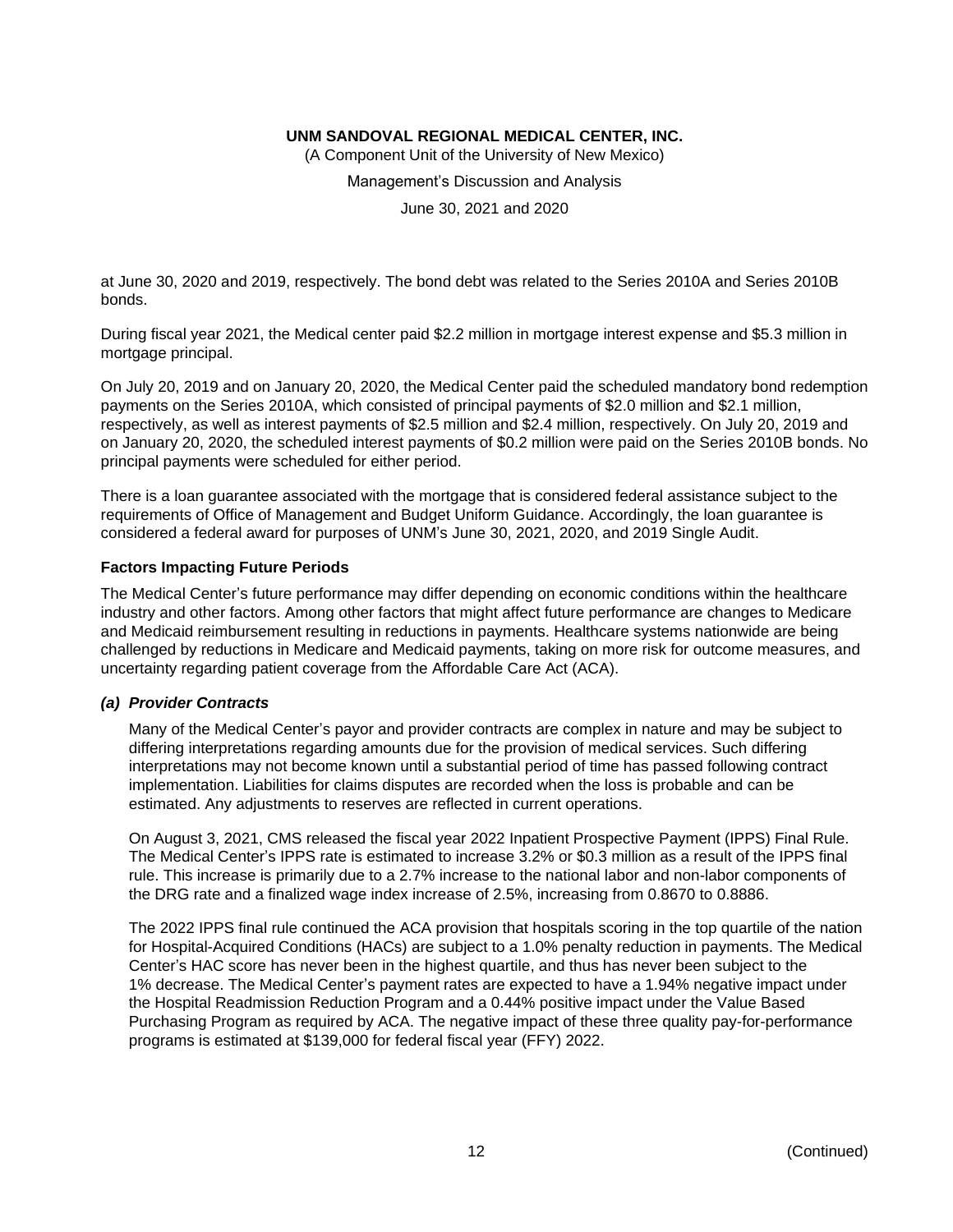(A Component Unit of the University of New Mexico)

Management's Discussion and Analysis

June 30, 2021 and 2020

Under FFY 2022 IPPS Final Rule, CMS removed the requirement to report payer-specific negotiated rates on hospital cost reports that had been promulgated in the FFY 2021 IPPS final rule. CMS had planned to use Managed Medicare negotiated rates to recalibrate MS-DRG weights by fiscal year 2024.

On August 4, 2021, CMS issued the proposed calendar year (CY) 2022 Outpatient Prospective Payment System (OPPS) rule. CMS proposes to raise the base OPPS Payment rate by 2.3%, which is a market basket increase of 2.5%, less a multi-factor productivity adjustment of 0.2%. CMS proposed continuation of average sales price minus 22.5% for 340b drugs. CMS had proposed to halt the elimination of the Inpatient Only (IPO) List and after reviewing services that were removed in the CY 2021 OPPS Final Rule, has proposed that 298 services be put back on the IPO list beginning in CY 2022. The overall impact of the proposed OPPS rule on the Medical Center's reimbursement is estimated to be an increase of 0.3%, or \$268,000.

#### *(b) Medicare Disproportionate Share Hospital (DSH)*

The Medical Center's Uncompensated Care (UC) DSH payments are estimated to decrease \$44,000 in fiscal year 2022. Under the 2022 Final IPPS Rule, CMS proposed to continue using one year of UC data from worksheet S-10 of the Medicare cost report to calculate each hospital's share of UC in the DSH calculation. For fiscal year 2022 UC-based DSH payments, CMS proposed to use federal fiscal year 2018 cost report data, which is the Medical Center's fiscal year ending June 30, 2019, which CMS has audited.

#### *(c) COVID-19 Pandemic*

On March 11, 2020, the World Health Organization declared the novel coronavirus disease (COVID-19) outbreak a global pandemic. COVID-19 is an infectious disease caused by severe acute respiratory syndrome coronavirus 2 (SARS-CoV-2). It was first identified in December 2019 in Wuhan, Hubei, China, and has resulted in an ongoing pandemic. On January 31, 2020, Health and Human Services Secretary Alex Azar II declared a Public Health Emergency (PHE) for the United States to help the healthcare community respond to COVID-19. On March 13, 2020, the American College of Surgeons issued Recommendations for Management of Elective Surgical Procedures, which included recommendations on minimizing, postponing, or cancelling elective surgeries, endoscopies, or other invasive procedures. On March 24, 2020, the New Mexico Department of Health issued a Public Health Order prohibiting hospitals and other healthcare facilities from providing nonessential healthcare services, procedures, and surgeries. The Medical Center resumed nonessential healthcare services, procedures, and surgeries in early June 2020, shortly after the New Mexico Public Health Order for nonessential healthcare services was lifted. Although nonessential services have resumed, ambulatory and ancillary volumes have not returned to budgeted levels. The Medical Center has provided care to more than 2,749 COVID-19 patients admitted into the facility. Vaccinations of caregivers and patients are being provided in accordance with state and federal guidelines. The COVID-19 pandemic is ongoing, and the national PHE order is still in place.

The Medical Center has received support under the CARES Act enacted on March 27, 2020, including Provider Relief Funds (PRF). The CARES Act authorizes \$100 billion in funding to hospitals and other healthcare providers to be distributed through the Public Health and Social Services Emergency Fund (PHSSEF). Payments from the PHSSEF are intended to compensate healthcare providers for lost revenues and incremental expenses incurred in response to the COVID-19 pandemic and are not required to be repaid provided the recipients attest to and comply with certain terms and conditions, including limitations on balance billing and not using PHSSEF funds to reimburse expenses or losses that other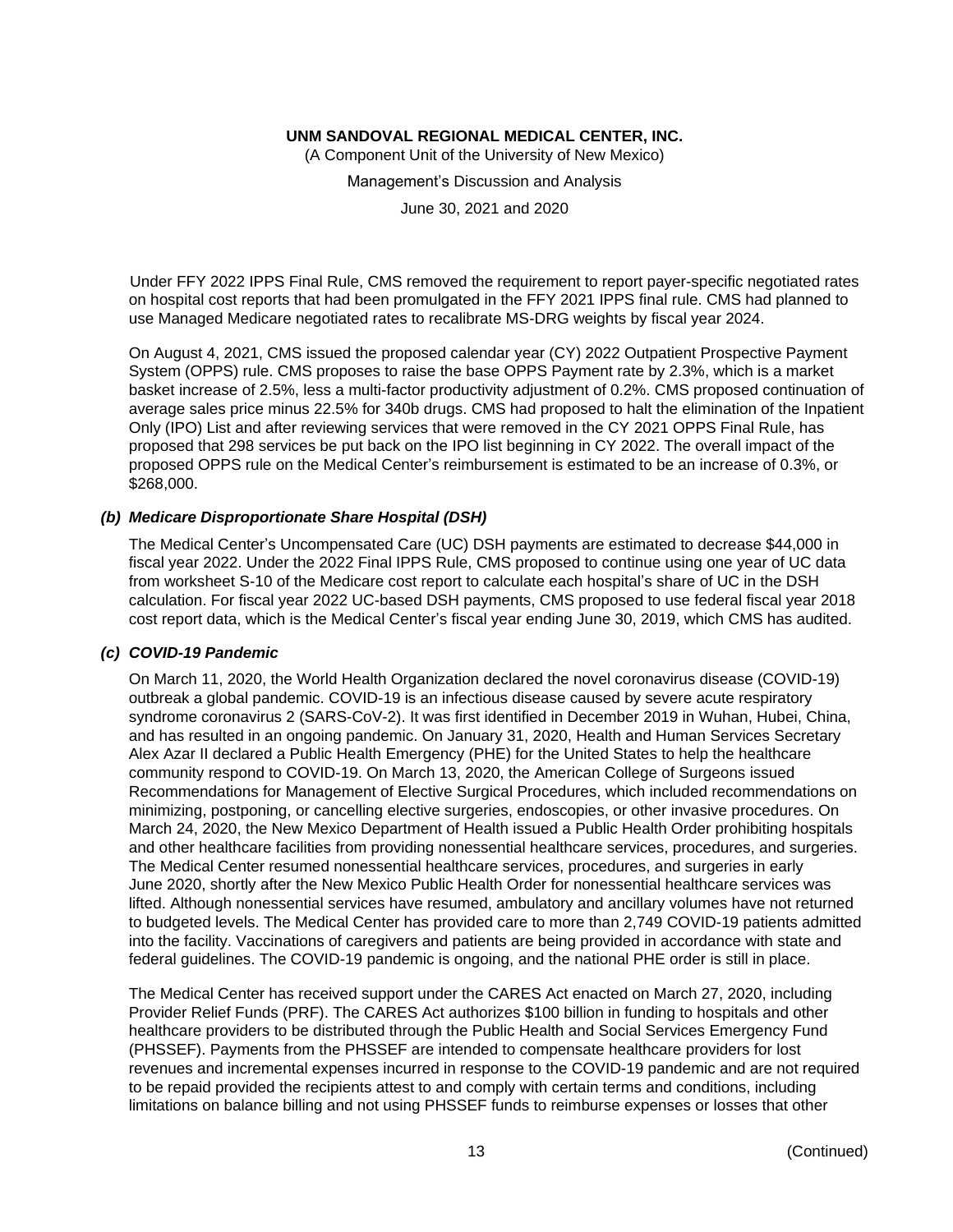(A Component Unit of the University of New Mexico)

Management's Discussion and Analysis

June 30, 2021 and 2020

sources are obligated to reimburse. In fiscal years 2020 and 2021, the Medical Center received approximately \$10.1 million in payments from the initial PHSSEF general distribution, Safety Net Hospitals and High Impact Hospital payments, of which \$6.2 million was recognized as revenue for the year ended June 30, 2021.

To increase cash flow to Medicare providers impacted by the COVID-19 pandemic, the CARES Act expanded the Medicare Accelerated and Advance Payment Program. Inpatient acute care hospitals could request accelerated payments of up to 100% of the Medicare payment amount for a 6-month period (not including Medicare Advantage payments). CMS-based payment amounts for inpatient acute care hospitals were based on the provider's Medicare fee-for-service reimbursements in the last 6 months of 2019. Such accelerated payments are interest free for inpatient acute care hospitals for 18 months, and the program requires CMS to recoup the payments at 25% of fee-for-service claims beginning one year after the advance payment was received. After 11 months at 25% recoupment, the percentage increases to 50% for 6 months and then there are 30 days before interest will accrue at 4% per annum on any remaining outstanding balance. In April 2020, the Medical Center received \$7.3 million of accelerated payments and recoupments began in April 2021. As of June 30, 2021, CMS has recouped \$588 thousand of the Medical Center's Medicare Advance. The Medicare Accelerated and Advance Payment Program liability was \$6.7 million and \$7.3 million as of June 30, 2021 and 2020, respectively. The advance payments were made for services a healthcare entity has provided or will provide to its Medicare patients and are therefore considered exchange transactions that will be recognized in patient service revenue, net, once services have been provided.

Lastly, the CARES Act provides for deferred payment of the employer portion of social security taxes between March 27, 2020 and December 31, 2020, with 50% of the deferred amount due December 31, 2021 and the remaining 50% due December 31, 2022. The Medical Center began deferring the employer portion of social security taxes in mid-April 2020. As of June 30, 2021, the Medical Center deferred \$600 thousand in social security taxes.

CMS has issued multiple 1135 waivers since the PHE was declared. The waivers help ensure that sufficient healthcare items and services are available to meet the needs of individuals enrolled in the Medicare, Medicaid, and Children's Health Insurance Program programs. One of the waivers expanded the use of telehealth and telephone visits. The waiver implemented payment for telephone visits under the physician fee schedule, which previously were not payable on the fee schedule. The telehealth visits for professional fees are paid at the same rate as an in-person visit under the physician fee schedule. The Medical Center is only able to bill and be paid for one code. The payment for this code is significantly less than what the payment would be for an in-person visit. In December 2020, CMS permanently expanded some telehealth services. There is support to continue to expand telehealth and telephone services. The New Mexico Human Services Department (HSD) issued a LOD to NM MCOs to increase hospital inpatient payment rates from April 1, 2020 through September 30, 2020 for COVID-19 DRG and ICU hospital admissions.

The Medical Center continues to assess the potential impact of future stimulus measures, if any, and the impact of other laws, regulations, and guidance related to COVID-19 on our business, results of operations, financial condition, and cash flows. The long-term financial impact of COVID-19 is not known at this time as there are multiple factors, which may influence the outcome, including whether there will be additional federal funding (grants or loans), the impact of an additional surge if any, the impact of telehealth on a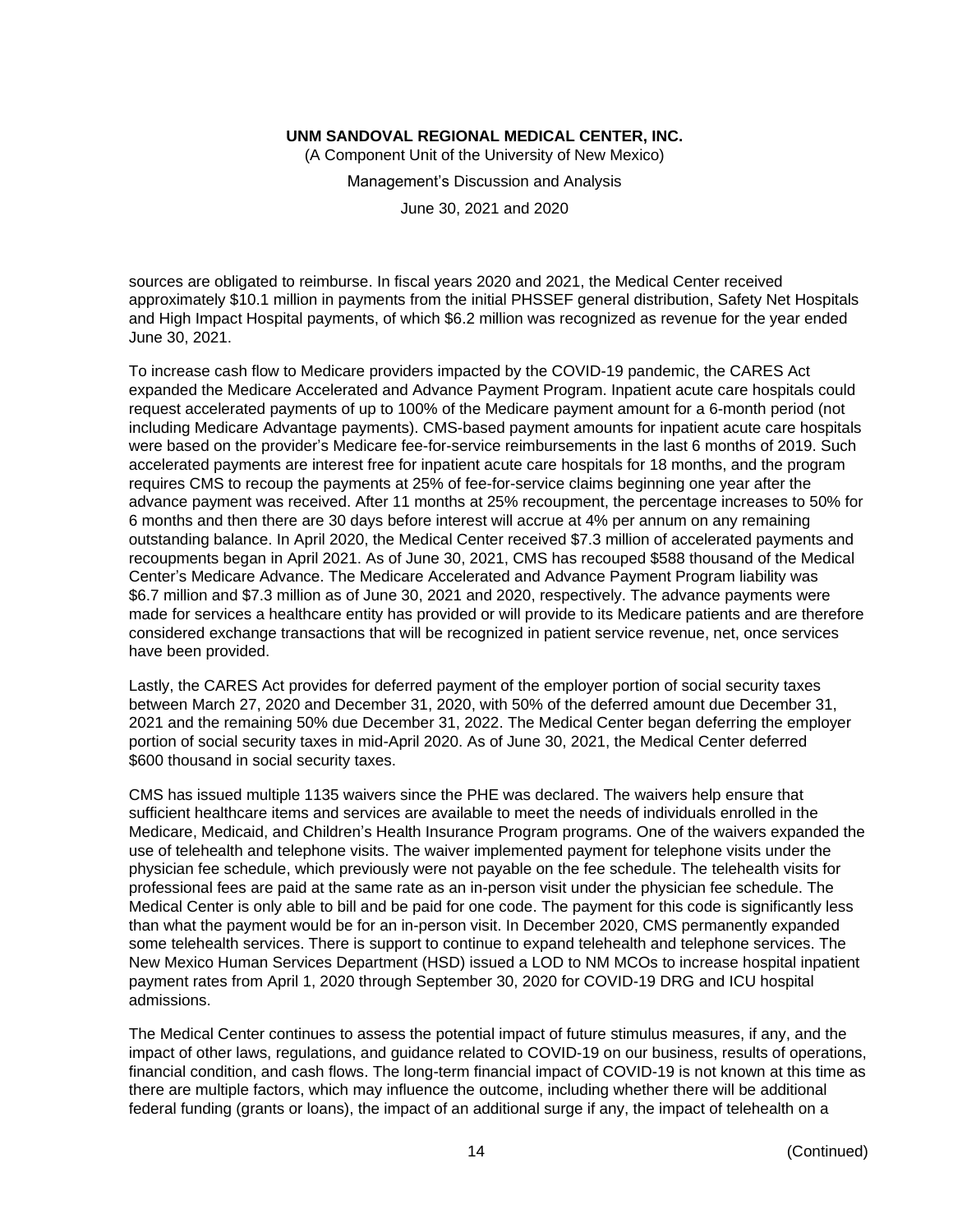(A Component Unit of the University of New Mexico)

Management's Discussion and Analysis

June 30, 2021 and 2020

historical business model or whether there will be another total shutdown of nonessential healthcare services. The Medical Center continues to monitor developments and the directives of federal, state, and local officials to determine what precautions and procedures may need to be implemented by the Medical Center in the event of the continued spread of COVID-19. Although the disruption from the virus is expected to be temporary, given the dynamic nature of these circumstances, the duration, the full impact of COVID-19, and the scope of any cumulative adverse impact on the Medical Center's finances and operations cannot be fully determined at this time and largely depends on the ongoing severity, duration, and spread of COVID-19. Management continues to monitor key factors such as the impact within the Medical Center's service area, impact on volumes, staffing, and the impact of federal and state legislation, emergency measures, and funding within healthcare and the economy as a whole. The Medical Center continues to incur incremental supply costs, contract labor and other expenditures for COVID-19 preparedness and response to COVID-19 in an effort to provide safe and effective patient care. The Medical Center will continue to focus on collecting receivables and managing expenses to ensure it is able to continue providing essential services to patients. The Medical Center believes it will maintain compliance with debt covenants and meet its obligations as they become due as a result of the initiatives implemented and its strong cash position.

#### *(d) Sandoval County Mill Levy*

On November 6, 2018, voters approved a new eight-year tax levy at 1.9 mill on property owned within Sandoval County. The mill levy funds expansion of outpatient behavioral health services and an increase in staffing to achieve a level III trauma center designation at the Medical Center. The mill levy contract with Sandoval County was effective July 1, 2019. Due to the impact of COVID-19 pandemic, effective March 2020, Sandoval County and the Medical Center amended the contract to allow for remaining mill levy proceeds, not allotted toward provision of behavioral health and substance abuse services, for use in the Medical Center's general operations for so long as the Medical Center and the County agree. Mill levy proceeds from fiscal year 2020 in the amount of \$2.8 million were redirected for the Medical Center's general operations per the contract amendment. The need to redirect the mill levy proceeds was a result of lost revenue and increased expenses related to the pandemic. Very similar to other hospitals around the world, the Medical Center experienced a significant loss of revenue as nonessential services were reduced to free up resources to treat COVID-19 patients. At the same time, the Medical Center incurred costs to fight the virus such as buying personal protective equipment supplies, transforming units to alternative care sites, and operating various check-in stations for staff and visitors. The hospital received some federal stimulus payments and Medicare advance payments, but these emergency relief funds were not enough to keep up with the continued downward revenue trend. Once the Executive Order was lifted for nonessential healthcare services, the Medical Center began to reschedule canceled visits and procedures. In fiscal year 2021, the Medical Center no longer required use of mill levy funds for general hospital operations.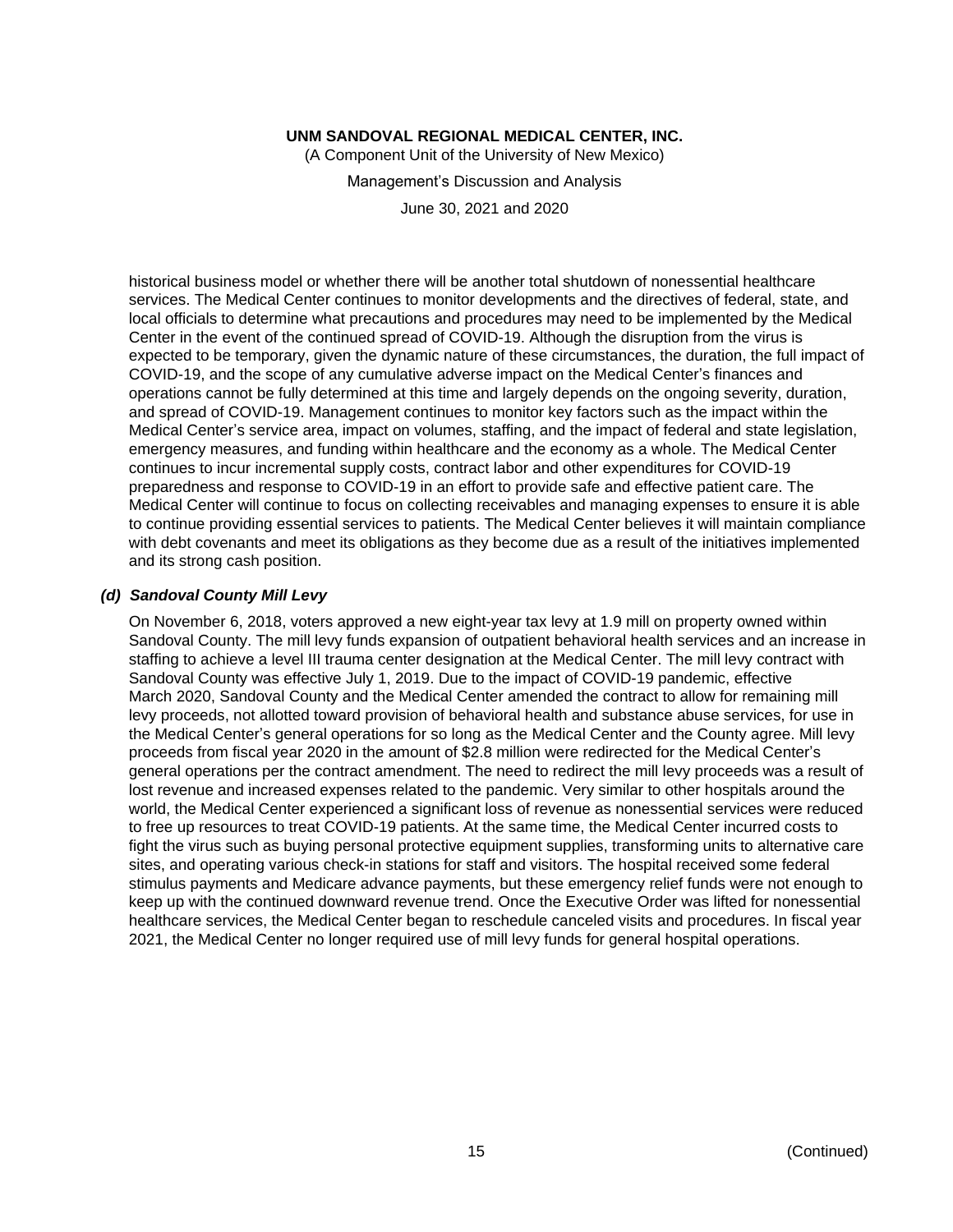(A Component Unit of the University of New Mexico) Management's Discussion and Analysis June 30, 2021 and 2020

#### *(e) Expansion Projects*

The Medical Center has partnered with UNM HSC in the development, construction, and operation of the UNM Orthopedic Center of Excellence (COE). The COE property and building are owned by UNM HSC and managed by the Medical Center. In this connection, the Medical Center will enter into a fair market value lease of significant amount of the net rentable space in the COE from UNM to use for orthopedic clinics, as described more fully below. The UNM Center of Excellence for Orthopedic Surgery and Rehabilitation in Rio Rancho, New Mexico, will be complete in November 2021. The 50,000-square-foot center is adjacent to SRMC, where most of UNM's joint replacement procedures are performed. The UNM Center of Excellence for Orthopedic Surgery and Rehabilitation will include exam rooms for patients to consult with surgeons, an extensive orthopedics research laboratory, and a rehabilitation facility. The new facility will also provide ample space on the first floor for research. It will include room for a cadaver lab and two bio-safety level 2 workstations. The second floor will have 40 clinic rooms, X-rays, and multiple avenues to treat patients. This COE will teach future providers, will teach young students, and will do research that will change and create a better life in New Mexico, from an orthopedic perspective, and also allow practitioners from all over the United States to come and learn.

#### **Contacting the Medical Center's Financial Management**

This financial report is designed to provide the public with a general overview of the Medical Center's finances and to show the Medical Center's accountability for the money it receives. If you have questions about this report or need additional financial information, contact the Medical Center's Controller's office at 3001 Broadmoor Blvd., NE, Rio Rancho, NM 87144.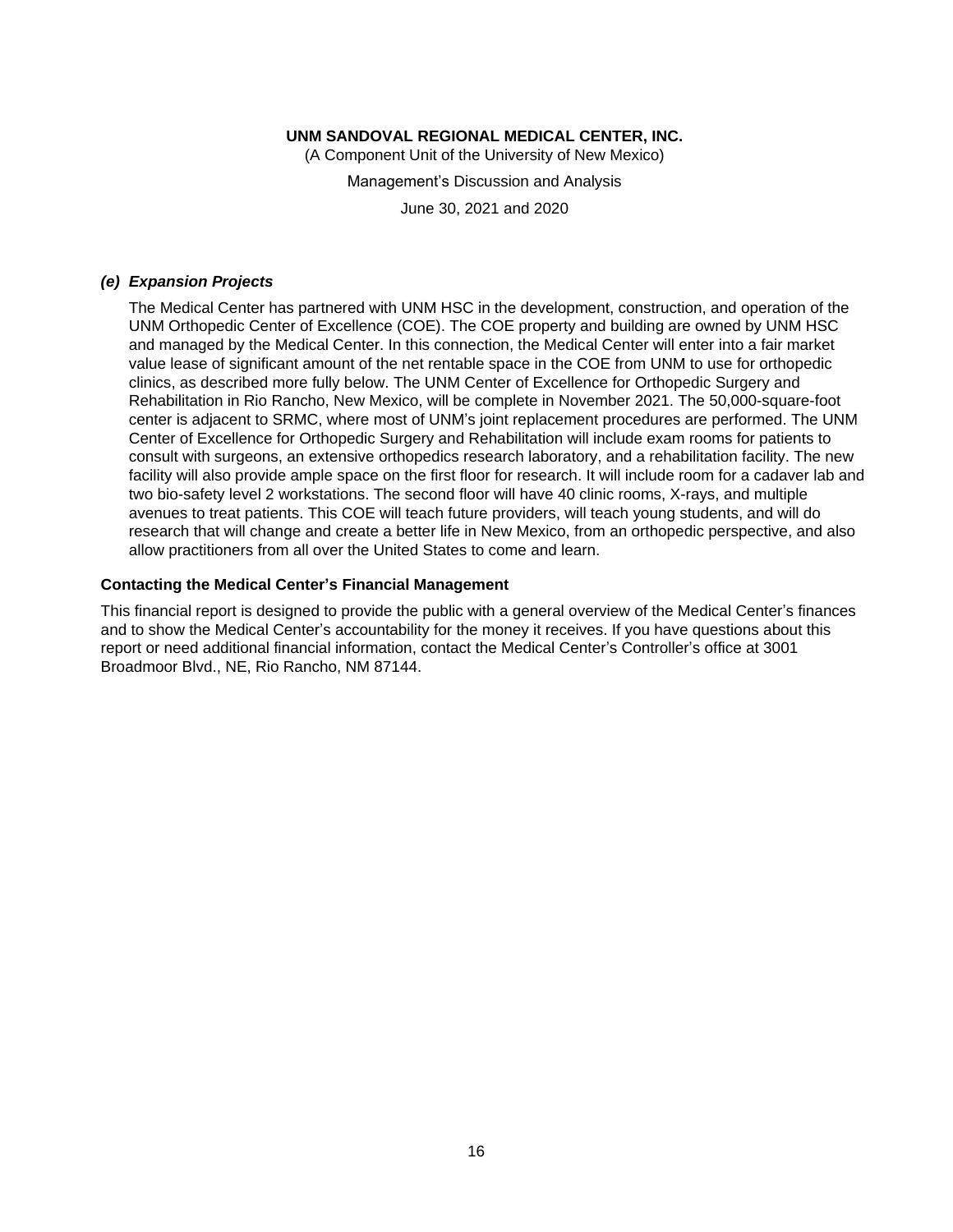(A Component Unit of University of New Mexico)

Statements of Net Position

June 30, 2021 and 2020

| <b>Assets</b>                                                                                                                                                                                                                                                                                                                        | 2021                                                                                          | 2020                                                                                                              |
|--------------------------------------------------------------------------------------------------------------------------------------------------------------------------------------------------------------------------------------------------------------------------------------------------------------------------------------|-----------------------------------------------------------------------------------------------|-------------------------------------------------------------------------------------------------------------------|
| Current assets:<br>Cash and cash equivalents<br>Restricted cash and cash equivalents:                                                                                                                                                                                                                                                | \$<br>27,906,640                                                                              | 32,069,503                                                                                                        |
| Held by trustee for debt service                                                                                                                                                                                                                                                                                                     |                                                                                               | 6,313,272                                                                                                         |
| Total cash and cash equivalents                                                                                                                                                                                                                                                                                                      | 27,906,640                                                                                    | 38,382,775                                                                                                        |
| Receivables:<br>Patient (net of allowance for uncollectible accounts and contractual adjustments of \$19,067,248<br>in 2021 and \$14,866,132 in 2020)<br>Due from related parties<br>Estimated third-party settlements<br>Interest receivable - bond subsidy proceeds<br>Other                                                       | 9,913,976<br>275,108<br>648,008<br>203,274                                                    | 7,861,196<br>405,437<br>427,806<br>870,380<br>339,177                                                             |
| Total net receivables                                                                                                                                                                                                                                                                                                                | 11,040,366                                                                                    | 9,903,996                                                                                                         |
| Prepaid expenses<br>Inventories                                                                                                                                                                                                                                                                                                      | 483,431<br>2,580,991                                                                          | 1,021,035<br>2,265,744                                                                                            |
| Total current assets                                                                                                                                                                                                                                                                                                                 | 42,011,428                                                                                    | 51,573,550                                                                                                        |
| Noncurrent assets:<br>Restricted investments:<br>Held by trustee for mortgage reserve fund<br>Capital assets, net                                                                                                                                                                                                                    | 15,275,857<br>94,706,913                                                                      | 15,083,228<br>95,475,016                                                                                          |
| Total noncurrent assets                                                                                                                                                                                                                                                                                                              | 109,982,770                                                                                   | 110,558,244                                                                                                       |
| Total assets                                                                                                                                                                                                                                                                                                                         | 151,994,198                                                                                   | 162, 131, 794                                                                                                     |
| <b>Deferred Outflows</b>                                                                                                                                                                                                                                                                                                             |                                                                                               |                                                                                                                   |
| Deferred outflows of resources – loss on bond defeasance                                                                                                                                                                                                                                                                             | 2,279,949                                                                                     |                                                                                                                   |
| Total assets and deferred outflows                                                                                                                                                                                                                                                                                                   | \$<br>154,274,147                                                                             | 162, 131, 794                                                                                                     |
| Liabilities                                                                                                                                                                                                                                                                                                                          |                                                                                               |                                                                                                                   |
| <b>Current liabilities:</b><br>Accounts payable<br>Accrued payroll<br>Due to related parties<br>Estimated third-party settlements<br>Mortgage payable - current<br>Bonds payable - current<br>Interest payable bonds<br>Medicare Accelerated and Advance Payment Program<br><b>CARES Act funding</b><br>Accrued compensated absences | \$<br>7,303,682<br>3,262,172<br>1,230,503<br>3,123,295<br>5,708,461<br>6,742,718<br>2,189,129 | 6,016,483<br>3,186,216<br>1,574,965<br>1,922,718<br>4,275,000<br>2,573,150<br>7,330,765<br>3,617,914<br>2,018,148 |
| <b>Total current liabilities</b>                                                                                                                                                                                                                                                                                                     | 29,559,960                                                                                    | 32,515,359                                                                                                        |
| Noncurrent liabilities:<br>Mortgage payable<br>Bonds payable                                                                                                                                                                                                                                                                         | 100,677,206                                                                                   | 109,005,000                                                                                                       |
| Total noncurrent liabilities                                                                                                                                                                                                                                                                                                         | 100,677,206                                                                                   | 109,005,000                                                                                                       |
| <b>Total liabilities</b>                                                                                                                                                                                                                                                                                                             | 130,237,166                                                                                   | 141,520,359                                                                                                       |
| <b>Net Position</b>                                                                                                                                                                                                                                                                                                                  |                                                                                               |                                                                                                                   |
| Net deficiency in capital assets<br>Restricted, expendable:<br>Expendable bequests and contributions<br>In accordance with the trust indenture and debt agreement<br>Unrestricted                                                                                                                                                    | (9,398,805)<br>107,878<br>15,275,857<br>18,052,051                                            | (17,804,984)<br>101,155<br>21,396,500<br>16,918,764                                                               |
| Total net position                                                                                                                                                                                                                                                                                                                   | 24,036,981                                                                                    | 20,611,435                                                                                                        |
| Total liabilities and net position                                                                                                                                                                                                                                                                                                   | \$<br>154,274,147                                                                             | 162,131,794                                                                                                       |

See accompanying notes to financial statements.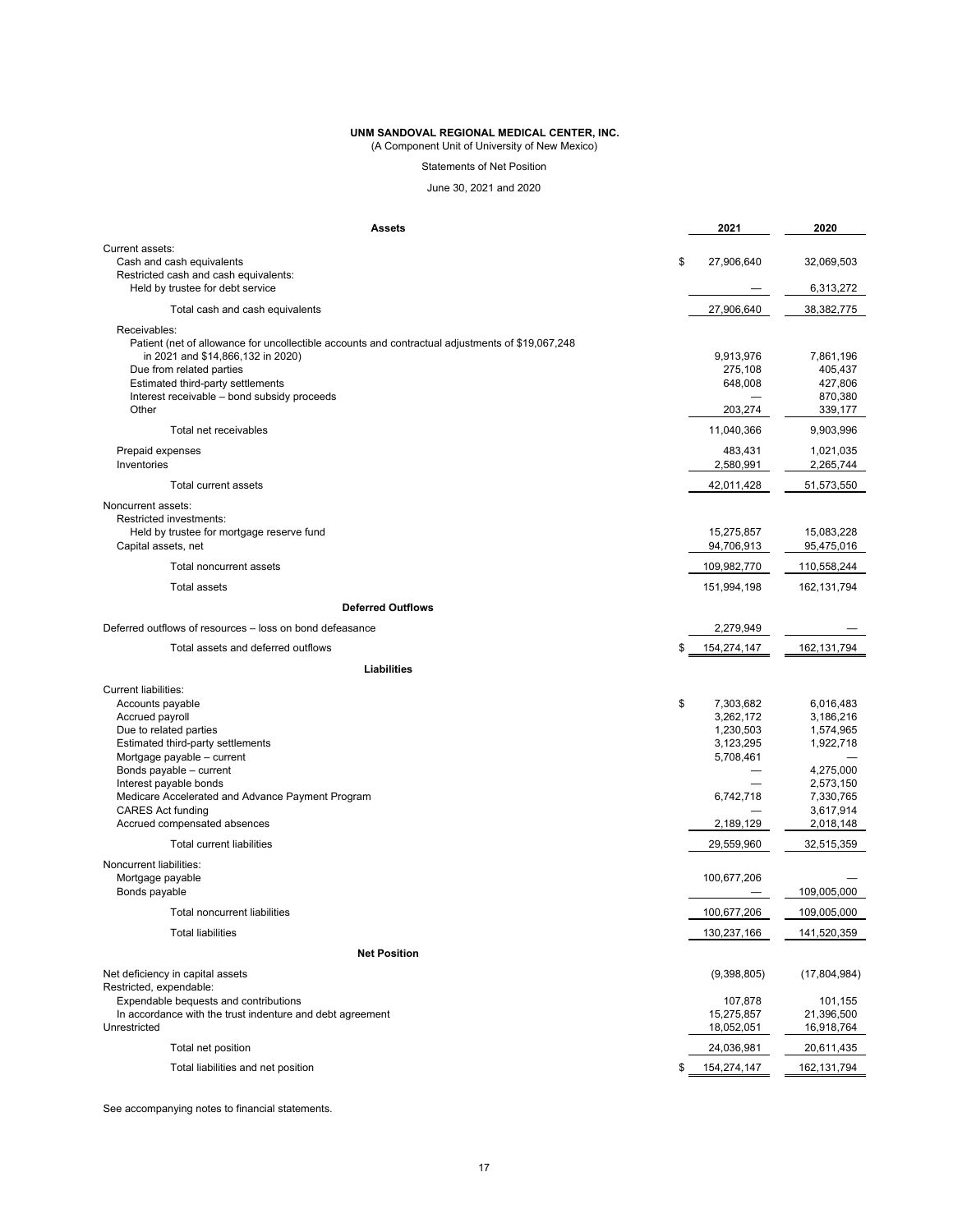(A Component Unit of University of New Mexico)

### Statements of Revenues, Expenses, and Changes in Net Position

Years ended June 30, 2021 and 2020

|                                          | 2021             | 2020          |
|------------------------------------------|------------------|---------------|
| Operating revenues:                      |                  |               |
| Net patient service revenues             | \$<br>84,893,742 | 76,453,989    |
| Other operating revenues                 | 1,602,187        | 1,749,999     |
| Total operating revenues                 | 86,495,929       | 78,203,988    |
| Operating expenses:                      |                  |               |
| Employee compensation and contract labor | 39,882,696       | 35,326,209    |
| Medical and other supplies               | 20,550,916       | 16,206,936    |
| <b>Benefits</b>                          | 7,219,482        | 7,399,946     |
| Depreciation                             | 5,452,586        | 5,629,891     |
| <b>Purchased services</b>                | 4,888,992        | 5,655,568     |
| <b>Medical services</b>                  | 7,425,614        | 4,787,950     |
| Equipment                                | 4,498,991        | 3,754,606     |
| Occupancy                                | 2,390,376        | 1,942,541     |
| Gross receipts tax                       | 1,627,978        | 1,463,415     |
| Other                                    | 625,780          | 638,957       |
| Total operating expenses                 | 94,563,411       | 82,806,019    |
| <b>Operating loss</b>                    | (8,067,482)      | (4,602,031)   |
| Nonoperating revenues (expenses):        |                  |               |
| Sandoval County mill levy                | 7,149,790        | 6,465,723     |
| Federal bond subsidy                     | 7,333            | 1,756,026     |
| Interest income, net                     | 4,913            | 219,797       |
| Interest on bonds                        |                  | (5, 192, 650) |
| Mortgage interest and insurance          | (2,314,784)      |               |
| Bequests and contributions               | 23,111           | 19,676        |
| <b>CARES Act funding</b>                 | 7,017,914        | 3,065,689     |
| Other nonoperating expense               | (395, 249)       | (1,434,582)   |
| Net nonoperating revenues                | 11,493,028       | 4,899,679     |
| Increase in net position                 | 3,425,546        | 297,648       |
| Net position, beginning of year          | 20,611,435       | 20,313,787    |
| Net position, end of year                | \$<br>24,036,981 | 20,611,435    |

See accompanying notes to financial statements.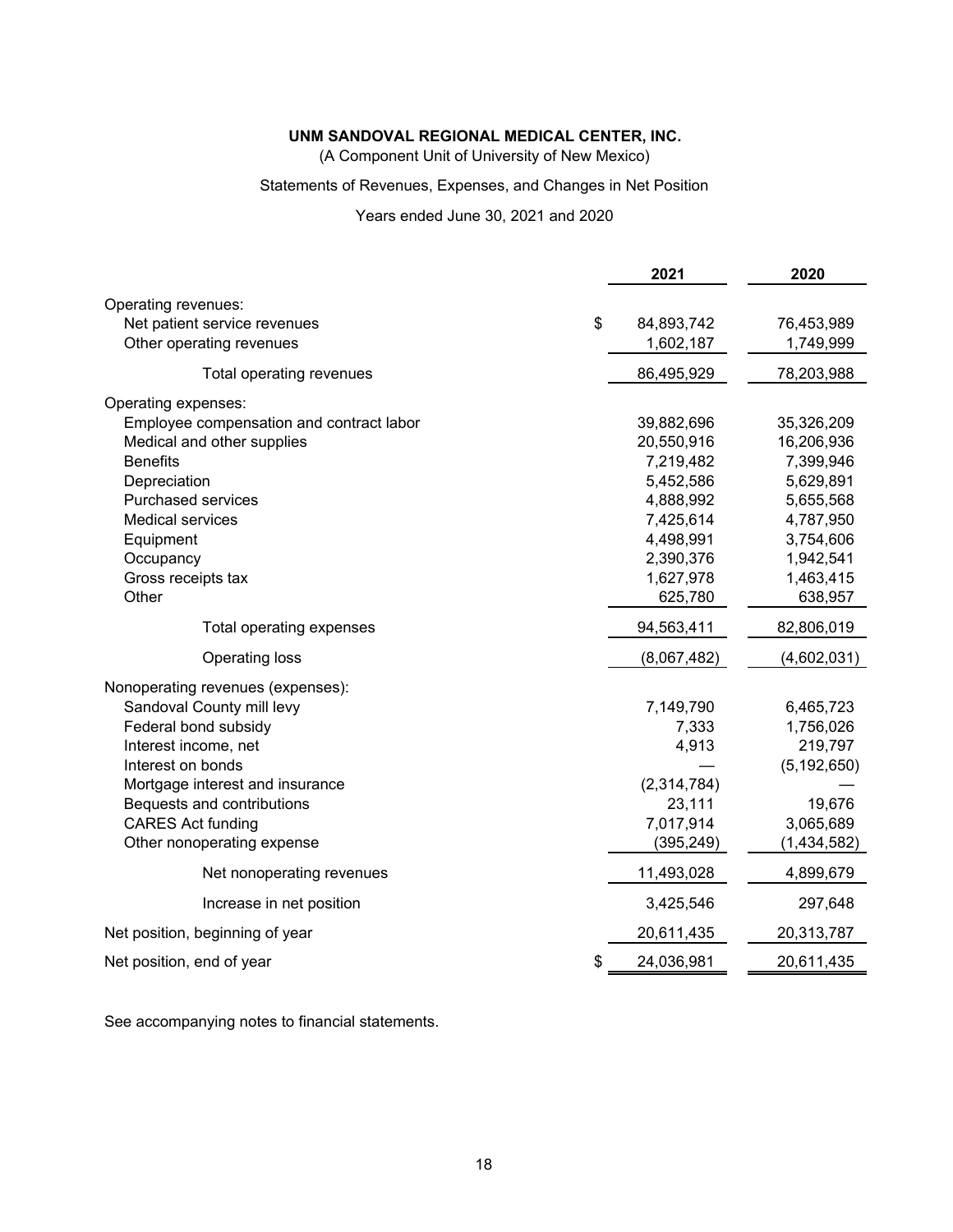(A Component Unit of University of New Mexico)

### Statements of Cash Flows

### Years ended June 30, 2021 and 2020

|                                                         | 2021             | 2020           |
|---------------------------------------------------------|------------------|----------------|
| Cash flows from operating activities:                   |                  |                |
| Cash received from patient services                     | \$<br>83,520,597 | 75,806,628     |
| Cash received from CMS Advance                          |                  | 7,330,765      |
| Cash payments to employees                              | (34, 537, 849)   | (31, 369, 119) |
| Cash payments to suppliers and contractors              | (45, 526, 199)   | (40, 304, 445) |
| Cash payments to related parties                        | (5,383,328)      | (2,809,663)    |
| Cash payments to Department of Revenue                  | (2,215,013)      | (710, 126)     |
| Other receipts                                          | 1,357,716        | 1,139,582      |
| Net cash (used in) provided by operating activities     | (2,784,076)      | 9,083,622      |
| Cash flows from noncapital financing activities:        |                  |                |
| Cash received from Sandoval County mill levy            | 6,878,846        | 6,690,081      |
| Cash received from CARES Funding                        | 3,400,000        | 6,683,603      |
| Cash received from FEMA                                 | 172,792          |                |
| Cash received from contributions                        | 23,111           | 19,676         |
| Net cash provided by noncapital financing activities    | 10,474,749       | 13,393,360     |
| Cash flows from capital financing activities:           |                  |                |
| Purchases of capital assets                             | (4,714,674)      | (1,624,881)    |
| Cash received from federal bond subsidy                 | 877,713          | 885,646        |
| Interest payments on bonds                              | (2,573,150)      | (5,284,337)    |
| Cash payment to refunded bond escrow agent              | (2,431,946)      |                |
| Principal payments on mortgage                          | (5, 134, 468)    |                |
| Cash payments into mortgage reserve fund                | (187, 827)       | (1,876,653)    |
| Principal payments on bonds                             | (113, 280, 000)  | (4,075,000)    |
| Cash received from mortgage refinancing                 | 111,440,227      |                |
| Cash payments for mortgage interest and insurance       | (2, 162, 787)    |                |
| Cash payments for mortgage-related activities (mortgage |                  |                |
| servicing, MIP, GNMA guaranty)                          |                  | (1,405,967)    |
| Net cash used in capital financing activities           | (18, 166, 912)   | (13, 381, 192) |
| Cash flows from investing activities:                   |                  |                |
| Interest on investments                                 | 104              | 219,797        |
| Net cash provided by investing activities               | 104              | 219,797        |
| Net (decrease) increase in cash and cash                |                  |                |
| equivalents                                             | (10, 476, 135)   | 9,315,587      |
| Cash and cash equivalents, beginning of year            | 38, 382, 775     | 29,067,188     |
| Cash and cash equivalents, end of year                  | \$<br>27,906,640 | 38,382,775     |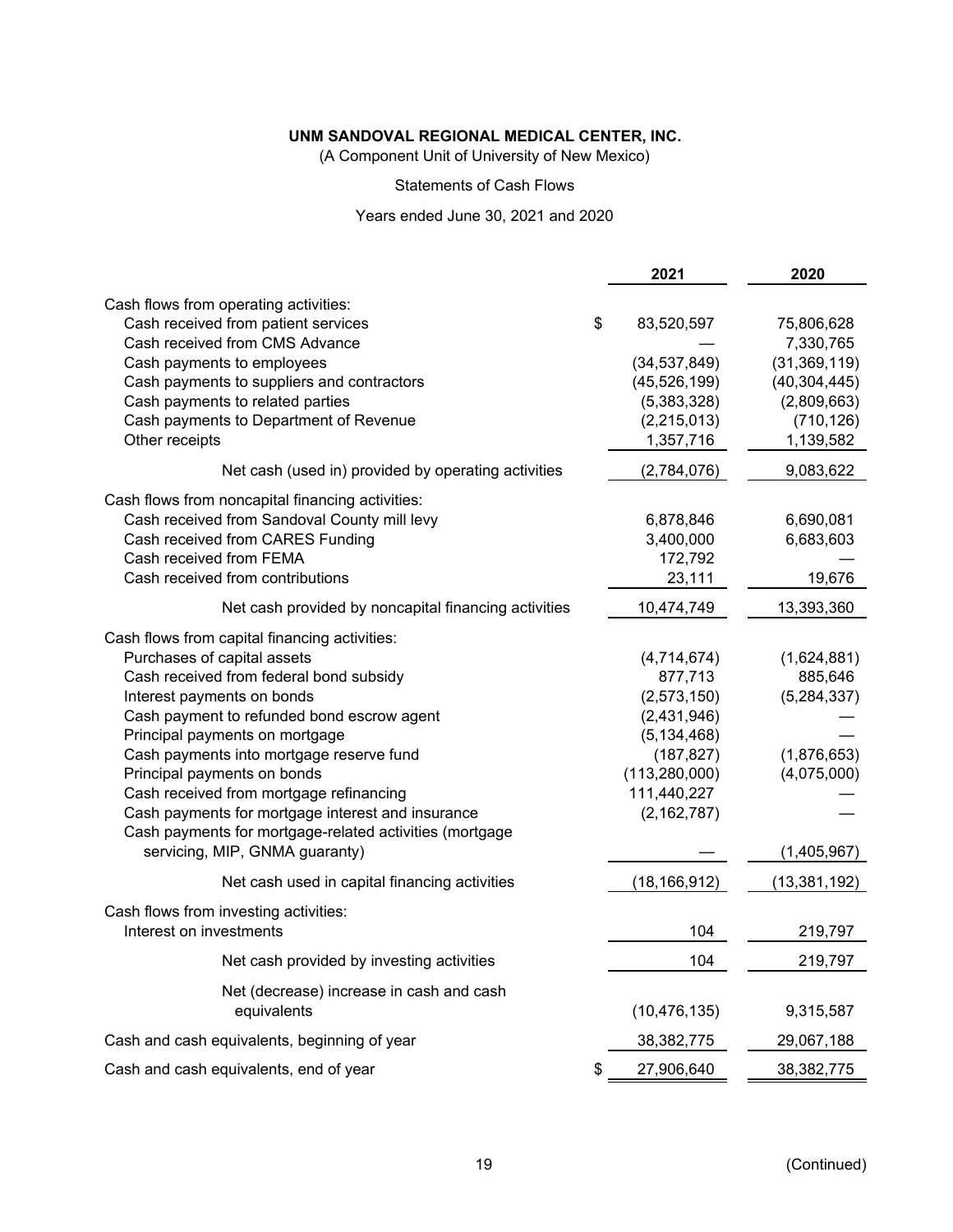(A Component Unit of University of New Mexico)

#### Statements of Cash Flows

Years ended June 30, 2021 and 2020

|                                                                                             | 2021              | 2020        |
|---------------------------------------------------------------------------------------------|-------------------|-------------|
| Reconciliation of operating loss to net cash (used in) provided by<br>operating activities: |                   |             |
| Operating loss                                                                              | \$<br>(8,067,482) | (4,602,031) |
| Adjustments to reconcile operating loss to net cash (used in)                               |                   |             |
| provided by operating activities:                                                           |                   |             |
| Depreciation expense                                                                        | 5,452,586         | 5,629,891   |
| Provision for doubtful accounts                                                             | 4,951,343         | 3,894,191   |
| Change in assets and liabilities:                                                           |                   |             |
| Patient receivables                                                                         | (7,004,123)       | (2,033,820) |
| Due from related parties                                                                    | 130,329           | (314, 907)  |
| Estimated third-party settlements                                                           | 1,267,683         | (2,507,732) |
| Other receivables and prepaid expenses                                                      | 199,209           | (583, 168)  |
| Inventories                                                                                 | (315, 247)        | (177, 472)  |
| Accounts payable                                                                            | 1,287,199         | (35, 173)   |
| <b>CMS Advance</b>                                                                          | (588, 047)        | 7,330,765   |
| Due to related parties                                                                      | (344, 462)        | 897,651     |
| Accrued payroll                                                                             | 75,956            | 1,371,657   |
| Accrued compensated absences                                                                | 170,980           | 213,770     |
| Net cash (used in) provided by operating activities                                         | \$<br>(2,784,076) | 9,083,622   |
|                                                                                             |                   |             |

See accompanying notes to financial statements.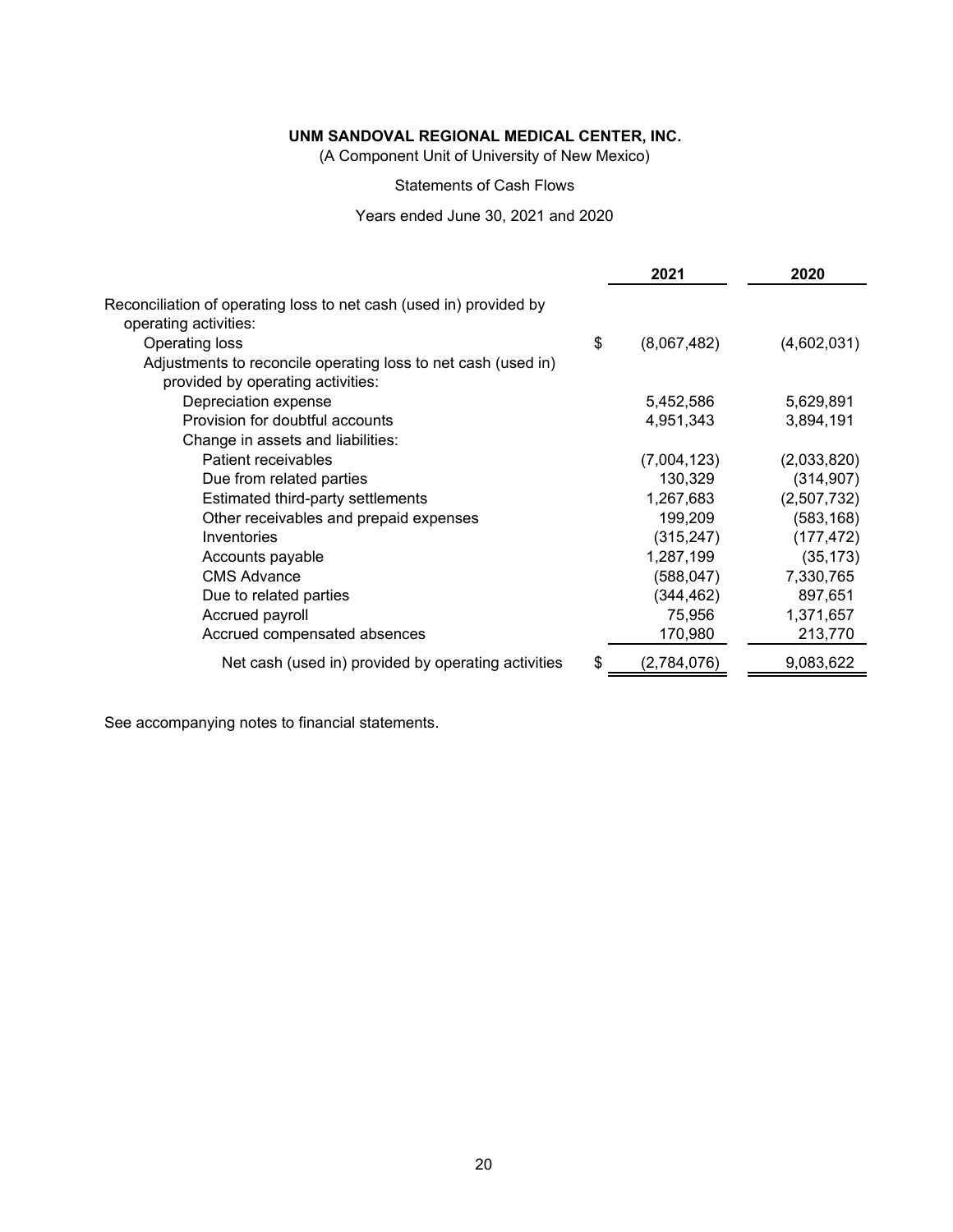(A Component Unit of the University of New Mexico)

Notes to Financial Statements

June 30, 2021 and 2020

#### **(1) Description of Business**

UNM Sandoval Regional Medical Center Inc. (SRMC or the Medical Center) is a corporation formed by the Regents of the University of New Mexico (UNM) and exists as a New Mexico government nonprofit and University Research Park and Economic Development Act (URPEDA) corporation. SRMC is governed by its Board of Directors (the Board), which is empowered to do all things necessary for the proper operation of the Medical Center. UNM, by and through its Board of Regents, is the sole member of the Medical Center.

The healthcare-related education, research, and clinical programs and services offered by UNM and/or provided in UNM's facilities and those of certain of its URPEDA subsidiaries are designated as the UNM Health Sciences Center (UNM HSC), which is a component unit of UNM. The clinical elements of UNM HSC are intended to be a fully integrated academic health center and healthcare delivery system and are collectively administered as the UNM Health System. As part of ongoing operations, the Medical Center engages in certain related-party transactions as described further in note 13.

The Medical Center owned by SRMC operates as a licensed acute care hospital along with numerous onsite clinics located in Rio Rancho, New Mexico. The Medical Center is a community-teaching component of UNM HSC and provides primary and specialty health services in Sandoval County, New Mexico. SRMC, together with UNM Hospital (UNMH), operates the clinical settings through which the UNM School of Medicine (SOM) educates medical and graduate students, trains residents and clinical fellows, and supports faculty and community clinicians.

The Medical Center owned by SRMC consists of an approximately 200,000 square foot community-teaching Medical Center, with 48 acute medical/surgical beds and 12 intensive care unit beds. There is also an onsite 40,000 square foot medical office building. The Medical Center is adjacent to the City Center in Rio Rancho, New Mexico. The Medical Center is located on land owned by UNM and is next to the UNM Health Sciences Rio Rancho campus. The Medical Center is a blended component unit of UNM and is reported as such in the basic financial statements of UNM. The Medical Center has no component units.

### **(2) Summary of Significant Accounting Policies**

#### *(a) Basis of Presentation*

The accompanying financial statements have been prepared using the economic resource measurement focus and the accrual basis of accounting in accordance with U.S. generally accepted accounting principles for healthcare organizations, and are presented in accordance with the reporting model as prescribed in Governmental Accounting Standards Board (GASB) Statement No. 34, *Basic Financial Statements – and Management's Discussion and Analysis – for State and Local Governments*, as amended by GASB Statement No. 37, *Basic Financial Statements – and Management's Discussion and Analysis – for State and Local Governments: Omnibus*, and GASB Statement No. 38, *Certain Financial Statement Note Disclosures*. The Medical Center follows the business-type activities requirements of GASB Statement No. 34. This approach requires the following components of the Medical Center's financial statements:

• Management's discussion and analysis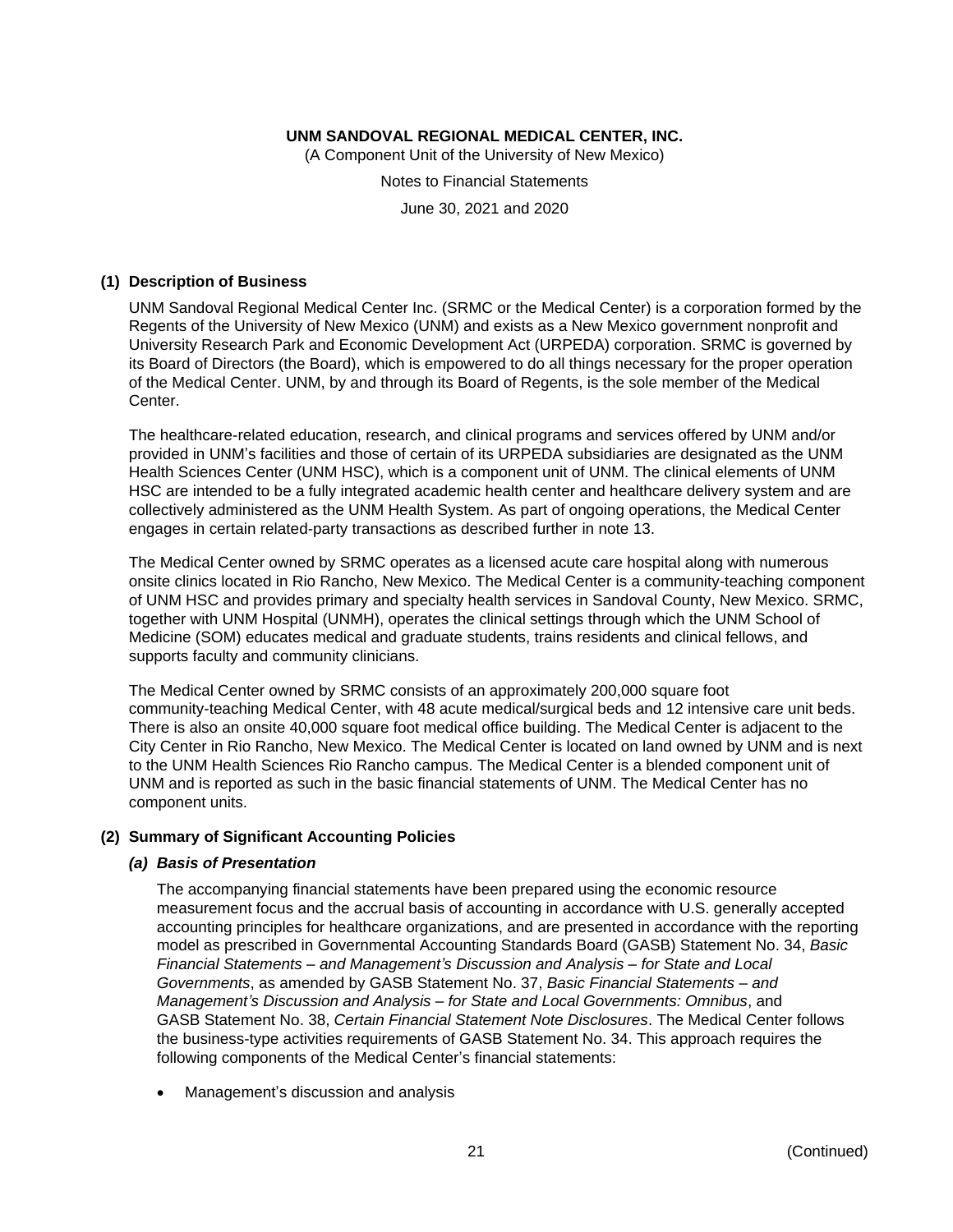(A Component Unit of the University of New Mexico)

Notes to Financial Statements

June 30, 2021 and 2020

- Basic financial statements, including statements of net position, statements of revenues, expenses, and changes in net position, and statements of cash flows
- Notes to financial statements

GASB Statement No. 34, as amended by GASB Statement No. 63, *Financial Reporting of Deferred Outflows of Resources, Deferred Inflows of Resources, and Net Position*, established standards for external financial reporting and requires that resources be classified for accounting and reporting purposes into the following three net position categories:

- *Net Deficiency in Capital Assets* Capital assets, net of accumulated depreciation and outstanding principal balances of debt, and related deferred outflows of resources, attributable to the acquisition, construction, or improvement of those assets.
- *Restricted Net Position – Expendable* Assets whose use by the Medical Center is subject to externally imposed constraints that can be fulfilled by actions of the Medical Center pursuant to those constraints or that expire by the passage of time.
- *Unrestricted Net Position* Assets that are not subject to externally imposed constraints. Unrestricted net position may be designated for specific purposes by action of the Board.

#### *(b) Recent Accounting Pronouncements*

In June 2017, GASB issued Statement No. 87, *Leases*. Statement No. 87 addresses the accounting and financial reporting for leases, establishing a single model for lease accounting based on the foundational principle that leases are financings of the right to use an underlying asset. This Statement requires recognition of certain lease assets and liabilities for leases that previously were classified as operating leases and recognized as inflows of resources or outflows of resources based on the payment provisions of the contract. In May 2020, GASB issued Statement No. 95, *Postponement of the Effective Dates of Certain Authoritative Guidance*, which postponed the effective date of Statement No. 87 to fiscal years beginning after June 15, 2021.

GASB Statement No. 96, *Subscription-Based Information Technology Agreements*, was issued in May 2020 and provides guidance on the accounting and financial reporting for subscription-based information technology arrangements (SBITAs) for government end users. This Statement will be effective for fiscal years beginning after June 15, 2022 and requires recognition of SBITAs as intangible assets with a corresponding subscription liability based on the payment provisions of the contract.

The Medical Center is evaluating the impact these standards will have on its financial statements.

#### *(c) Use of Estimates*

The preparation of financial statements in accordance with U.S. generally accepted accounting principles requires management to make estimates and assumptions that affect the reported amounts of assets and liabilities and the disclosure of contingent assets and liabilities at the financial statement dates, and the reported amount of revenues and expenses during the reporting periods. Due to uncertainties inherent in the estimation process, actual results could differ from those estimates.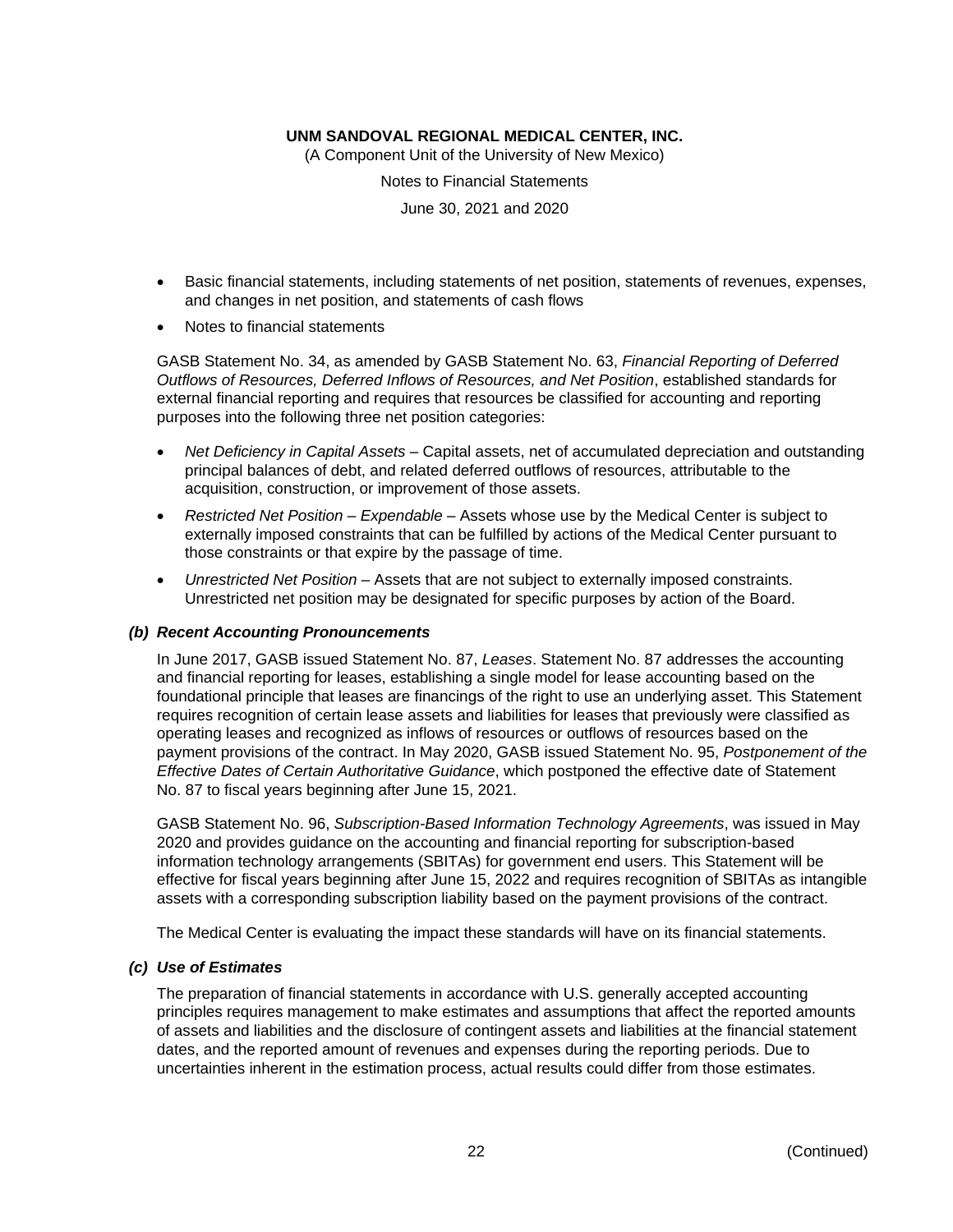(A Component Unit of the University of New Mexico)

Notes to Financial Statements

June 30, 2021 and 2020

#### *(d) Operating Revenues and Expenses*

The Medical Center's statements of revenues, expenses, and changes in net position distinguish between operating and nonoperating revenues and expenses. Operating revenues, such as patient service revenue, result from exchange transactions associated with providing healthcare services, the Medical Center's principal activity. Exchange transactions are those in which each party to the transaction receives and gives up essentially equal values. Operating expenses are all expenses incurred to provide healthcare services.

#### *(e) Nonoperating Revenues and Expenses*

Nonoperating revenues include activities that have the characteristics of nonexchange transactions, such as government levies and subsidies, and gifts or income not directly related to the provision of patient care, such as investment income. These revenue streams are recognized in accordance with GASB Statement No. 33, *Accounting and Financial Reporting for Nonexchange Transactions*. Investment income is recognized in the period when it is earned. The mill levy is recognized in the period it is collected by Sandoval County. Bequests and contributions are recognized when all applicable eligibility or contingent requirements have been met. Nonoperating expenses include interest expense on bonds, mortgage interest and servicing fees, mortgage insurance premium, GNMA guaranty fees, and other.

#### *(f) Cash and Cash Equivalents*

The Medical Center considers all highly liquid investments purchased with an original maturity of three months or less to be cash equivalents.

The Medical Center follows GASB Statement No. 40, *Deposit and Investment Risk Disclosures – an amendment of GASB Statement No. 3*. This statement addresses common deposit and investment risks related to credit risk, concentration of risk, interest rate risk, and foreign currency risk, and also requires certain disclosures of investments at fair values that are highly sensitive to changes in interest rates, as well as deposit and investment policies related to the risks identified in the statement.

#### *(g) Restricted Cash and Cash Equivalents*

The balance of restricted cash and cash equivalents is cash held by trustee for debt service to be used for the principal and interest components of debt service.

#### *(h) Net Patient Accounts Receivables*

The Medical Center records patient receivables at the estimated net realizable value after deducting contractual discounts and allowances, free service, and allowances for uncollectible accounts. In evaluating the collectibility of accounts receivable, the Medical Center analyzes historical trends for each of the major payor sources of revenue to estimate the appropriate allowance for doubtful accounts. Management regularly reviews data for each of the major payor sources of revenue in evaluating the sufficiency of the allowance for doubtful accounts.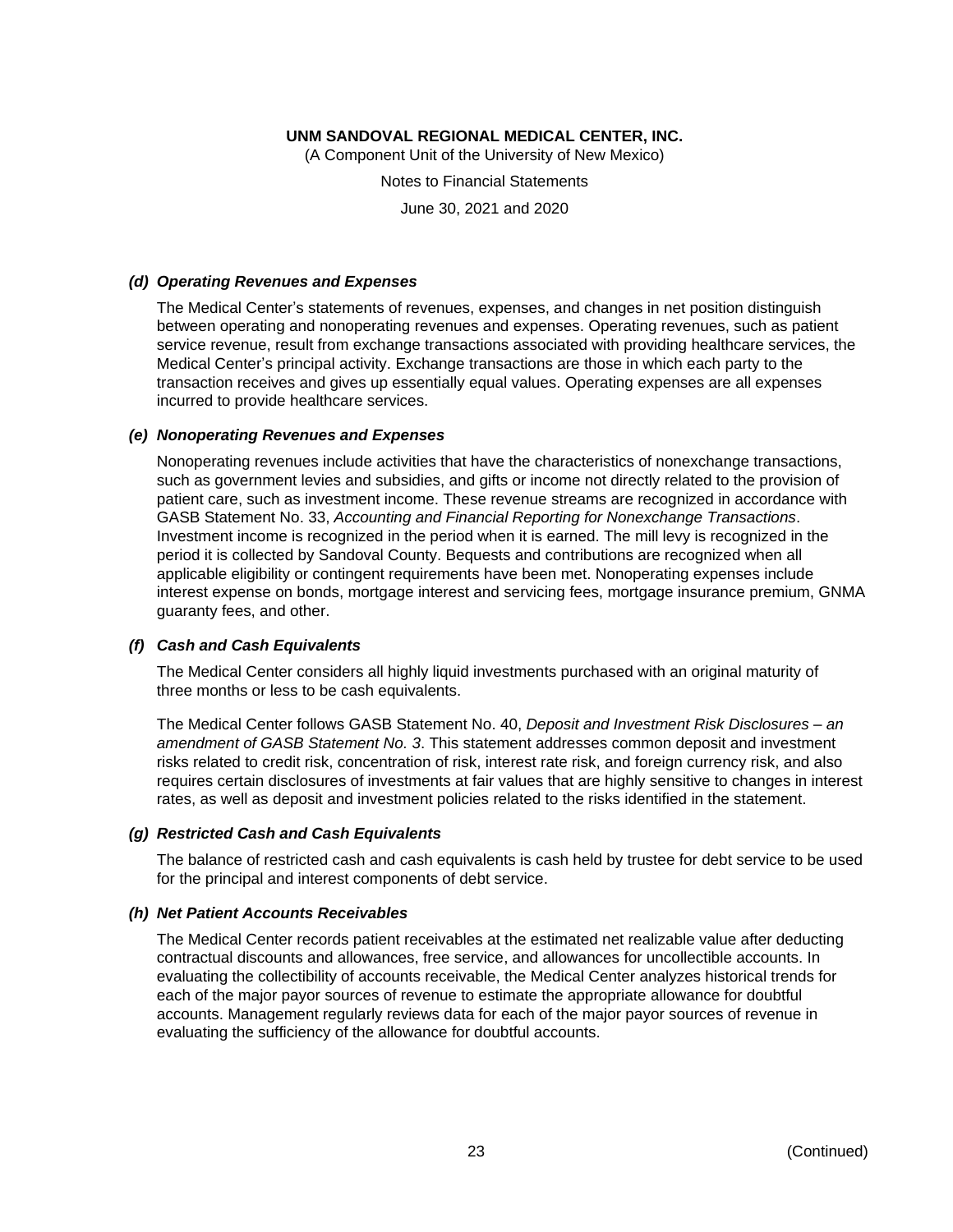(A Component Unit of the University of New Mexico)

Notes to Financial Statements

June 30, 2021 and 2020

#### *(i) Inventories*

Inventories consisting of medical and surgical supplies and pharmaceuticals are stated at the lower of cost or market. Cost is determined using the first-in, first-out valuation method.

#### *(j) Restricted Investments Noncurrent*

The Medical Center has established a mortgage reserve fund in accordance with the requirements and conditions of the Federal Housing Administration (FHA) Regulatory Agreement. Notwithstanding any other provision in the Regulatory Agreement, the mortgage reserve fund may be used by Housing and Urban Development if the Medical Center is unable to make a mortgage note payment on the due date. The Medical Center is required to make contributions to the fund based on the mortgage reserve fund schedule.

#### *(k) Capital Assets*

Capital assets are stated at cost or at estimated fair value on date of acquisition. The Medical Center's capitalization policy for assets includes all items with a unit cost of more than \$5,000, as well as items in the aggregate whose total cost is more than \$5,000. Depreciation on capital assets is calculated using the straight-line method over the estimated useful lives of the assets as indicated in the *Estimated Useful Lives of Depreciable Medical Center Assets*, Revised 2018 Edition published by the American Medical Center Association. Repairs and maintenance costs are charged to expense as incurred. On an annual basis, the Medical Center assesses long-lived assets to determine whether it is necessary to retire, replace, or impair any assets based on condition of the assets and their intended use.

#### *(l) Net Deficiency in Capital Assets*

Net deficiency in capital assets represents the Medical Center's total investment in capital assets, net of outstanding debt and related deferred outflows of resources related to those capital assets. Since the outstanding debt at June 30, 2021 and 2020 is greater than the investment in capital assets, this category of net position is reported as a negative amount in the statements of net position.

#### *(m) Net Patient Service Revenues*

Net patient service revenues are recorded at the estimated net realizable amount due from patients, third-party payors, and others for services rendered. Retroactive adjustments under reimbursement agreements with third-party payors are accrued on an estimated basis in the period the related services are rendered and are adjusted in future periods as final settlements are determined.

Contractual adjustments resulting from agreements with various organizations to provide services for amounts that differ from billed charges, including services under Medicare, Medicaid, and certain managed care programs, are recorded as deductions from patient revenues.

#### *(n) Charity Care*

The Medical Center provides care to all patients, regardless of ability to pay for needed services. A patient classified as a charity care patient in accordance with the Medical Center's charity care policy is provided care without charge or at amounts less than established rates. The Medical Center does not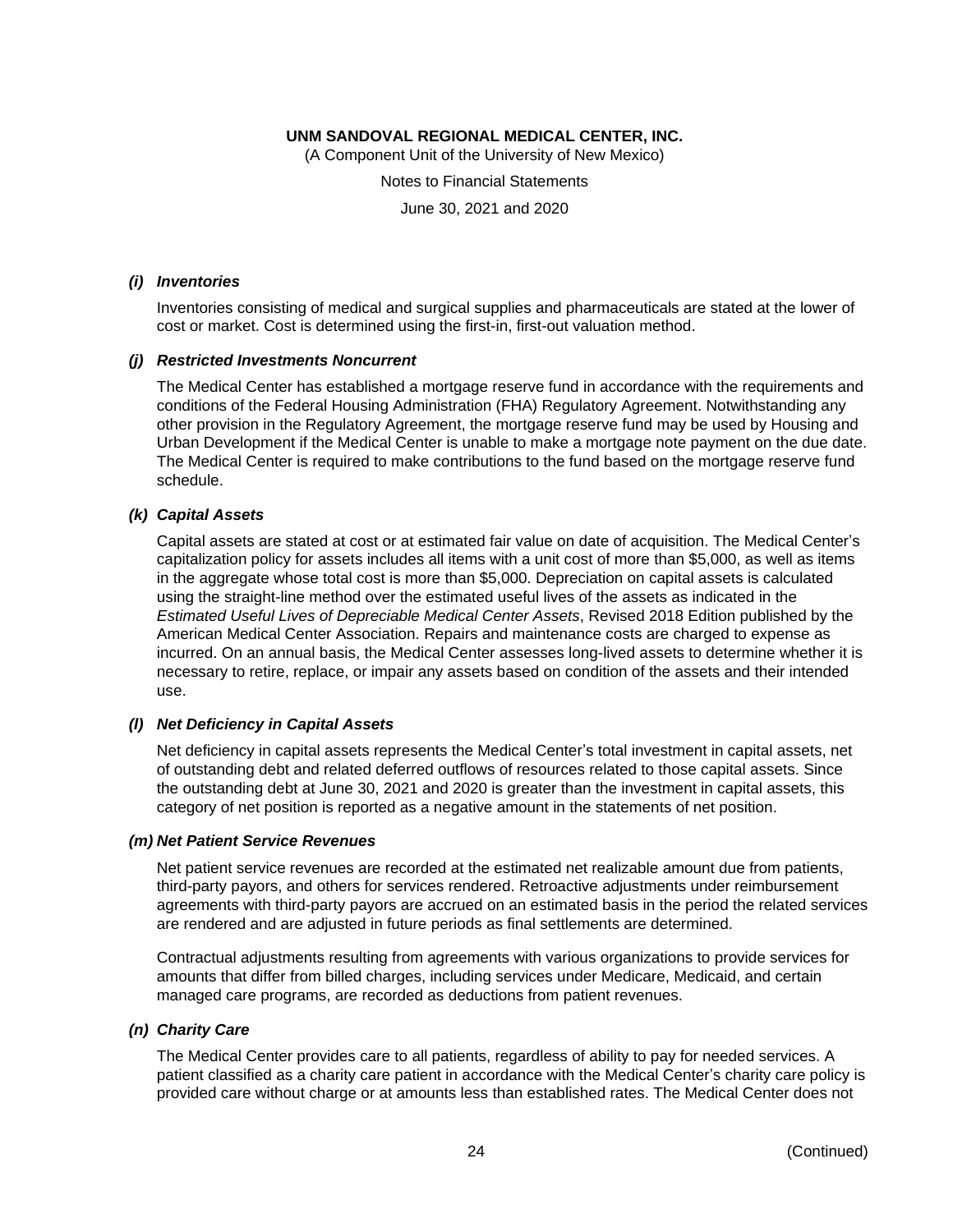(A Component Unit of the University of New Mexico)

Notes to Financial Statements

June 30, 2021 and 2020

pursue collection of amounts determined to qualify as charity care; therefore, they are deducted from gross revenue, with the exception of co-payments.

#### *(o) Sandoval County Mill Levy Taxes*

On November 6, 2018, voters approved a new eight-year, 1.9 mill tax levy on property owned within Sandoval County. The mill levy is intended to fund expansion of outpatient behavioral health services and an increase in staffing to achieve a level III trauma center designation at the Medical Center. The mill levy contract with Sandoval County was effective July 1, 2019. Mill levy revenues recognized in fiscal years 2021 and 2020 were \$7.1 million and \$6.5 million, respectively.

The amount of the property tax levy is assessed annually on January 1 on the valuation of property as determined by the County Assessor and is due in equal semiannual installments on November 10 and April 10 of the next year. Taxes become delinquent 30 days after the due date unless the original levy date has been formally extended. Taxes are collected on behalf of the Medical Center by the County Treasurer and are remitted to the Medical Center in the month following collection.

Any taxes remitted to the Medical Center by the County Treasurer are paid after any potential impacts related to GASB Statement No. 77, *Tax Abatement Disclosures*. Foregone mill levy proceeds resulting from Sandoval County tax abatements are not included in any mill levy proceeds received by the Medical Center, and the financial impacts are the responsibility of the taxing agency to disclose. The proceeds of the levy were reduced by approximately \$44 thousand and \$41 thousand during the years ended June 30, 2021 and 2020, respectively, as a result of the exemptions and abatements granted. Throughout the course of the mill levy period, distribution of mill levy proceeds by the County Treasurer is contingent on existence of a Health Facilities Contract between the County and the Medical Center.

#### *(p) Federal Bond Subsidy*

Prior to the defeasance of the Series 2010A and Series 2010B bonds in fiscal year 2021, the Medical Center received subsidy payments related to interest payments under the federal Build America Bond and Taxable Revenue Recovery Zone Economic Development Bond programs. These funds were accounted for as nonoperating revenues and recorded as they were earned. Under the program, the Medical Center applied for subsidy funds commensurate with each bond payment, so the application for the subsidy was made semiannually. The Medical Center recognized \$7 thousand and \$1.8 million in federal bond subsidy revenue for the years ended June 30, 2021 and 2020, respectively.

### *(q) Income Taxes*

The Medical Center received a determination letter from the Internal Revenue Service (IRS) in April 2010 that it is an organization described in Internal Revenue Code (IRC) Section 501(c)(3) and further classified as an organization described in IRC Section 509(a)(c). As such, it would be exempt from federal income tax on income generated from activities related to its exempt function. However, the Medical Center is subject to income taxes on any net income that is derived from a trade or business regularly carried on and not in furtherance of the purposes for which it was granted exemption. No income tax provision has been recorded as the net income, if any, from any unrelated trade or business, in the opinion of management, is not material to the consolidated financial statements taken as a whole.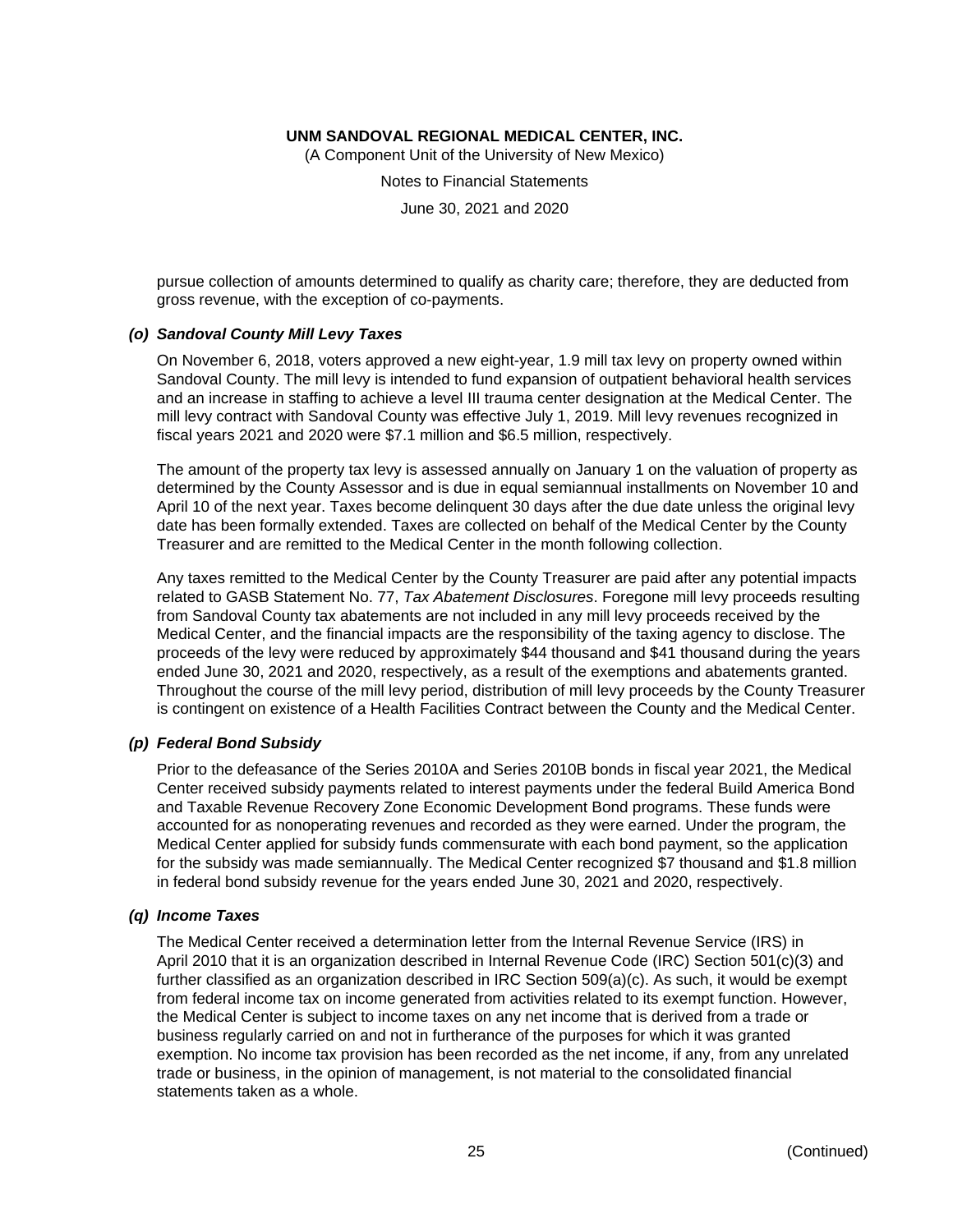(A Component Unit of the University of New Mexico)

Notes to Financial Statements

June 30, 2021 and 2020

#### *(r) Risk Management*

The Medical Center sponsors a self-insured health plan for employees. Blue Cross and Blue Shield of New Mexico (BCBS NM) and HMO New Mexico provide administrative claim payment services for the Medical Center's plan. Liabilities are based on an estimate of claims that have been incurred but not reported (IBNR) and claims received but not yet paid. At June 30, 2021 and 2020, the estimated amount of the Medical Center's IBNR and accrued claims are \$0.3 million and \$0.4 million, respectively, which are included in accrued payroll. The liability for IBNR is based on actuarial analysis calculated using information provided by BCBS NM and management estimates.

|           | <b>Balance at</b><br>beginning of<br>fiscal year | <b>Claims and</b><br>changes in<br>estimates | Claim<br>payments | <b>Balance at</b><br>fiscal year-end |
|-----------|--------------------------------------------------|----------------------------------------------|-------------------|--------------------------------------|
| 2020-2021 | \$<br>391.634                                    | 3,071,838                                    | (3, 123, 748)     | 339,724                              |
| 2019-2020 | 349,682                                          | 3,725,392                                    | (3,683,440)       | 391,634                              |

#### *(s) Reclassifications*

Certain fiscal year 2020 amounts have been reclassified to conform to fiscal year 2021 presentation.

#### **(3) Cash and Cash Equivalents, and Investments**

#### *(a) Cash and Cash Equivalents*

*(i) Deposits*

The Medical Center's deposits are held in demand accounts with a financial institution.

The carrying amounts of the Medical Center's deposits with financial institutions at June 30, 2021 and 2020 are \$27.9 million and \$32.1 million, respectively.

Bank balances are categorized at June 30 as follows:

|                                                 |   | 2021       | 2020       |
|-------------------------------------------------|---|------------|------------|
| Amount insured by the Federal Deposit Insurance |   |            |            |
| Corporation (FDIC)                              | S | 250,000    | 250,000    |
| Other cash                                      |   | 29,504,902 | 31,772,284 |
| Total                                           |   | 29,754,902 | 32,022,284 |

Interest-bearing deposit accounts are subject to FDIC's standard deposit insurance amount of \$250,000 per depositor.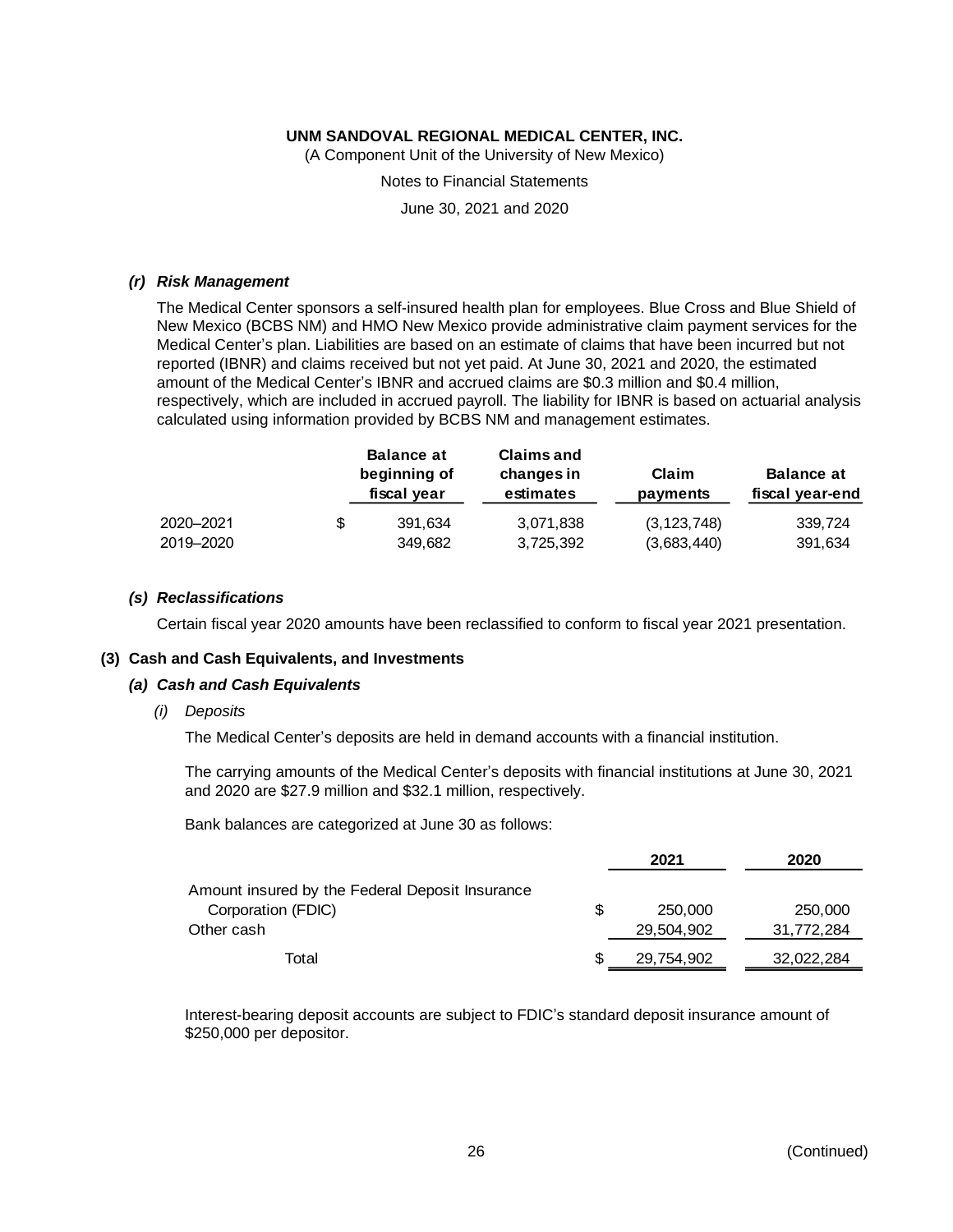(A Component Unit of the University of New Mexico)

Notes to Financial Statements

June 30, 2021 and 2020

#### *(b) Restricted Cash and Cash Equivalents*

Before the defeasance of the bonds and in connection with the 2010 financing transaction (note 9), as a requirement of the trust indenture and the Financing Agreement, the Medical Center was required to establish trust funds for debt service. The debt service fund collected the interest income and necessary funds to make the semiannual coupon payments for the bonds. The fund also included a depository account for the proceeds received from the Build America Bond and Taxable Revenue Recovery Zone Economic Development Bond payments.

*(i) Interest Rate Risk – Debt Investments – Cash and Cash Equivalents*

Interest rate risk is the risk that changes in interest rates will adversely affect the fair value of an investment. Currently, the Medical Center does not have a specific policy to limit its exposure to interest rate risk. The Medical Center holds no investments that are subject to interest rate risk.

#### *(ii) Custodial Credit Risk – Debt Investments – Cash and Cash Equivalents*

For an investment, custodial credit risk is the risk that, in the event of the failure of the counterparty, the Medical Center will not be able to recover the value of its investments or collateral that is in the possession of an outside party. As of June 30, 2021 and 2020, there are no investments or cash and cash equivalents subject to custodial credit risk.

The Medical Center's custodial risk policy for the bond proceeds conforms to the trust indenture, and the trustee holds the investments in safekeeping.

#### *(iii) Credit Risk – Debt Investments – Cash and Cash Equivalents*

The Medical Center is required to disclose credit ratings of its debt investments in order to assess credit risk. U.S. obligations, investments explicitly guaranteed by the U.S. government, and nondebt investments are excluded from this requirement. Currently, the Medical Center does not have a specific policy to limit its exposure to credit risk. The debt service fund was closed on July 16, 2020 as part of the mortgage refinance and bond defeasance (note 9), resulting in a \$0 balance for the fund as of June 30, 2021.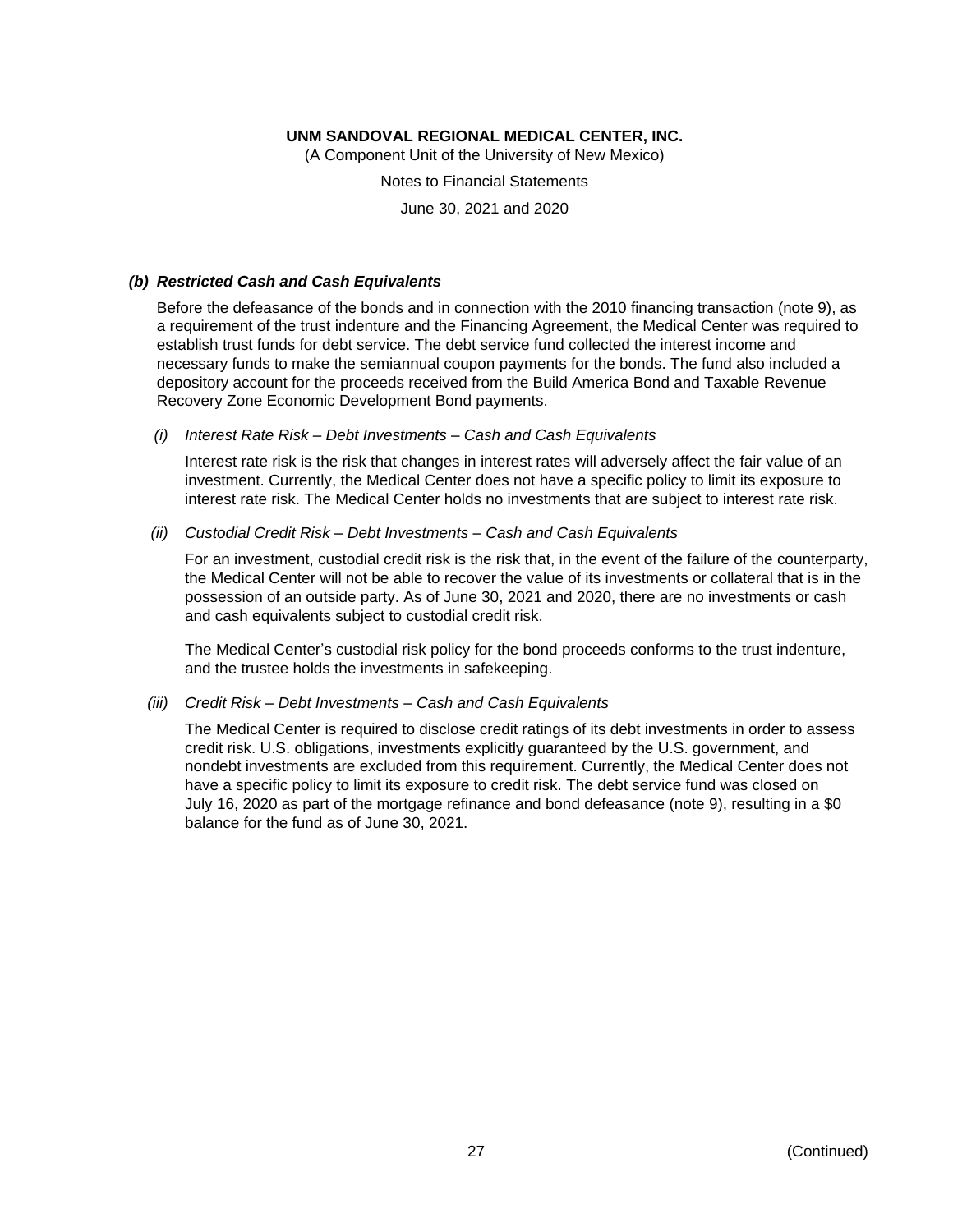(A Component Unit of the University of New Mexico)

Notes to Financial Statements

June 30, 2021 and 2020

A summary of the debt investments – cash and cash equivalents at June 30, 2021 and 2020 and their exposure to credit risk is as follows:

|                                           | June 30, 2021 |    |                   | June 30, 2020 |   |                   |
|-------------------------------------------|---------------|----|-------------------|---------------|---|-------------------|
|                                           | Rating        |    | <b>Fair value</b> | Rating        |   | <b>Fair value</b> |
| Items subject to credit risk:             |               |    |                   |               |   |                   |
| Money market fund                         | Not rated     | \$ |                   | Not rated     | S | 6,313,272         |
| Total items subject                       |               |    |                   |               |   |                   |
| to credit risk                            |               |    |                   |               |   | 6,313,272         |
| Total debt investments -<br>cash and cash |               |    |                   |               |   |                   |
| equivalents                               |               | \$ |                   |               |   | 6,313,272         |
|                                           |               |    |                   |               |   |                   |

#### *(c) Long-Term Investments*

*(i) Interest Rate Risk – Debt Investments – Long-Term Investments*

Currently, the Medical Center does not have a specific policy to limit its exposure to interest rate risk. The Medical Center holds no investments that are subject to interest rate risk.

#### *(ii) Custodial Credit Risk – Debt Investments – Long-Term Investments*

As of June 30, 2021 and 2020, there are no investments subject to custodial credit risk.

The Medical Center's custodial risk policy for the mortgage proceeds conforms to the trust indenture, and the trustee holds the investments in safekeeping.

*(iii) Credit Risk – Debt Investments – Long-Term Investments*

The Medical Center is required to disclose credit ratings of its debt investments in order to assess credit risk. U.S. obligations, investments explicitly guaranteed by the U.S. government, and nondebt investments are excluded from this requirement. Currently, the Medical Center does not have a specific policy to limit its exposure to credit risk.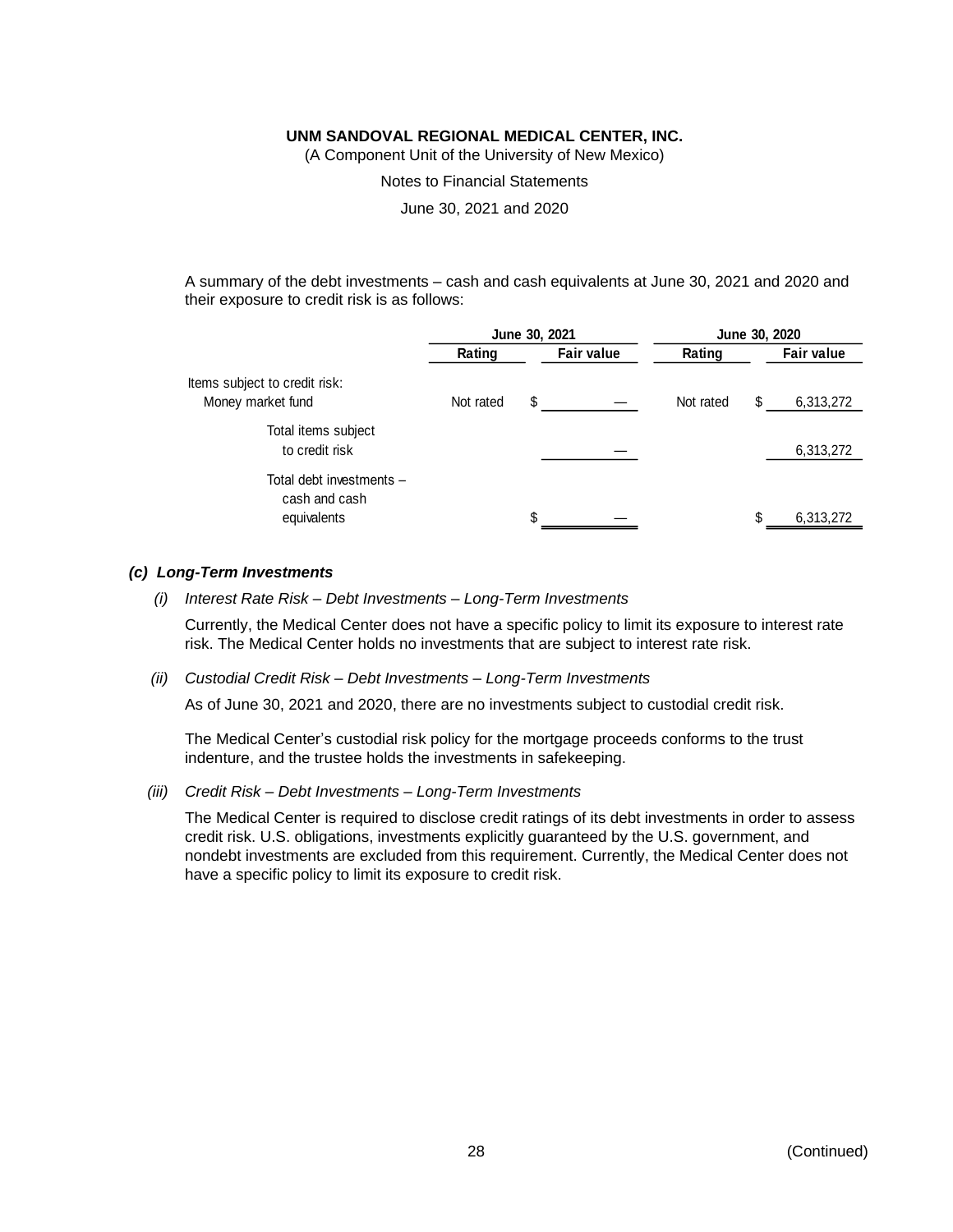(A Component Unit of the University of New Mexico)

Notes to Financial Statements

June 30, 2021 and 2020

A summary of the long-term investments at June 30, 2021 and 2020 and their exposure to credit risk is as follows:

|                                       | June 30, 2021 |    |                   | June 30, 2020 |    |                   |  |
|---------------------------------------|---------------|----|-------------------|---------------|----|-------------------|--|
|                                       | Rating        |    | <b>Fair value</b> | Rating        |    | <b>Fair value</b> |  |
| Items subject to credit risk:         |               |    |                   |               |    |                   |  |
| Money market fund                     | Not rated     | S  | 15,275,857        | Not rated     | \$ | 15,083,228        |  |
| Total items subject<br>to credit risk |               |    | 15,275,857        |               |    | 15,083,228        |  |
|                                       |               |    |                   |               |    |                   |  |
| Total long-term<br>investments        |               | \$ | 15,275,857        |               | S  | 15,083,228        |  |
|                                       |               |    |                   |               |    |                   |  |

### **(4) Concentration of Risk**

The Medical Center receives payment for services rendered to patients under payment arrangements with payors, which include: (i) Medicare and Medicaid; (ii) other third-party payors, including commercial carriers and health maintenance organizations; and (iii) others. The following summarizes patient accounts receivable and the percentage of gross accounts receivable from all payors as of June 30:

|                                                              |    | 2021         |         | 2020         |       |  |
|--------------------------------------------------------------|----|--------------|---------|--------------|-------|--|
| Medicare                                                     | \$ | 8,220,557    | 28 % \$ | 7,546,482    | 33 %  |  |
| Medicaid                                                     |    | 5,116,174    | 18      | 3,530,532    | 15    |  |
| Other third-party payors                                     |    | 10,974,368   | 38      | 7,417,950    | 33    |  |
| <b>Others</b>                                                |    | 4,670,125    | 16      | 4,232,364    | 19    |  |
| Total patient accounts<br>receivable                         |    | 28,981,224   | 100 %   | 22,727,328   | 100 % |  |
| Less allowance for uncollectible<br>accounts and contractual |    |              |         |              |       |  |
| adjustments                                                  |    | (19,067,248) |         | (14,866,132) |       |  |
| Patient accounts<br>receivable, net                          | \$ | 9,913,976    | \$      | 7,861,196    |       |  |

### **(5) Federal Legislative Relief Funds**

Congress appropriated funds to reimburse eligible healthcare providers for healthcare expenses incurred and/or loss in revenue due to the COVID-19 pandemic. The Health Resources and Services Administration is administering the distribution of the payments, which are funded through the Coronavirus Aid, Relief and Economic Security (CARES) Act (P.L. 116-136). These distributions are not subject to repayment, provided management is able to attest to and comply with the terms and conditions of the funding, including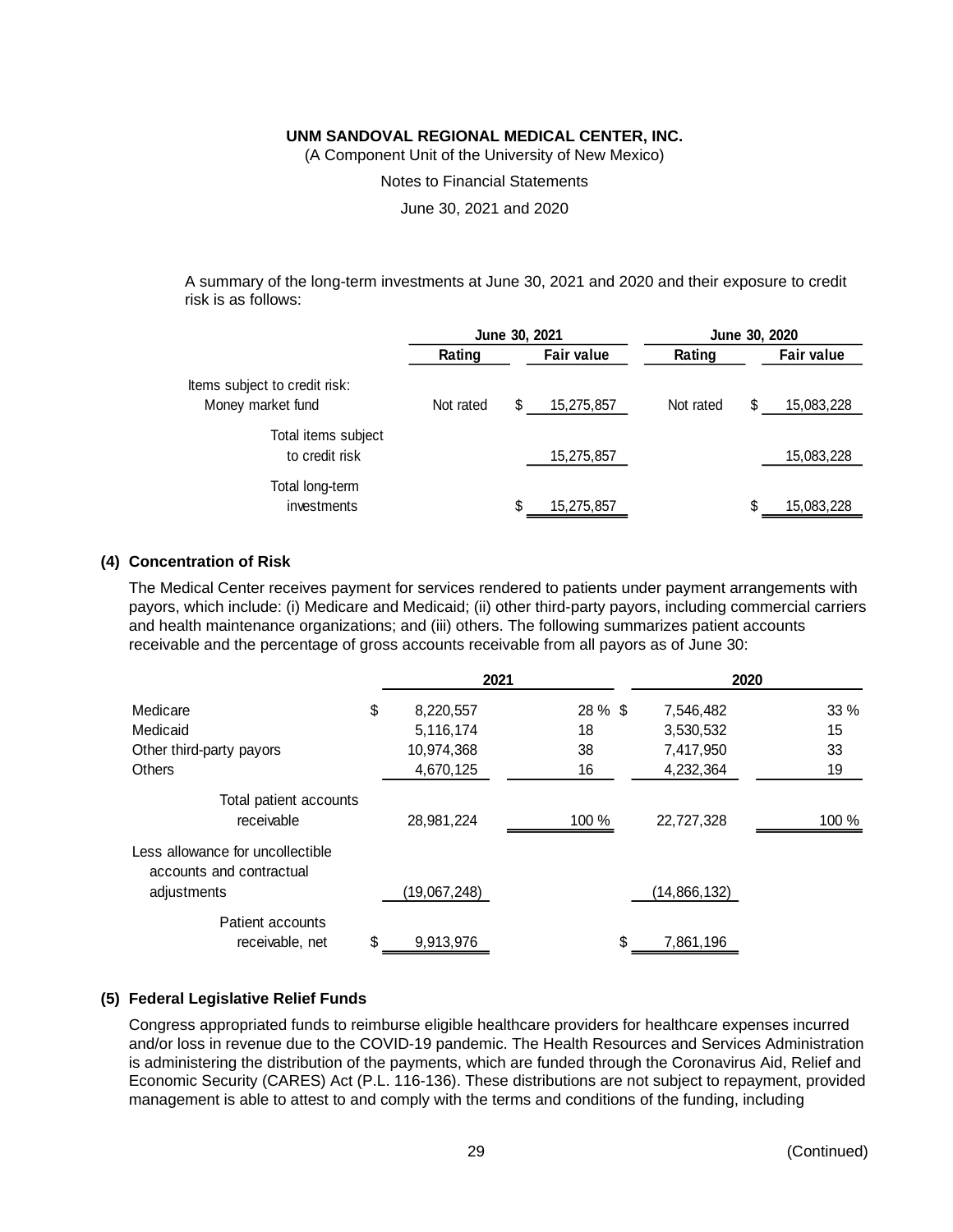(A Component Unit of the University of New Mexico)

Notes to Financial Statements

June 30, 2021 and 2020

demonstrating that the distributions received have been used for healthcare-related expenses or lost revenue attributable to COVID-19. As of June 30, 2021, the Medical Center received CARES Act relief funding in the amount of \$10,083,603 million as follows:

| <b>Description</b>                           |     | <b>FY21</b> | <b>FY20</b> |
|----------------------------------------------|-----|-------------|-------------|
| CARES Act Provider Relief Fund (\$30B funds) | \$  |             | 1,058,039   |
| CARES Act Provider Relief Fund (\$20B funds) |     |             | 601,292     |
| <b>CARES Act Safety Net Hospital</b>         |     |             | 5,000,000   |
| <b>CARES Act General Distribution</b>        |     |             | 24,272      |
| <b>CARES Act High Impact Hospitals</b>       |     | 3,400,000   |             |
|                                              | \$. | 3,400,000   | 6,683,603   |

The Medical Center recognized \$7.0 million and \$3.1 million of CARES Act nonoperating revenue for the years ended June 30, 2021 and June 30, 2020, respectively. The methodology used to recognize CARES Act relief funding is based on COVID-19 costs to prevent, prepare for, and respond to COVID-19 and for lost patient revenue from March 2020 through June 2021. The Health and Human Services Department (HHS) can and does retrospectively adjust grant distribution formulas and may adjust funding already received, which may have subsequent impacts on the amount the Medical Center has recorded as of June 30, 2021 or on future financial statement periods.

In April 2020, the Medical Center received \$7.3 million in accelerated Medicare payments as provided for in legislation passed by Congress and the Center for Medicare and Medicaid Services (CMS), which allowed eligible healthcare facilities to request up to six months of advance Medicare payments for acute care hospitals or up to three months of advance Medicare payments for other healthcare providers. Under the Continuing Appropriations Act, 2021 and Other Extensions Act, recoupments of 25% of Medicare payments began one year after the advance and will continue for 11 months, at which time the recoupment will increase to 50% for 6 months and any remaining balance will be due within 30 days. The Medical Center recoupments began in April 2021 and \$588 thousand has been recouped as of June 30, 2021, resulting in a liability on the statement of net position of \$6.7 million as of June 30, 2021.

#### **(6) Estimated Third-Party Payor Settlements**

The Medical Center is reimbursed by the Medicare and Medicaid programs on a prospective payment basis for hospital services, with certain items reimbursed at an interim rate with final settlement determined after submission of annual cost reports by the Medical Center. The annual cost reports are subject to audit by the Medicare Administrative Contractor and the Medicaid audit agent. The Medical Center is subject to the prospective federal capital rate. Retroactively calculated contractual adjustments arising under reimbursement agreements with third-party payors are accrued on an estimated basis in the period the related services are rendered and adjusted in future periods as final settlements are determined. In fiscal years 2021 and 2020, the Medical Center recognized \$0.4 million and \$1.5 million of net patient service revenues, respectively, related to prior year settlements.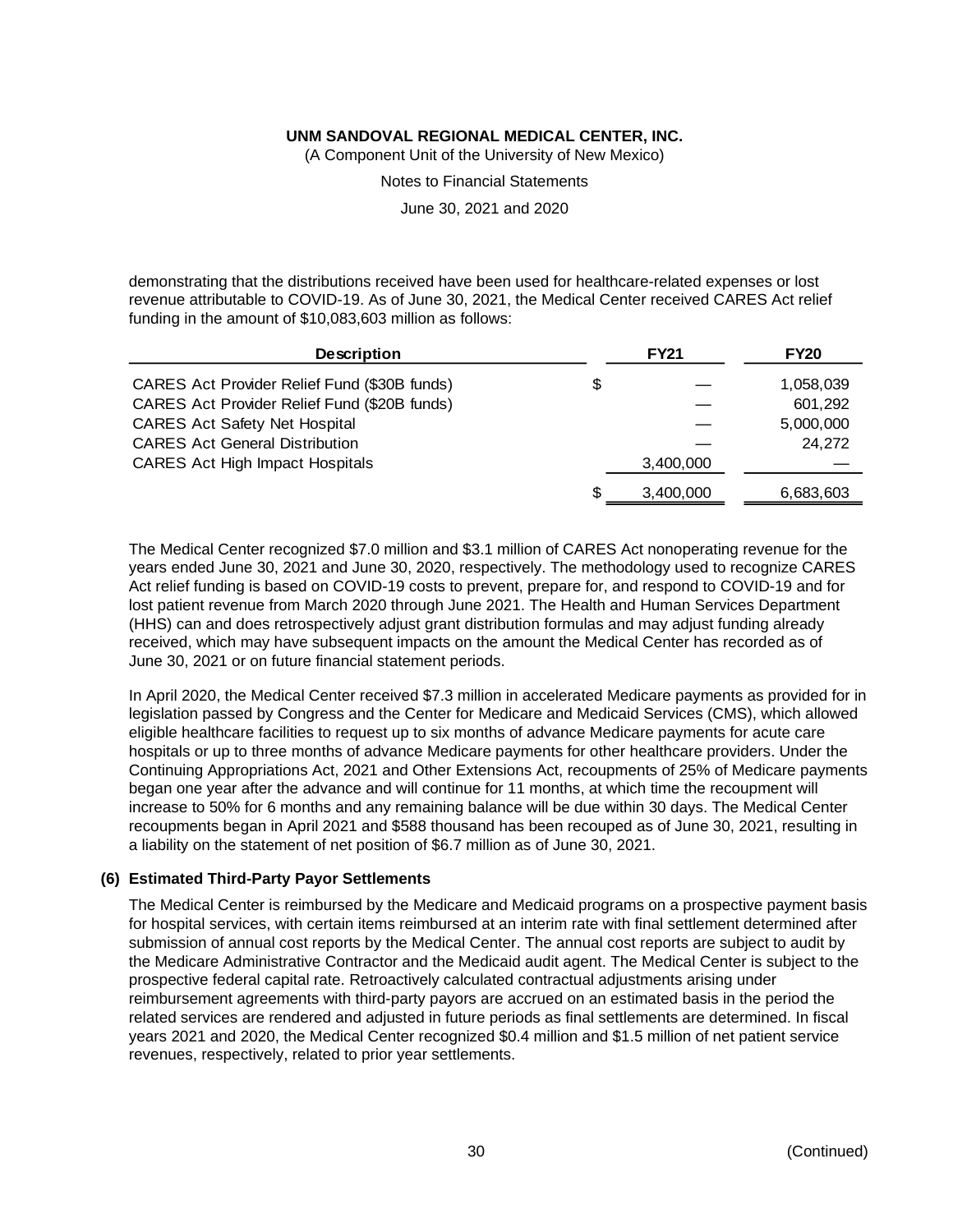(A Component Unit of the University of New Mexico)

Notes to Financial Statements

June 30, 2021 and 2020

### **(7) Capital Assets**

The major classes of capital assets at June 30, and related activity for the year then ended are as follows:

|                                                                                               | Year ended June 30, 2021    |                  |                  |                    |                          |  |  |
|-----------------------------------------------------------------------------------------------|-----------------------------|------------------|------------------|--------------------|--------------------------|--|--|
|                                                                                               | <b>Beginning</b><br>balance | <b>Additions</b> | <b>Transfers</b> | <b>Retirements</b> | <b>Ending</b><br>balance |  |  |
| SRMC capital assets<br>not being depreciated:<br>Construction in progress<br>SRMC depreciable | \$<br>300,910               | 3,486,369        |                  |                    | 3,787,279                |  |  |
| capital assets:<br>Building and building                                                      |                             |                  |                  |                    |                          |  |  |
| improvements                                                                                  | 105,650,011                 | 52,618           |                  |                    | 105,702,629              |  |  |
| Building service equipment                                                                    | 4,724,428                   | 226,246          |                  |                    | 4,950,674                |  |  |
| Fixed equipment                                                                               | 4,223,199                   |                  |                  |                    | 4,223,199                |  |  |
| Major moveable equipment                                                                      | 35,822,042                  | 949,441          |                  | (2, 113, 325)      | 34,658,158               |  |  |
| Total depreciable                                                                             |                             |                  |                  |                    |                          |  |  |
| capital assets                                                                                | 150,419,680                 | 1,228,305        |                  | (2, 113, 325)      | 149,534,660              |  |  |
| Less accumulated depreciation for:<br>Building and building                                   |                             |                  |                  |                    |                          |  |  |
| improvements                                                                                  | (21, 218, 701)              | (2,678,658)      |                  |                    | (23, 897, 359)           |  |  |
| Building service equipment                                                                    | (2,383,045)                 | (338, 819)       |                  |                    | (2,721,864)              |  |  |
| Fixed equipment                                                                               | (2,514,319)                 | (254, 192)       |                  |                    | (2,768,511)              |  |  |
| Major moveable equipment                                                                      | (29,129,509)                | (2,180,917)      |                  | 2,083,134          | (29, 227, 292)           |  |  |
| Total accumulated                                                                             |                             |                  |                  |                    |                          |  |  |
| depreciation                                                                                  | (55, 245, 574)              | (5,452,586)      |                  | 2,083,134          | (58,615,026)             |  |  |
| SRMC depreciable<br>capital assets.                                                           |                             |                  |                  |                    |                          |  |  |
| net                                                                                           | 95,174,106                  | (4,224,281)      |                  | (30, 191)          | 90,919,634               |  |  |
| SRMC capital<br>assets, net                                                                   | 95,475,016                  | (737, 912)       |                  | (30, 191)          | 94,706,913               |  |  |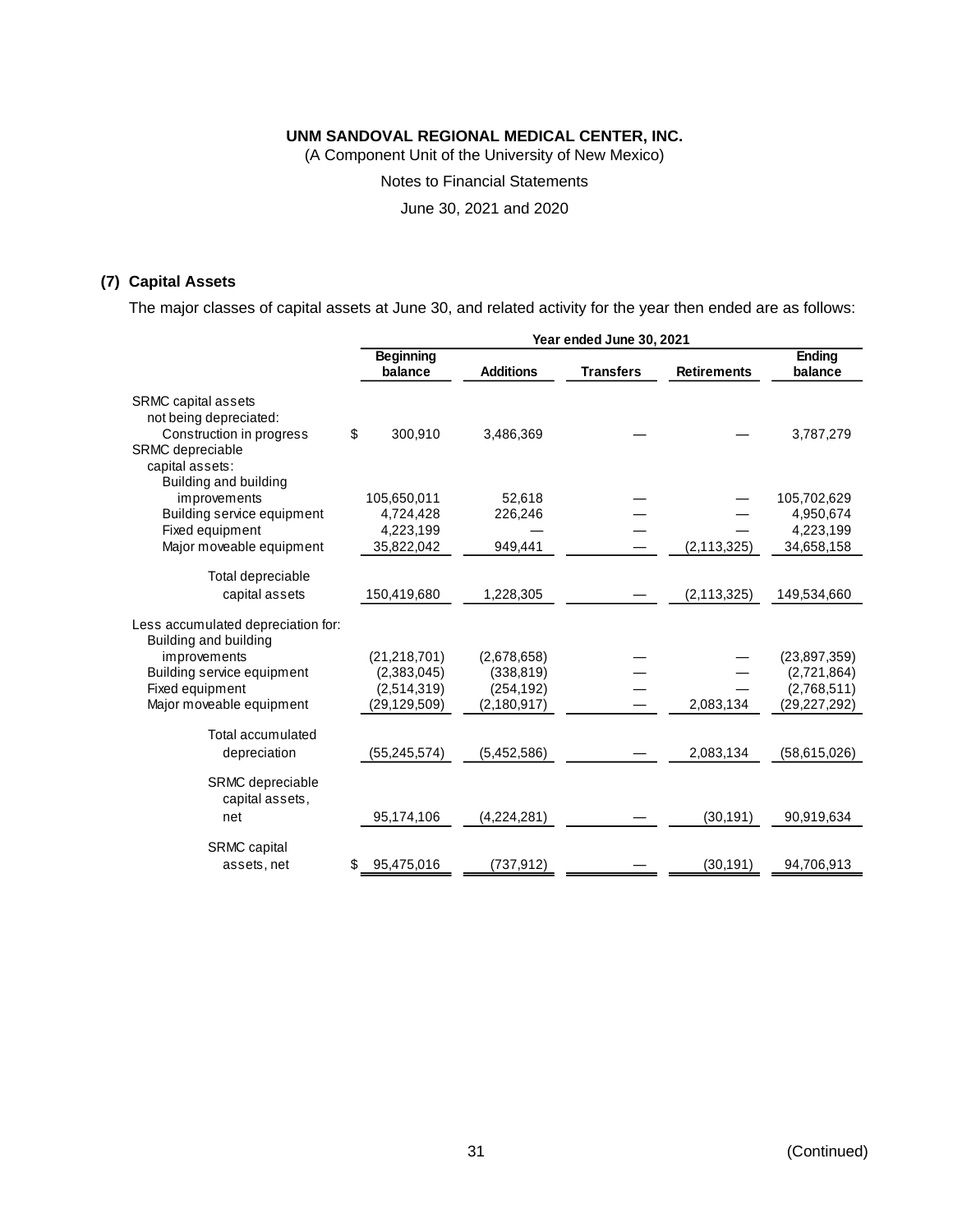(A Component Unit of the University of New Mexico)

#### Notes to Financial Statements

June 30, 2021 and 2020

|                                                                                                                                           | Year ended June 30, 2020 |                  |                  |                    |                |  |  |
|-------------------------------------------------------------------------------------------------------------------------------------------|--------------------------|------------------|------------------|--------------------|----------------|--|--|
|                                                                                                                                           | <b>Beginning</b>         |                  |                  |                    |                |  |  |
|                                                                                                                                           | balance                  | <b>Additions</b> | <b>Transfers</b> | <b>Retirements</b> | balance        |  |  |
| SRMC capital assets<br>not being depreciated:<br>Construction in progress<br>SRMC depreciable<br>capital assets:<br>Building and building | \$<br>362,234            | 464,542          | (525, 866)       |                    | 300,910        |  |  |
| improvements                                                                                                                              | 105,650,011              |                  |                  |                    | 105,650,011    |  |  |
| Building service equipment                                                                                                                | 4,302,846                | 10.003           | 411.579          |                    | 4,724,428      |  |  |
| Fixed equipment                                                                                                                           | 4,094,180                | 14,732           | 114,287          |                    | 4,223,199      |  |  |
| Major moveable equipment                                                                                                                  | 37,504,986               | 1,135,604        |                  | (2,818,548)        | 35,822,042     |  |  |
| Total depreciable<br>capital assets                                                                                                       | 151,552,023              | 1,160,339        | 525,866          | (2,818,548)        | 150,419,680    |  |  |
| Less accumulated depreciation for:<br>Building and building                                                                               |                          |                  |                  |                    |                |  |  |
| improvements                                                                                                                              | (18, 545, 844)           | (2,672,857)      |                  |                    | (21, 218, 701) |  |  |
| Building service equipment                                                                                                                | (2,071,186)              | (311, 859)       |                  |                    | (2,383,045)    |  |  |
| Fixed equipment                                                                                                                           | (2,204,097)              | (310, 222)       |                  |                    | (2,514,319)    |  |  |
| Major moveable equipment                                                                                                                  | (29,584,489)             | (2,334,953)      |                  | 2,789,933          | (29, 129, 509) |  |  |
| Total accumulated                                                                                                                         |                          |                  |                  |                    |                |  |  |
| depreciation                                                                                                                              | (52, 405, 616)           | (5,629,891)      |                  | 2,789,933          | (55, 245, 574) |  |  |
| <b>SRMC</b> depreciable<br>capital assets,<br>net                                                                                         | 99,146,407               | (4, 469, 552)    | 525,866          | (28, 615)          | 95,174,106     |  |  |
|                                                                                                                                           |                          |                  |                  |                    |                |  |  |
| <b>SRMC</b> capital<br>assets, net                                                                                                        | 99,508,641<br>\$         | (4,005,010)      |                  | (28, 615)          | 95,475,016     |  |  |

#### **(8) Compensated Absences**

Qualified Medical Center employees are entitled to accrue sick, holiday, and annual leaves as one inclusive paid time off (PTO) bank based on their full-time equivalent status and accrue extended illness leave into an extended illness bank (EIB).

As of June 30, 2021, full-time and part-time employees accrue PTO every pay-period based on hours worked and number of years of service up to a maximum of 360 to 416 hours, based on years of service.

At termination, employees are eligible for payment of unused accumulated hours at 100% of their regular hourly rate. Accrued PTO as of June 30, 2021 and 2020 of \$2.2 million and \$2.0 million, respectively, is computed by multiplying each employee's current hourly rate by the number of hours accrued.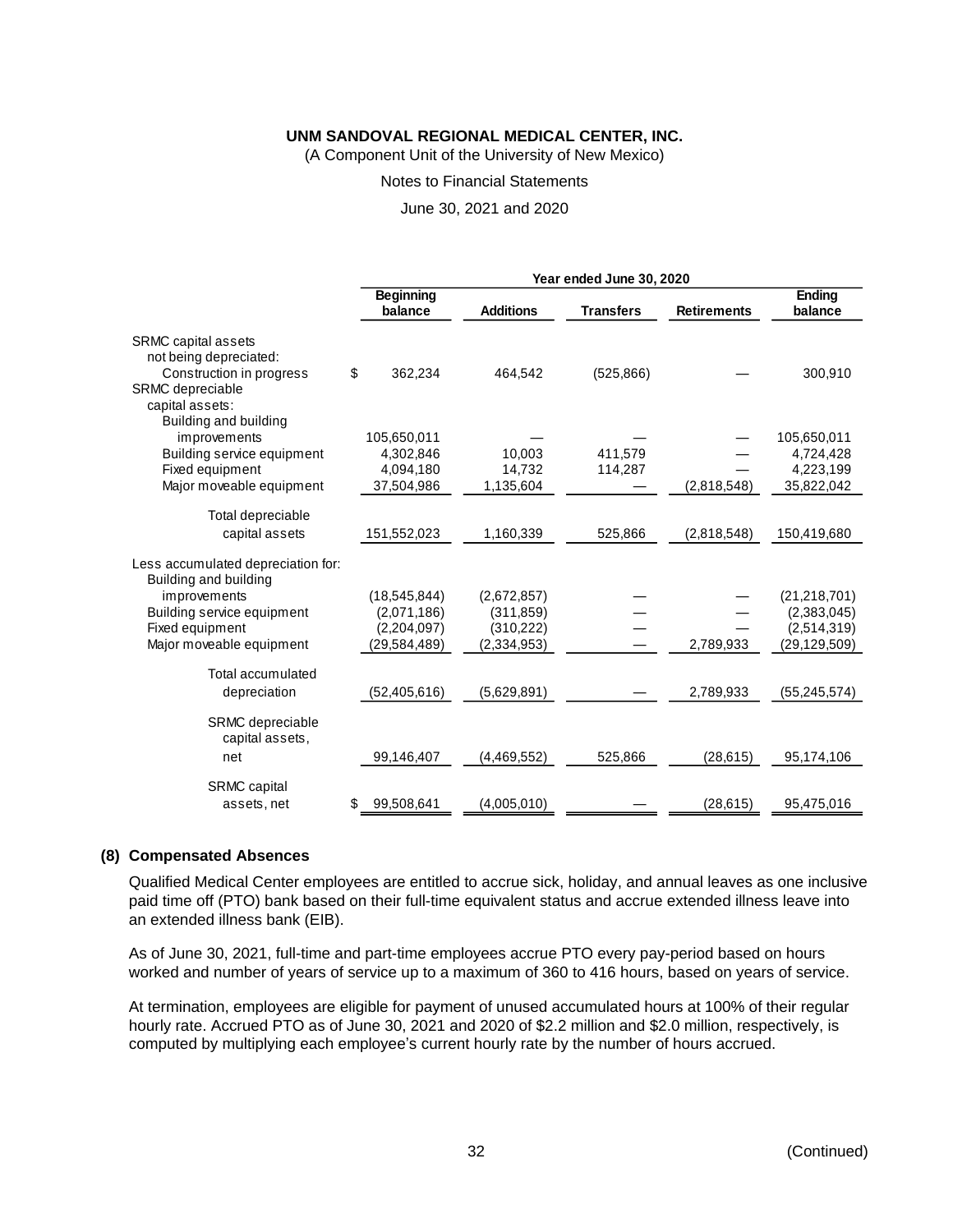(A Component Unit of the University of New Mexico)

Notes to Financial Statements

June 30, 2021 and 2020

EIB hours are accrued per pay period for full time employees and pro-rated for part-time employees based on hours paid. EIB hours are not eligible for payment at termination therefore they are not reflected as a liability on the Medical Center financial statements.

As of June 30, 2020, full-time and part-time employees accrue PTO, every pay-period, based on hours worked and number of years of service up to a maximum of 500 hours.

For the years ended June 30, 2021 and 2020, the following changes occurred in accrued compensated absences, which includes annual leave, sick leave, and holiday.

|       | <b>Balance</b><br>June 30, 2021 | <b>Balance</b><br>June 30, 2020 | Increase |
|-------|---------------------------------|---------------------------------|----------|
| \$    | 2,189,129                       | 2,018,148                       | 170,981  |
|       | <b>Balance</b><br>June 30, 2020 | <b>Balance</b><br>June 30, 2019 | Increase |
| $\$\$ | 2,018,148                       | 1,804,378                       | 213,770  |

The portion of accrued compensated absences due after one year is not material and, therefore, is not presented separately.

### **(9) Debt**

In November 2010, the Medical Center issued \$133,425,000 in aggregate principal amount of Taxable Revenue Build America Bonds (Direct Pay) (GNMA Collateralized – UNM Sandoval Regional Medical Center Project) Series 2010A with a maturity date of July 20, 2036 and \$10,000,000 in aggregate principal amount of Taxable Revenue Recovery Zone Economic Development Bonds (Direct Pay) (GNMA Collateralized – UNM Sandoval Regional Medical Center Project) Series 2010B with a maturity date of July 20, 2037. Series 2010A and 2010B bonds are callable January 2021. The bonds were issued pursuant to a trust indenture, dated October 1, 2010, by and between the Medical Center and Wells Fargo Bank, National Association, the Trustee for the purpose of financing the Medical Center facility and to pay certain costs associated with the issuance of the bonds.

The bonds were issued as special limited obligations of the Medical Center and were secured primarily by fully modified mortgage-backed securities in the aggregate principal amount of \$143,425,000 (the GNMA Securities), issued by Prudential Huntoon Paige Associates, Ltd. (the Lender), guaranteed as to principal and interest by GNMA, with respect to the mortgage note.

Under the GNMA Mortgage-Backed Securities Program, the GNMA Securities are a "fully modified pass-through" mortgage-backed security issued and serviced by the Lender. The face amount of the GNMA Securities is to be the same amount as the outstanding principal balance of the mortgage note. The Lender is required to pass through to the Trustee, as the holder of the GNMA Securities, by the 15th day of each month, the monthly scheduled installments of principal and interest on the mortgage note (less the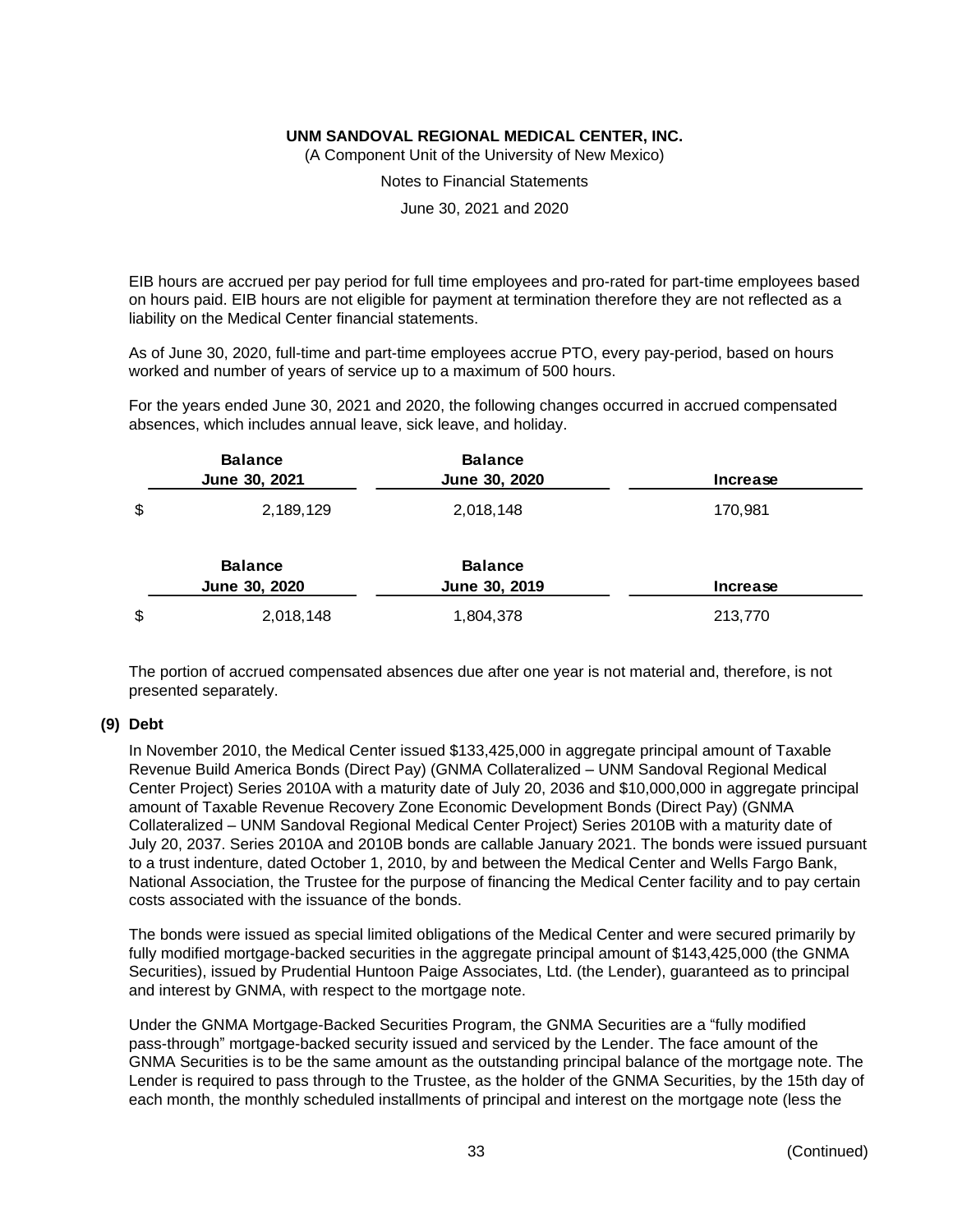(A Component Unit of the University of New Mexico)

Notes to Financial Statements

June 30, 2021 and 2020

GNMA guarantee fee and the Lender's servicing fee), whether or not the Lender receives such payment from the Medical Center under the mortgage note, plus any unscheduled prepayments of principal of the mortgage note received by the Lender. The GNMA Securities are issued solely for the benefit of the Trustee on behalf of the bondholders and any and all payments received with respect to the GNMA Securities are solely for the benefit of the bondholders.

The Medical Center entered into a Financing Agreement with the Lender and the Trustee effective October 1, 2010, under which the Lender agreed to originate a mortgage note in favor of the Lender and secured by a leasehold mortgage on the Medical Center facility. The mortgage note is insured by the FHA pursuant to Section 242 of the National Housing Act of 1934 and to provide security for the bonds, the Trustee used the proceeds of the bonds to purchase from the Lender GNMA Securities. The Medical Center used the proceeds of the mortgage note to acquire, construct, and equip the Medical Center facility.

The Medical Center is eligible to receive subsidy payments from the U.S. Department of Treasury related to these bonds. The amount received is subject to periodic adjustment due to federal budget sequestration.

In July 2020, the Medical Center entered into an agreement and mortgage with KeyBank National Association to refinance the Medical Center's mortgage from an APR of 4.86**%** (3.33% net of BAB Subsidy) to an APR of 1.98%. In connection with the mortgage refinance, in July 2020 the outstanding principal of the Series 2010A and Series 2010B bonds, net of the original issue discount, totaling \$113.3 million, along with \$5.1 million for interest payments due in fiscal year 2021 through the January 2021 bond call date, were placed in an irrevocable trust from which the remaining debt service payments for bond defeasance were paid in January 2021. The Medical Center was released from all obligations related to the bonds in July 2020. A loss on defeasance of \$2.4 million was recorded as a deferred outflow at the July defeasance date. The deferred outflow will be amortized over the life of the mortgage, which is the same as the life of the defeased bonds. The Medical Center completed the mortgage refinance to reduce its total debt service payments over the next 16 years by \$17.6 million and to obtain an economic gain (difference between the present values of the old and new debt service payments) of \$13.7 million.

Under the terms of the trust indenture, the Medical Center has granted to the Trustee all rights, title, and interests to all revenues, receipts, interest, income, investment earnings, and other monies received or to be received by the Trustee, including monies received or to be received from the GNMA Securities and all investment earnings from the GNMA Securities. Upon issuance of the bonds, the proceeds were placed in trust with the Trustee, and the proceeds are to be used to purchase from the Lender the GNMA Securities, or to redeem the bonds according to the various early, optional, and mandatory redemption provisions of the bonds. As of June 30, 2020, the balance of the mortgage note equaled the balance of the GNMA Securities.

The terms of the bonds issued were as follows:

| Bond         | <b>Maturity</b><br>date |      | Original<br>principal | Interest<br>rate |
|--------------|-------------------------|------|-----------------------|------------------|
| Series 2010A | July 20, 2036           | - \$ | 133,425,000           | 4.50 %           |
| Series 2010B | July 20, 2037           |      | 10,000,000            | 5.00             |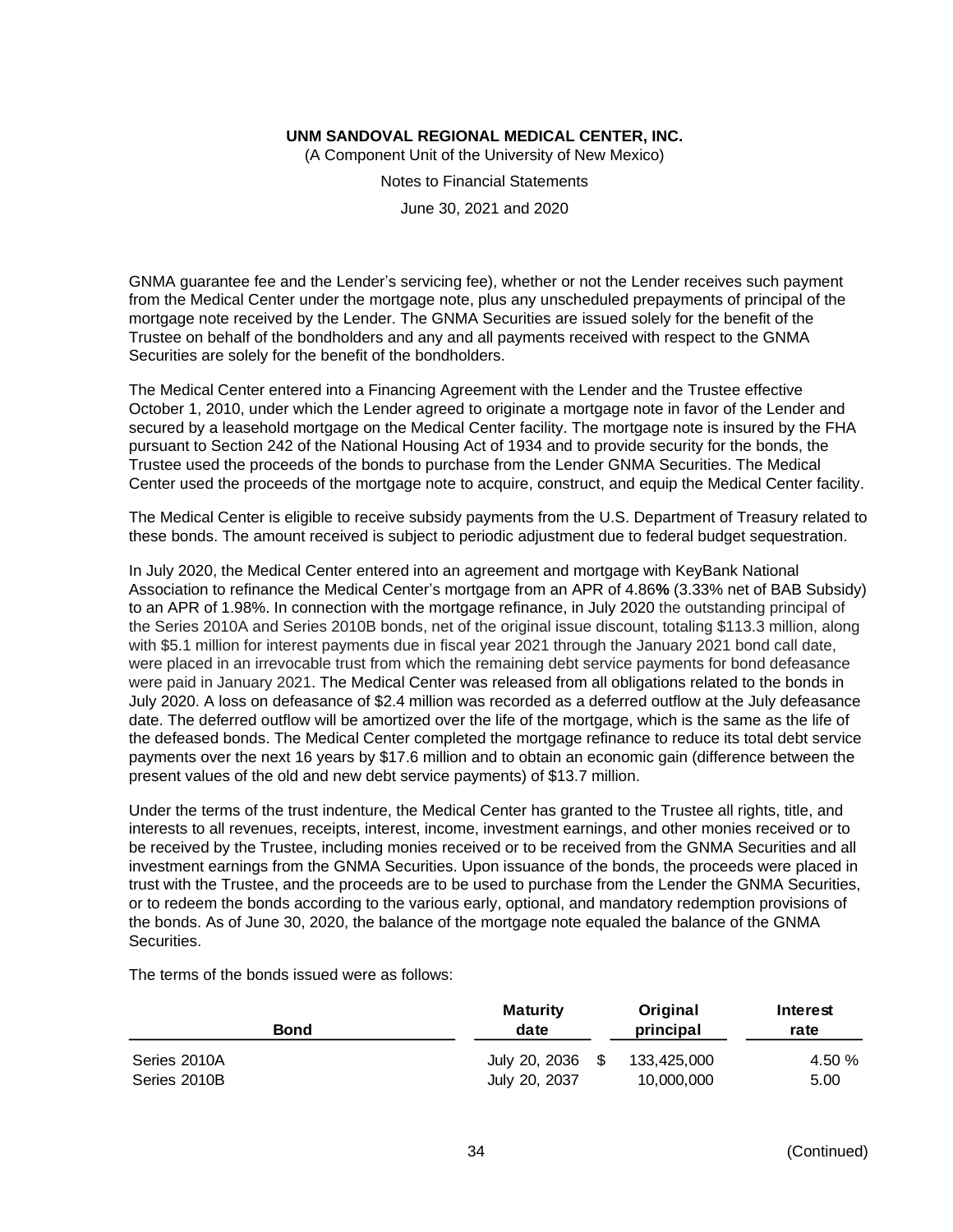(A Component Unit of the University of New Mexico)

Notes to Financial Statements

June 30, 2021 and 2020

Bonds payable activity consists of the following:

|                   | Year ended June 30, 2021    |                  |                   |                          |                                          |  |
|-------------------|-----------------------------|------------------|-------------------|--------------------------|------------------------------------------|--|
|                   | <b>Beginning</b><br>balance | <b>Additions</b> | <b>Deductions</b> | <b>Ending</b><br>balance | <b>Amounts</b><br>due within<br>one year |  |
| Bond Series 2010A | 103,540,000                 |                  | (103,540,000)     |                          |                                          |  |
| Bond Series 2010B | 9,740,000                   |                  | (9,740,000)       |                          |                                          |  |
| Total             | 113,280,000                 |                  | (113,280,000)     |                          |                                          |  |

|                                        |                             | Year ended June 30, 2020 |                   |                          |                                          |  |  |
|----------------------------------------|-----------------------------|--------------------------|-------------------|--------------------------|------------------------------------------|--|--|
|                                        | <b>Beginning</b><br>balance | <b>Additions</b>         | <b>Deductions</b> | <b>Ending</b><br>balance | <b>Amounts</b><br>due within<br>one year |  |  |
| Bond Series 2010A<br>Bond Series 2010B | 107,615,000<br>9,740,000    |                          | (4,075,000)       | 103,540,000<br>9,740,000 | 4,275,000                                |  |  |
| Total                                  | 117,355,000                 |                          | (4,075,000)       | 113,280,000              | 4,275,000                                |  |  |

The mortgage note with KeyBank National Association has an original outstanding principal amount of \$111.5 million with monthly principal payments of \$644 thousand until July 2037, for a total of 204 installments. The note is insured by the United States Department of Housing and Urban Development and is collateralized by the Medical Center building.

Mortgage Payable activity consists of the following:

|          |       |   | Year ended June 30, 2021    |                               |                              |                          |                                          |  |
|----------|-------|---|-----------------------------|-------------------------------|------------------------------|--------------------------|------------------------------------------|--|
|          |       |   | <b>Beginning</b><br>balance | <b>Principal</b><br>additions | <b>Principal</b><br>payments | <b>Ending</b><br>balance | <b>Amounts</b><br>due within<br>one year |  |
| Mortgage |       |   |                             | 111,520,135                   | (5, 134, 468)                | 106,385,667              | 5,708,461                                |  |
|          | Total | S |                             | 111.520.135                   | (5, 134, 468)                | 106,385,667              | 5,708,461                                |  |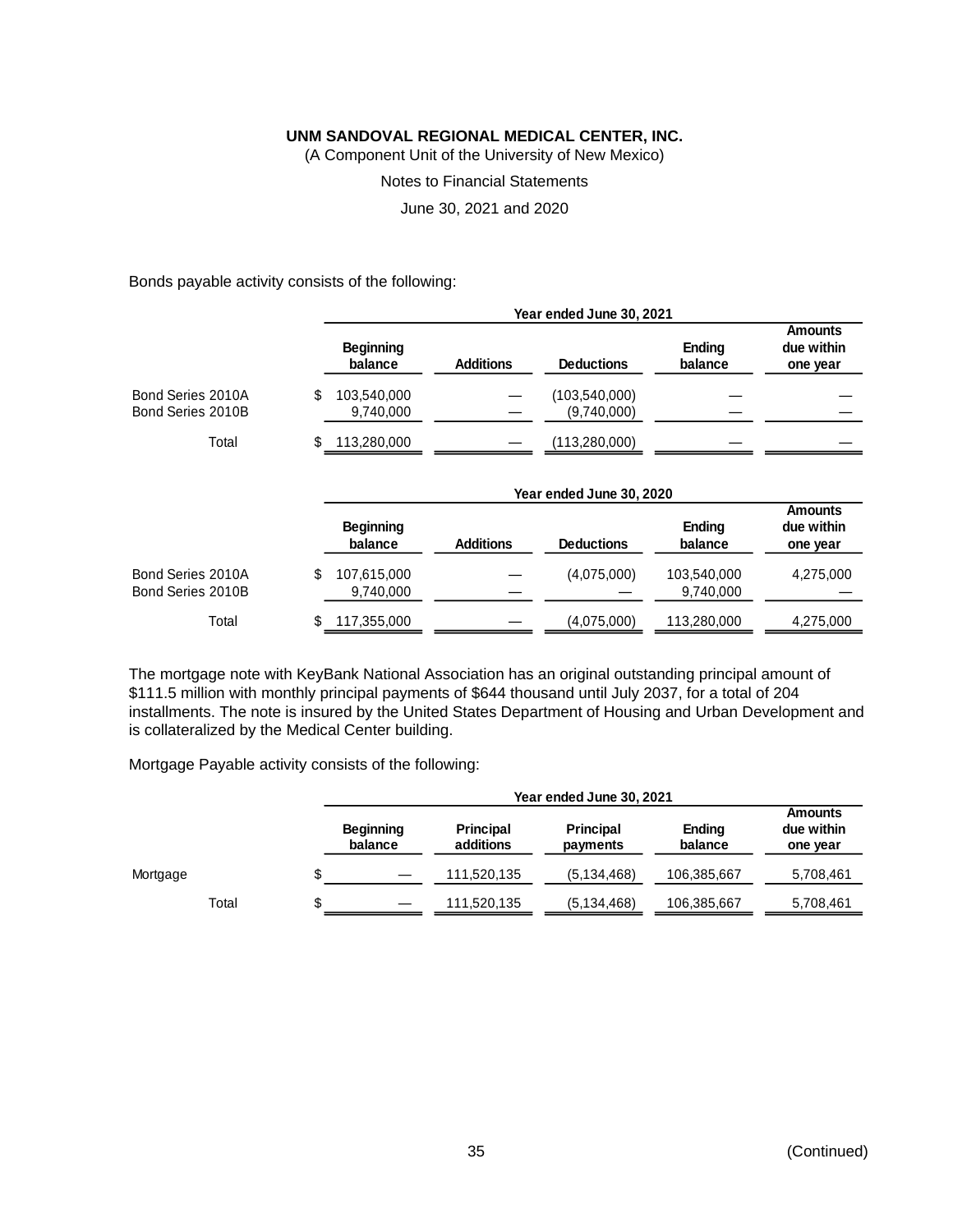(A Component Unit of the University of New Mexico)

Notes to Financial Statements

June 30, 2021 and 2020

The following schedule summarizes the required principal and interest mortgage payments as of June 30, 2021:

| <b>Fiscal year</b> | Principal         | Interest   |
|--------------------|-------------------|------------|
| 2022               | \$<br>5,708,461   | 2,054,817  |
| 2023               | 5,822,520         | 1,940,758  |
| 2024               | 5,938,858         | 1,824,420  |
| 2025               | 6,057,520         | 1,705,758  |
| 2026               | 6,178,553         | 1,584,724  |
| 2027-2031          | 32,794,620        | 6,021,769  |
| 2032-2036          | 36,204,481        | 2,611,908  |
| 2037               | 7,680,654         | 82,624     |
|                    | \$<br>106,385,667 | 17,826,778 |

#### **(10) Net Patient Service Revenues**

The majority of the Medical Center's revenue is generated through agreements with third-party payors that provide for reimbursement to the Medical Center at amounts different from its established gross charges. Approximately 41% and 23% of the Medical Center's gross patient revenue for the year ended June 30, 2021 was derived from the Medicare and Medicaid programs, respectively, the continuation of which is dependent upon governmental policies and government funding. For the year ended June 30, 2020, the approximate gross patient revenue was 42% and 24%, respectively, for income derived from the Medicare and Medicaid programs. Laws and regulations governing the Medicare and Medicaid programs are complex and subject to interpretation. As a result, there is at least a reasonable possibility that recorded revenue estimates could change as a result of regulatory review. Contractual adjustments under third-party reimbursement programs represent the difference between the Medical Center's billings at established charges for services and amounts reimbursed by third-party payors. A summary of payment arrangements with major third-party payors is as follows:

*Medicare* – Inpatient acute care services rendered to Medicare program beneficiaries are paid at prospectively determined rates per discharge. These Medicare Severity Diagnosis Related Group (MS-DRG) rates vary according to a patient classification system that is based on clinical, diagnostic, and other factors. Most Medicare outpatient services are prospectively paid through Medicare's Outpatient Prospective Payment System (OPPS). Services excluded from the OPPS and paid under separate fee schedules include clinical lab, certain rehabilitation services, durable medical equipment, renal dialysis treatments, ambulance services, and professional fees of physicians and nonphysician practitioners.

*Medicaid* – Inpatient acute care services rendered to Medicaid Fee-for-Service (FFS) program beneficiaries are paid at prospectively determined rates per discharge based upon the MS-DRG system. These rates vary according to clinical factors and patient diagnosis. Medicaid outpatient services are paid through Medicaid's OPPS.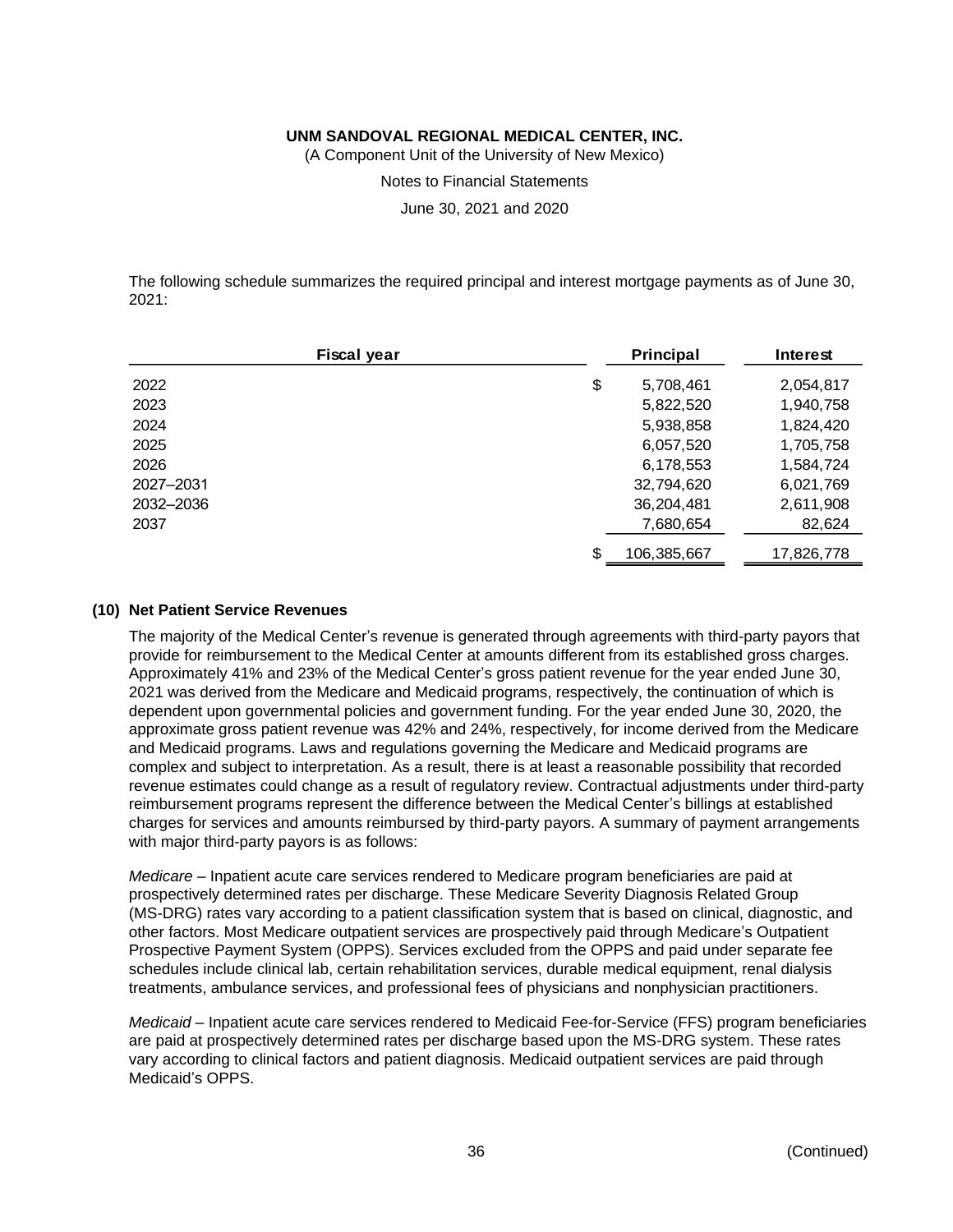(A Component Unit of the University of New Mexico)

Notes to Financial Statements

June 30, 2021 and 2020

In addition, the Medical Center has reimbursement agreements with certain Managed Care Organizations (MCOs) that have contracted with the State of New Mexico Centennial Care programs to administer services to enrolled Medicaid beneficiaries. The basis for reimbursement under these agreements includes prospectively determined MS-DRG rates or per diem for inpatient services, and prospectively determined payments for outpatient services.

*Other* – The Medical Center has entered into reimbursement agreements with certain commercial insurance carriers, health maintenance organizations, and preferred provider organizations. The basis for reimbursement under these agreements includes prospectively determined rates-per-discharge, discounts from established charges, and prospectively determined per diem rates.

A summary of net patient revenues is as follows for the years ended June 30:

|                                 |   | 2021            | 2020            |
|---------------------------------|---|-----------------|-----------------|
| Charges at established rates    |   | 221, 117, 494   | 192,373,856     |
| Charity care                    |   | (2, 135, 208)   | (2,006,449)     |
| Contractual adjustments         |   | (129, 137, 201) | (110, 019, 228) |
| Provision for doubtful accounts |   | (4,951,343)     | (3,894,191)     |
| Net patient service revenues    | S | 84,893,742      | 76,453,988      |

### **(11) Charity Care**

The Medical Center maintains records to identify and monitor the level of charity care it provides. These records include the amount of charges foregone for services and supplies furnished under its charity care policy. The following information measures the level of charity care provided during the years ended June 30:

|                                                               | 2021      | 2020      |
|---------------------------------------------------------------|-----------|-----------|
| Charges foregone, based on established rates                  | 2.135.208 | 2.006.449 |
| Estimated costs and expenses incurred to provide charity care | 918.139   | 862,773   |
| Equivalent percentage of charity care charges foregone to     |           |           |
| total gross revenue                                           | 1.0%      | 1.0 $%$   |

The estimated cost of providing charity care is based on a calculation that applies a ratio of costs to charges to the gross uncompensated charges associated with providing care to charity patients. The ratio of cost to charges is calculated based on the Medical Center's total operating expenses divided by gross patient service charges.

#### **(12) Malpractice Insurance**

Under the terms of the URPEDA, the Medical Center has governmental immunity from tort liability except as set forth in the New Mexico Tort Claims Act, Sections 41-4-1 et seq. NMSA 1978, as amended (NMTCA). In this connection, the New Mexico Legislature waived the state's and the Medical Center's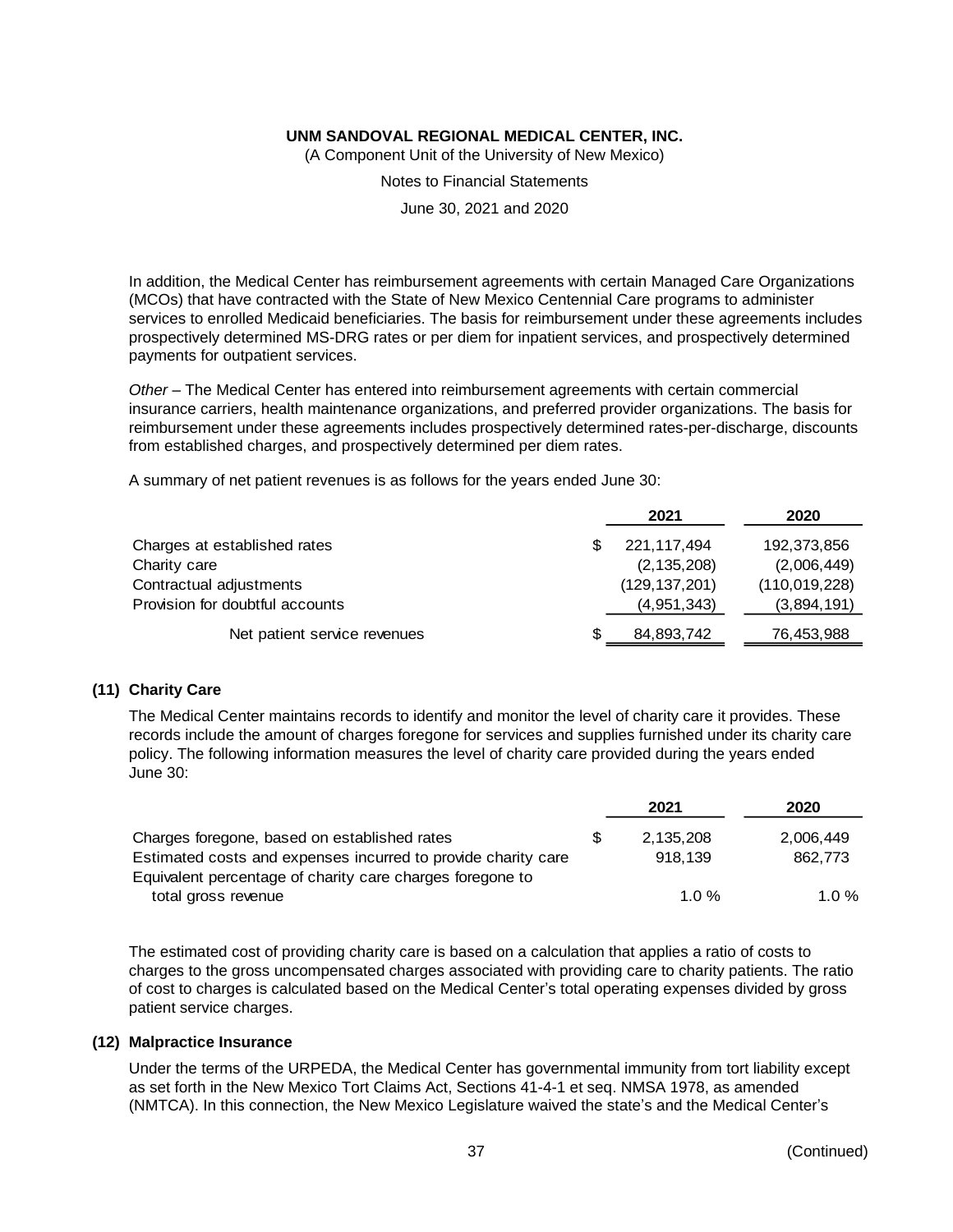(A Component Unit of the University of New Mexico)

Notes to Financial Statements

June 30, 2021 and 2020

immunity for tort claims arising out of negligence of Medical Center employees in the operation of its hospital, the negligent treatment of the Medical Center's patients by Medical Center employees, and the negligence of Medical Center employees in providing healthcare services. Additionally, as described below, consistent with the provisions of URPEDA, the Medical Center elected to purchase its medical malpractice, professional, and general liability coverage from the Risk Management Division of the State of New Mexico General Services Department (RMD), who administers the Public Liability Fund established under the NMTCA.

The NMTCA limits, as an integral part of this waiver of immunity, the amount of damages that can be assessed against the Medical Center on any tort claim, including medical malpractice, professional, or general liability claims. The NMTCA provides that total liability for all claims that arise out of a single occurrence shall not exceed \$750,000 set forth as follows: (a) \$200,000 for real property; (b) up to \$300,000 for past and future medical and medically related expenses; and (c) up to \$400,000 for past and future noneconomic losses (such as pain and suffering) incurred or to be incurred by the claimant. While the language of the NMTCA does not expressly provide for claims of loss of consortium, New Mexico appellate court decisions have allowed claimants to seek loss of consortium. As a result, if loss of consortium claims is presented, those claims cannot exceed \$350,000 in the aggregate. Thus, it appears that if a claim presents both direct claims and third-party claims, the maximum exposure of the Public Liability Fund and, therefore, the Medical Center, cannot exceed \$1,050,000. The NMTCA prohibits the award of punitive or exemplary damages against the Medical Center. These limitations of liability are subject to adjustment by the New Mexico Legislature.

The URPEDA authorizes URPEDA corporations to obtain their liability coverages from RMD for those torts where the legislature has waived the state's immunity up to the damages limits of the NMTCA, as described above, plus the cost incurred in defending any claims and/or lawsuits (including attorney fees and expenses), with no deductible and with no self-insured retention by the Medical Center. As stated previously, the Medical Center did elect to purchase, and did in fact purchase, its coverage-basis medical malpractice, professional, and general liability coverage from RMD. As a result of this, the Medical Center is fully covered up to the maximum liability set forth in the NMTCA for tort claims and/or lawsuits relating to medical malpractice or professional liability occurring at its hospital.

#### **(13) Related-Party Transactions**

The Medical Center is a separately incorporated but UNM-affiliated entity, which is the basis for intercompany or related-party transactions between SRMC and any UNM or UNM-affiliated entity. The clinical elements of UNM HSC are a fully integrated, academic health center and healthcare delivery system and are collectively administered as the UNM Health System. The UNM Health System consists of SRMC, UNM Hospitals, UNM Behavioral Health Operations, UNM Cancer Center, and UNM Medical Group, Inc. (UNMMG).

The Medical Center enters into intercompany transactions with UNM and other entities associated with UNM, which includes UNMH (division of UNM) and UNMMG (separately incorporated but UNM-affiliated entity). These costs include, but are not limited to, medical services, payroll and employee benefits, malpractice insurance, liability insurance, safety and risk services, and physician coverage incurred on behalf of the Medical Center. The Medical Center incurred expenses, included in total expenses in the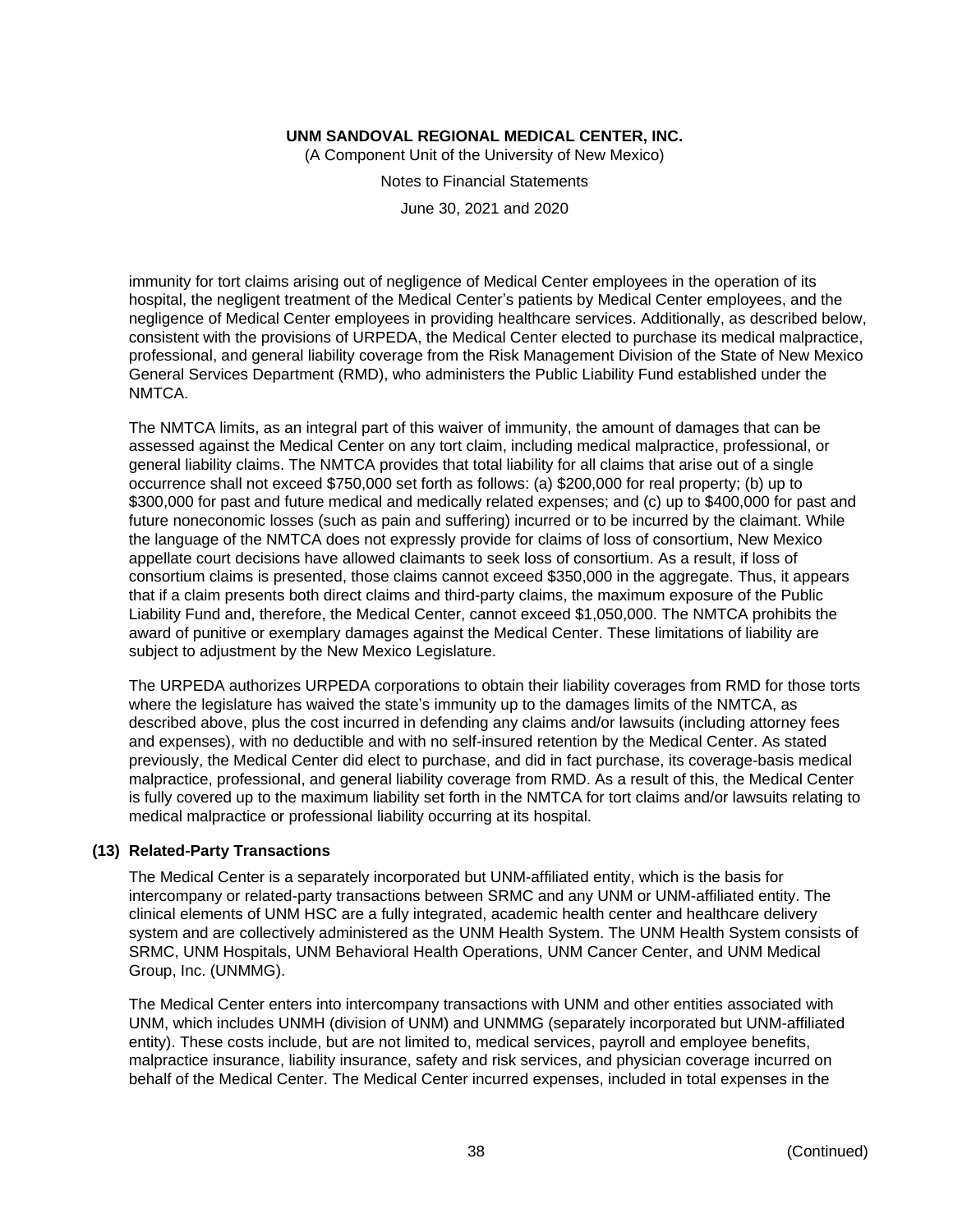(A Component Unit of the University of New Mexico)

Notes to Financial Statements

June 30, 2021 and 2020

accompanying statements of revenues, expenses, and changes in net position, related to the following entities during the years ended June 30:

|                              |    | 2021      | 2020      |
|------------------------------|----|-----------|-----------|
| UNM (excluding UNM Hospital) | \$ | 1.882.634 | 832,195   |
| <b>UNM Hospital</b>          |    | 3,270,443 | 3,144,998 |
| <b>UNM Medical Group</b>     |    | 802,781   | 690,840   |
|                              | S  | 5,955,858 | 4,668,033 |

The statements of net position include the following payables to related parties at June 30:

|                              |   | 2021      | 2020      |
|------------------------------|---|-----------|-----------|
| UNM (excluding UNM Hospital) | S | 314.703   | 246,130   |
| <b>UNM Hospital</b>          |   | 855,658   | 801,629   |
| <b>UNM Medical Group</b>     |   | 60,142    | 527,206   |
|                              | S | 1,230,503 | 1,574,965 |

In addition, UNMH and UNM Health System provide overhead support and some management oversight for centralized administrative personnel and support with analytics, cost reports, and audit. The support is not an incremental cost to UNMH or UNM Health System; therefore, it is not reimbursed by the Medical Center. The estimated value of the support and overhead is \$0.8 million and \$0.7 million for the years ended June 30, 2021 and 2020, respectively. The value of the support is estimated based on various units of measure that are standard to the industry's practice, such as gross revenue, FTEs, purchase orders issued, and AP invoices keyed.

The Medical Center provides medical services and leases equipment to UNM and other entities associated with UNM. SRMC receives payment from UNM HSC for services provided to UNM Health Sciences Rio Rancho campus, including building maintenance, housekeeping, and security. SRMC receives payment from UNMH for data and equipment leases, from UNMMG for collections of physician services, and from UNMH for medical services provided to UNM Care patients. The Medical Center included the following amounts in the accompanying statements of revenues, expenses, and changes in net position for services rendered during the years ended June 30:

|                              | 2021            | 2020    |
|------------------------------|-----------------|---------|
| <b>UNM Hospital</b>          | \$<br>574,626   | 383,027 |
| <b>UNM Medical Group</b>     | 64.307          | 171,368 |
| UNM (excluding UNM Hospital) | 388,043         | 395,365 |
|                              | \$<br>1,026,976 | 949,760 |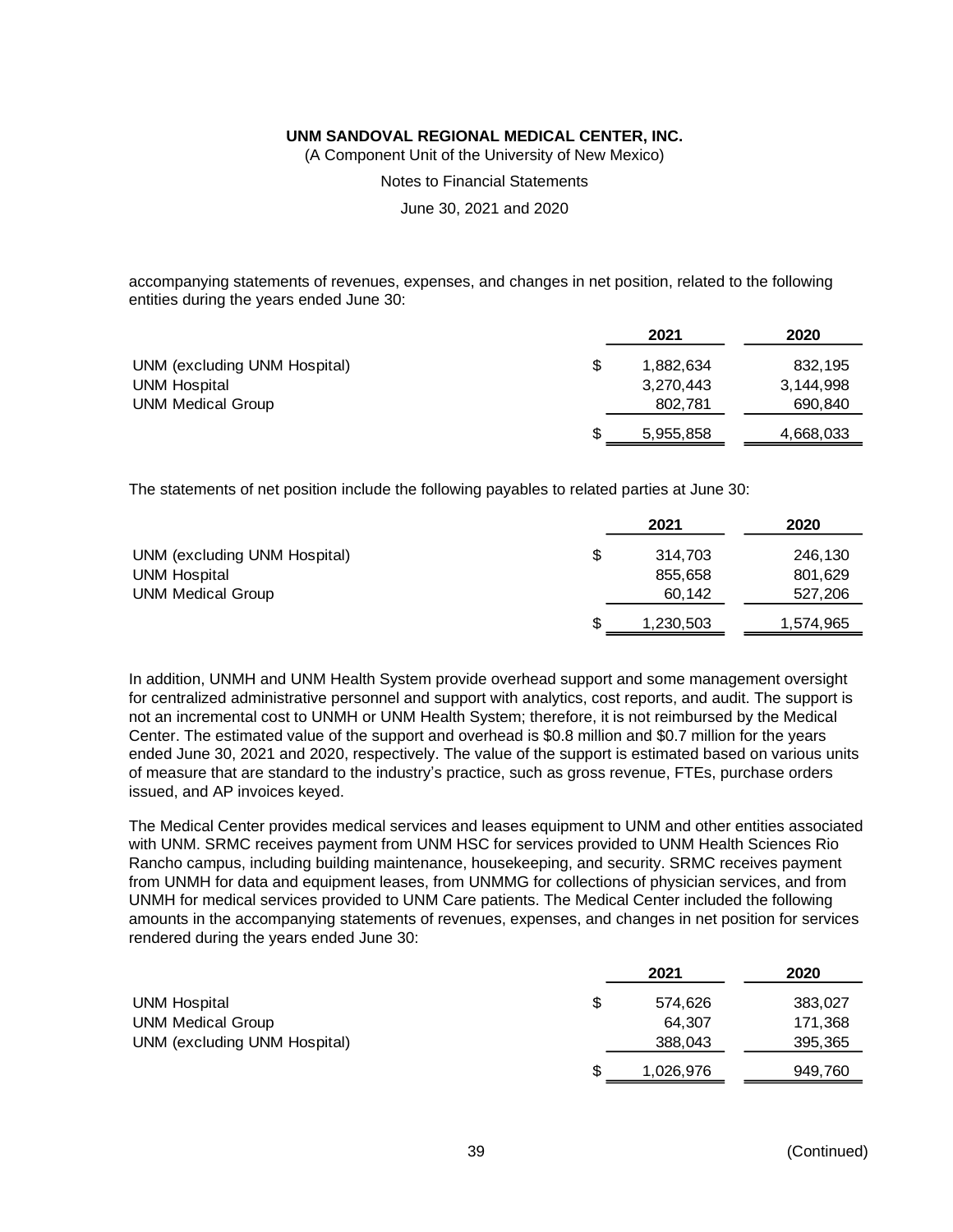(A Component Unit of the University of New Mexico)

Notes to Financial Statements

June 30, 2021 and 2020

The statements of net position include the following receivables from related parties at June 30:

|                              |    | 2021    | 2020    |
|------------------------------|----|---------|---------|
| <b>UNM Hospital</b>          | \$ | 250,136 | 349,977 |
| <b>UNM Medical Group</b>     |    | 24.972  | 15,638  |
| UNM (excluding UNM Hospital) |    |         | 39,822  |
|                              | S  | 275,108 | 405,437 |

UNM and the Medical Center are parties to a ground lease under which the Medical Center leases approximately 18.4 acres of land from UNM. The ground lease provides for rent of \$1.00 per year for the primary and extended terms of the lease. The ground lease further provides that the primary term of the lease will be for a term of 74 years and grants the Medical Center the option to renew the lease for an extended term of 25 years.

#### **(14) Benefit Plans**

The Medical Center has a defined-contribution plan that provides retirement benefits to eligible employees. The name of the plan is UNM Sandoval Regional Medical Center 403(b) Retirement Plan (the Plan). The Plan was adopted on October 1, 2011. It is a participant-directed defined-contribution plan covering employees of the Medical Center.

Contributions to the Plan are made through employee deferrals on earned compensation. Participants may contribute, on a tax-deferred basis, up to the annual limitations as prescribed by the IRS. Participants may designate all or a portion of 403(b) elective deferral contributions as Roth elective deferral contributions. Participants may also make rollover contributions representing distributions from other qualified plans. Participants direct the investment of their contributions into various investment options offered by the Plan. The Plan currently offers various mutual funds and an insurance investment contract as investment options for participants. The Medical Center may make matching contributions equal to a percentage of participant contributions. If matching contributions are made, the percentage contributed is determined by the Medical Center. The Medical Center may also make a discretionary contribution each plan year. Contributions are subject to regulatory limitations. The Medical Center's expense for the Plan was \$1.0 million and \$0.8 million for the years ended June 30, 2021 and 2020, respectively. Total employee contributions under the Plan were \$1.8 million and \$1.6 million for the years ended June 30, 2021 and 2020, respectively.

#### **(15) Contingencies**

The Medical Center is currently a party to various claims and legal proceedings. The Medical Center makes provisions for a liability when it is both probable that a liability has been incurred and the amount of the loss can be reasonably estimated. The Medical Center believes it has adequate provisions for potential liability in litigation matters. The Medical Center reviews these provisions on a periodic basis and adjusts these provisions to reflect the impact of negotiations, settlements, rulings, advice of legal counsel, and other information and events pertaining to a particular case.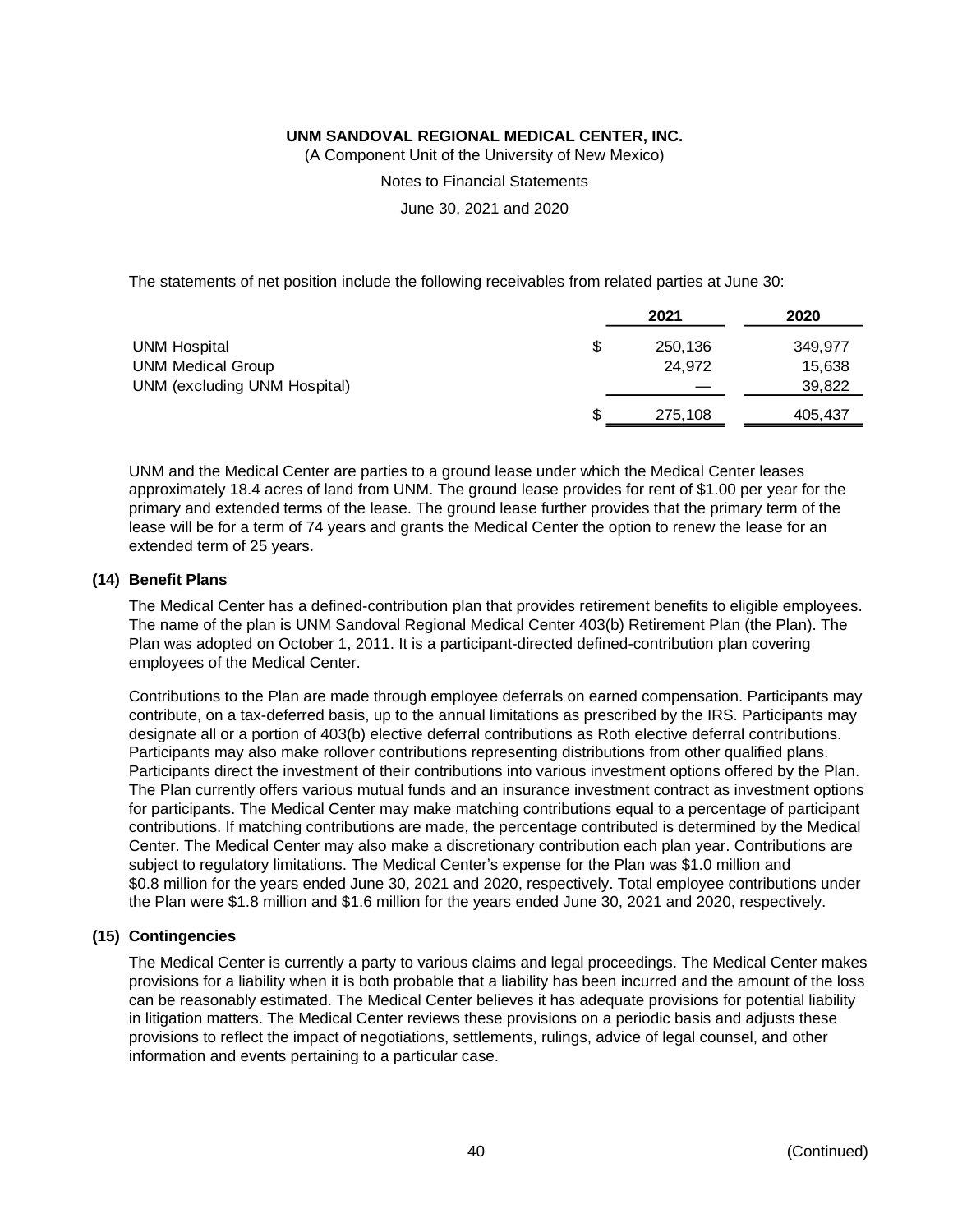(A Component Unit of the University of New Mexico)

Notes to Financial Statements

June 30, 2021 and 2020

UNM Health System was subject to a network intrusion that occurred on April 2, 2021 and was initially detected by the organization on April 30, 2021. The organization responded quickly to contain the incident. On June 4, 2021, further investigation determined that certain systems containing patient information were accessed by an unauthorized party on May 2, 2021. UNM Health System notified all affected patients and the Office for Civil Rights pursuant to HIPAA, as well as the Governor and Attorney General of New Mexico.

Based on the information that is currently available to the Medical Center, the Medical Center believes that the ultimate outcome of litigation matters, individually and in aggregate, will not have a material adverse effect on its results of operations or financial position. However, litigation is inherently unpredictable.

#### **(16) Subsequent Events**

The Medical Center has evaluated subsequent events from the date of the statement of net position through December 13, 2021, the date at which the financial statements were available to be issued. No matters requiring adjustment to or disclosure in the financial statements have been identified.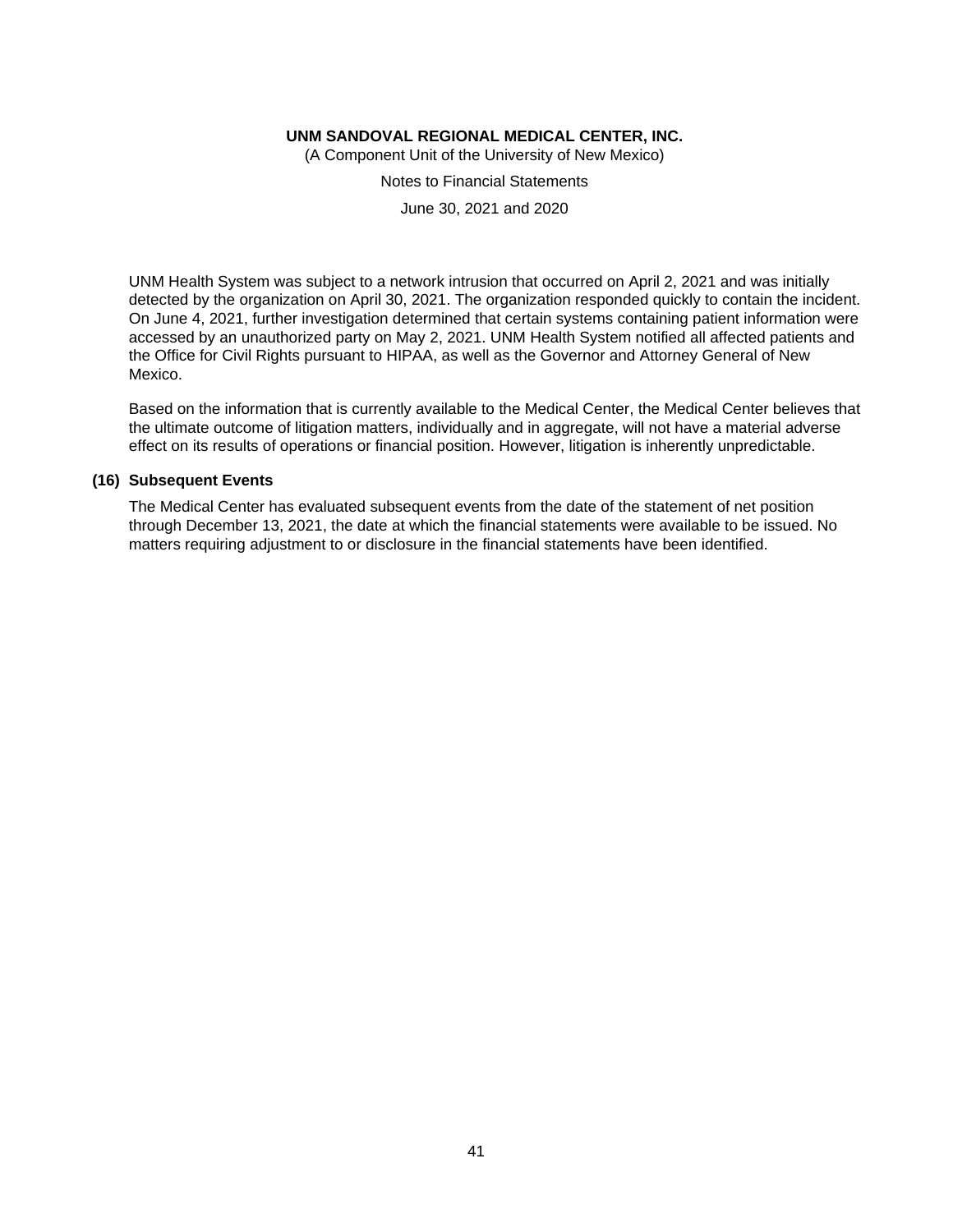

KPMG LLP Two Park Square, Suite 700 6565 Americas Parkway, N.E. Albuquerque, NM 87110-8179

### **Independent Auditors' Report on Internal Control Over Financial Reporting and on Compliance and Other Matters Based on an Audit of Financial Statements Performed in Accordance With** *Government Auditing Standards*

The Board of Directors UNM Sandoval Regional Medical Center, Inc. and Mr. Brian Colón, New Mexico State Auditor:

We have audited, in accordance with the auditing standards generally accepted in the United States of America and the standards applicable to financial audits contained in *Government Auditing Standards*, issued by the Comptroller General of the United States, the financial statements of UNM Sandoval Regional Medical Center, Inc. (the Medical Center), which comprise the statement of net position as of June 30, 2021, and the related statements of revenues, expenses, and changes in net position, and cash flows for the year then ended, and the related notes to the financial statements, and have issued our report thereon dated December 13, 2021.

### **Internal Control Over Financial Reporting**

In planning and performing our audit of the financial statements, we considered the Medical Center's internal control over financial reporting (internal control) to determine the audit procedures that are appropriate in the circumstances for the purpose of expressing our opinion on the financial statements, but not for the purpose of expressing an opinion on the effectiveness of the Medical Center's internal control. Accordingly, we do not express an opinion on the effectiveness of the Medical Center's internal control.

A deficiency in internal control exists when the design or operation of a control does not allow management or employees, in the normal course of performing their assigned functions, to prevent, or detect and correct, misstatements on a timely basis. A material weakness is a deficiency, or a combination of deficiencies, in internal control, such that there is a reasonable possibility that a material misstatement of the entity's financial statements will not be prevented, or detected and corrected on a timely basis. A significant deficiency is a deficiency, or a combination of deficiencies, in internal control that is less severe than a material weakness, yet important enough to merit attention by those charged with governance.

Our consideration of internal control was for the limited purpose described in the first paragraph of this section and was not designed to identify all deficiencies in internal control that might be material weaknesses or significant deficiencies. Given these limitations, during our audit we did not identify any deficiencies in internal control that we consider to be material weaknesses. However, material weaknesses may exist that have not been identified.

#### **Compliance and Other Matters**

As part of obtaining reasonable assurance about whether the Medical Center's financial statements are free from material misstatement, we performed tests of its compliance with certain provisions of laws, regulations, contracts, and grant agreements, noncompliance with which could have a direct and material effect on the determination of financial statement amounts. However, providing an opinion on compliance with those provisions was not an objective of our audit, and accordingly, we do not express such an opinion. The results of our tests disclosed no instances of noncompliance or other matters that are required to be reported under *Government Auditing Standards*. We note a certain matter that is required to be reported per Section 12-6-5 NMSA 1978 that we have described in the accompanying schedule of findings and responses as item 2021-001.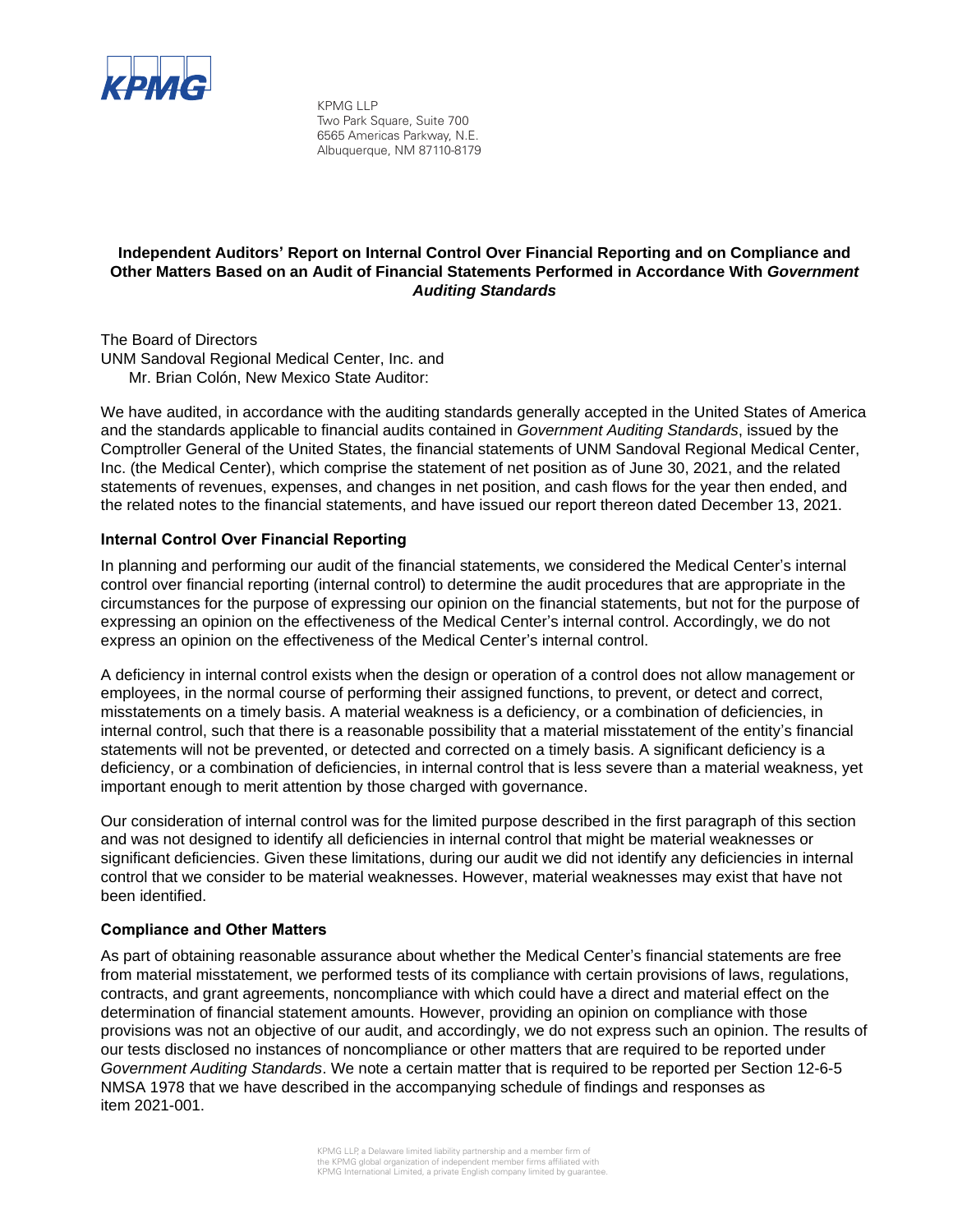

### **The Medical Center's Response to Finding**

The Medical Center's response to the finding identified in our audit is described in the accompanying schedule of findings and responses. The Medical Center's response was not subjected to the auditing procedures applied in the audit of the financial statements and, accordingly, we express no opinion on the response.

### **Purpose of this Report**

The purpose of this report is solely to describe the scope of our testing of internal control and compliance and the results of that testing, and not to provide an opinion on the effectiveness of the Medical Center's internal control or on compliance. This report is an integral part of an audit performed in accordance with *Government Auditing Standards* in considering the Medical Center's internal control and compliance. Accordingly, this communication is not suitable for any other purpose.



Albuquerque, New Mexico December 13, 2021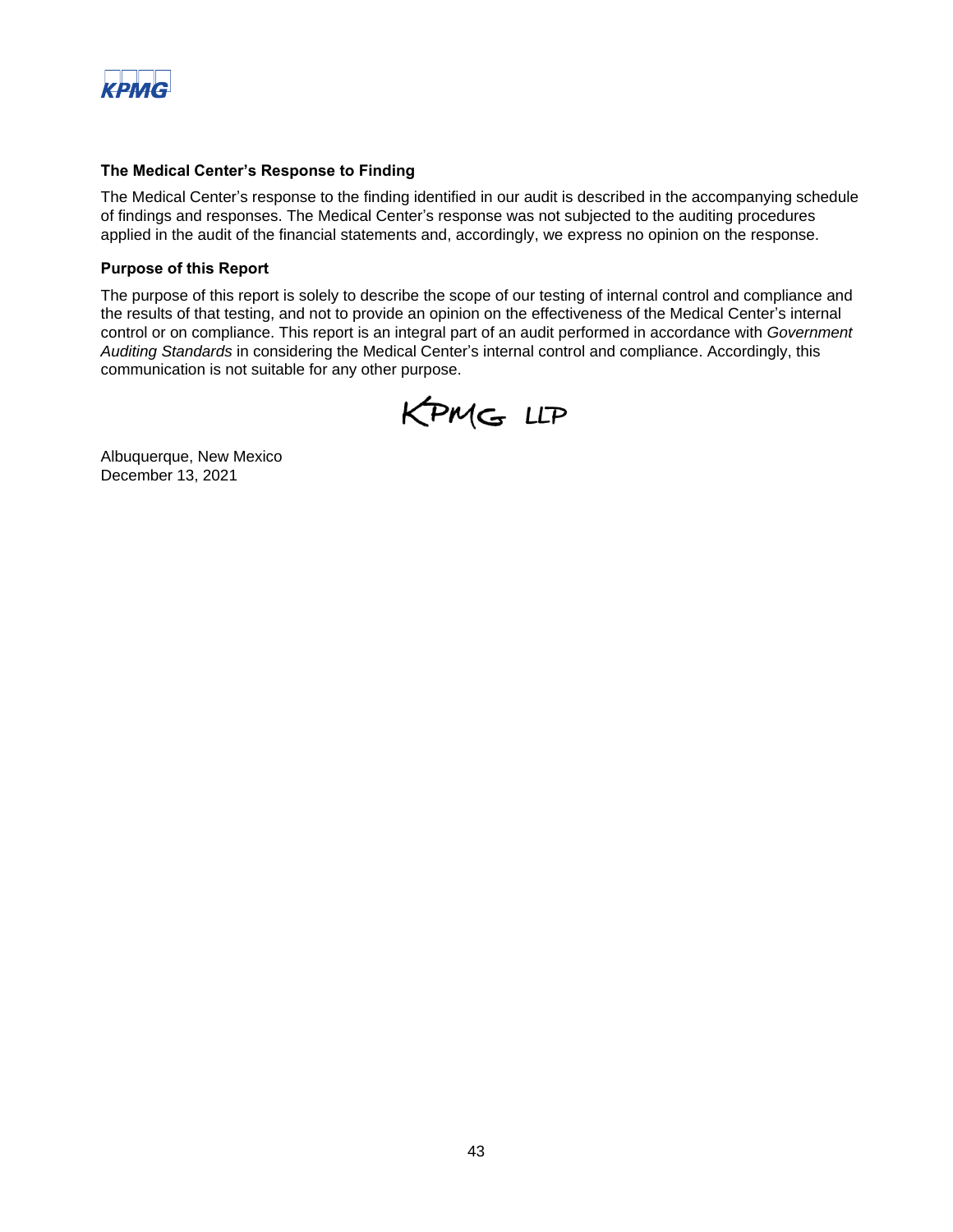(A Component Unit of the University of New Mexico)

Summary of Audit Results

June 30, 2021

**Type of auditor report issued:** Unmodified opinion

### **Fiscal year 2021 findings and responses:**

Material weaknesses: No matters to report

Significant deficiencies: No matters to report

Material noncompliance: No matters to report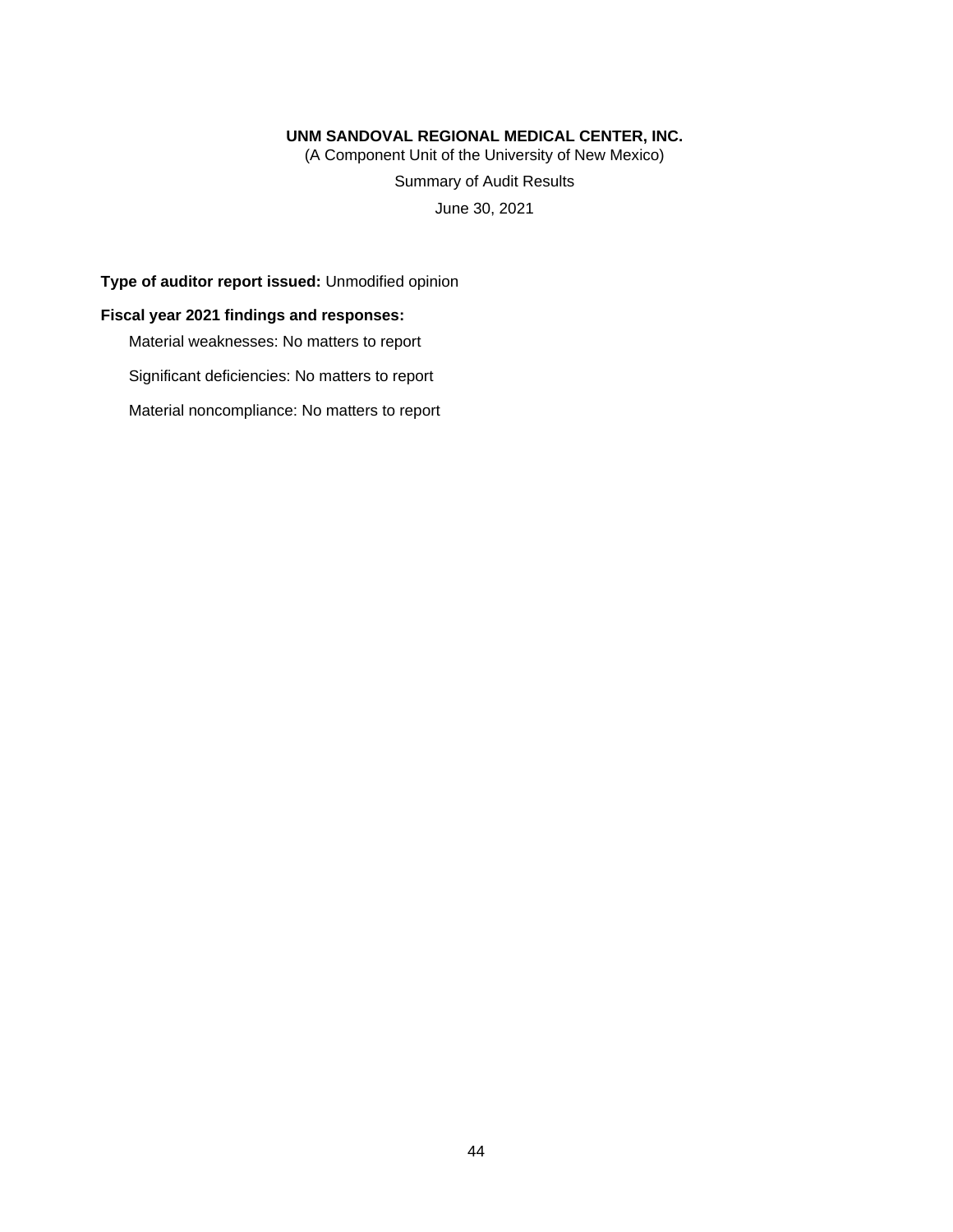(A Component Unit of the University of New Mexico) Summary Schedule of Prior Audit Findings June 30, 2021

### **Other Findings as Required by Section 12-6-5 NMSA 1978**

### *2021-001 (2020-001). User Access Review – Other Matter*

### *Condition*

In our testwork related to the controls over user access reviews, we noted in the one sampled quarter for the Soarian and Lawson systems that lookback procedures or impact assessments were not completed after the user access reviews for the individuals identified for access change (termination, user change, etc.), to determine whether the user(s) performed any inappropriate activity from the time the applicable change noted/requested to the time they were removed from the application.

In prior years we identified certain controls over user access reviews were not operating effectively. Management has continued to update processes and procedures to address the specific deficiencies identified in prior years. The root cause of prior year deficiencies related to departmental leadership training of account disable requirements and the employee termination checklist when employees leave the organization, as well as the training of application administration personnel on accurate documentation and timely completion of disabling accounts.

Management has implemented the following changes over the past several years to address the control deficiencies: updated documented procedures for the Cerner account audits and increased the audit sample sizes, developed more specific training for IT analysts; and emphasized IT and HR collaborations on the termination processes and procedures. In addition, in fiscal year 2021 a monthly distribution of a termination listing to application owners was implemented and SRMC HR worked to modify their termination processes so that nightly termination records could be included in the safety net reporting. These newer procedures are in the review stage.

Management is still in process of refining the policy, process and procedures for lookback or impact assessments. Subsequent to the 2021 audit period, instructions have been communicated to the application analysts for the Soarian and Lawson systems to include account last login dates to support the lookback requirements during quarterly audits for all exceptions identified.

### *Criteria*

The entity's systems process, record, and store information that is vital to the entity's daily operations, and certain systems contain protected health information of the entity's patients. It is critical that access to these systems is properly maintained to prevent inappropriate transactions from occurring, data from being lost, and protected health information from being released. The entity has a formal policy to periodically review user access to ensure active employees have the proper level of access in the applicable systems and that terminated employees have been timely deactivated. Based on industry standards, the appropriate disabling of access within IT systems would occur within a reasonable time, three business days from termination per the entity's policy.

### *Effect*

There is an increased risk that a terminated or unauthorized employee has continued access to IT systems and the data contained therein subsequent to termination or change of employment terms or responsibilities, potentially resulting in a breach of data or protected health information.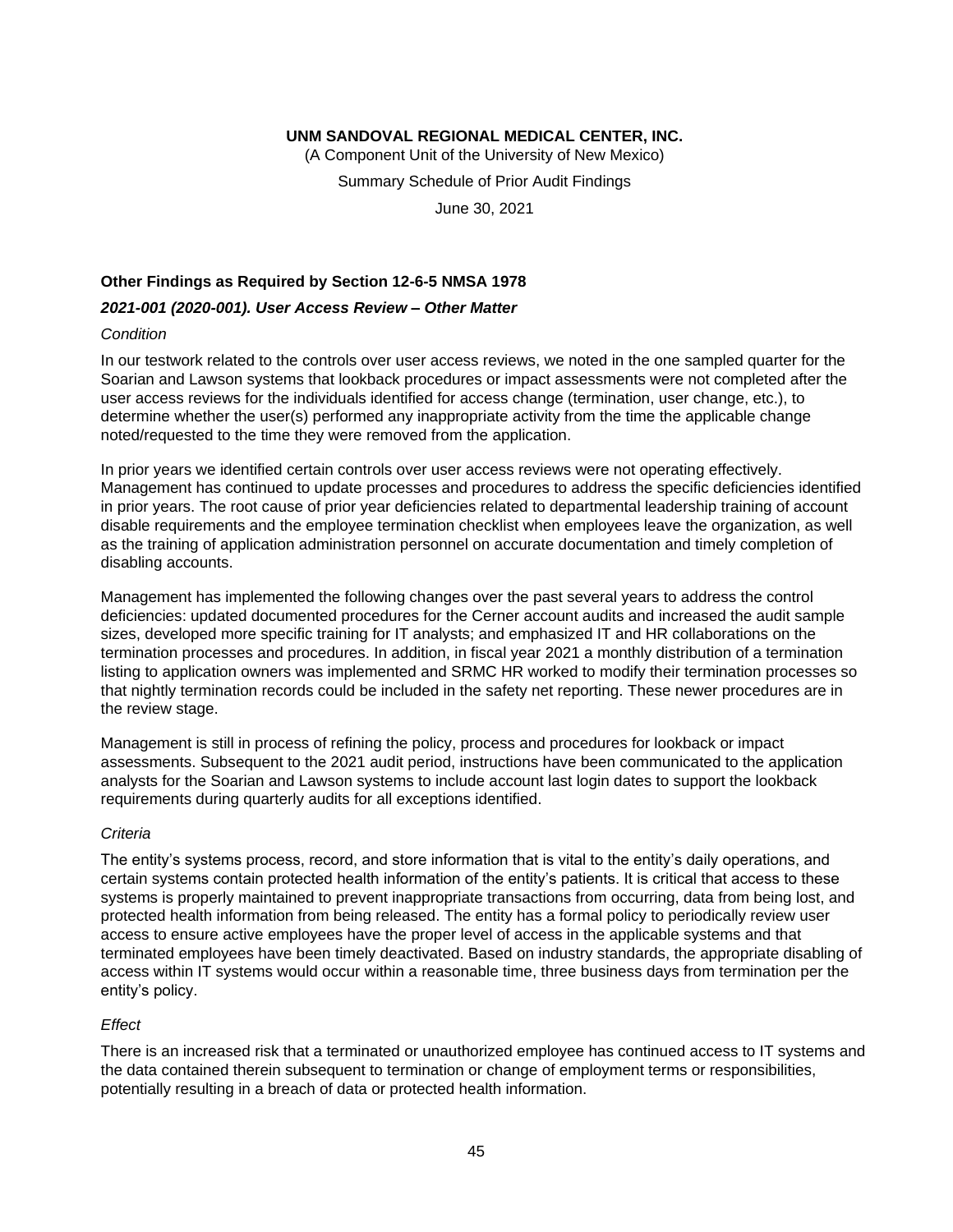(A Component Unit of the University of New Mexico) Summary Schedule of Prior Audit Findings

June 30, 2021

### *Cause*

The user access review process was not operating effectively, and aspects of its performance could not be evidenced through documentation retained.

#### *Recommendation*

We recommend that the entity develop lookback procedures to ensure no inappropriate activity has occurred due to access changes. Management should continue to enhance its review of user access, which should occur periodically during the year.

A departmental manager or individual responsible for the functional data should perform the user access review. Evidence of the performance of the review, including remedial action taken, should be maintained.

#### *Management Response*

User Access Reviews will continue to be performed by the Soarian and Lawson teams. For accounts identified as active after the employee termination date, the last login for the HSCNetID AD account will be documented. These documented dates will be the lookback documentation.

The Chief Information Officer will be responsible for the corrective action plan, with a completion date of March 31, 2022.